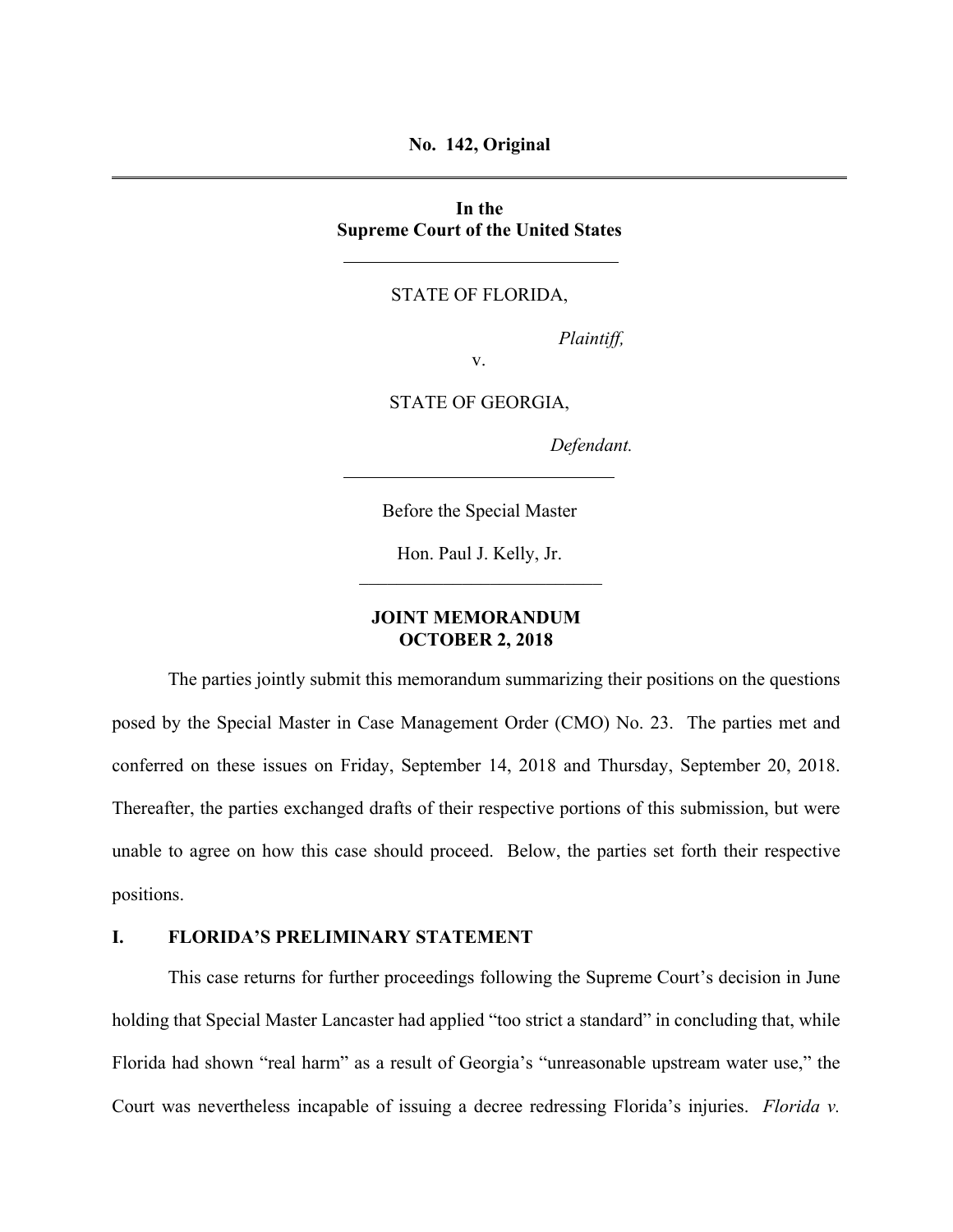*Georgia*, 138 S. Ct. 2502, 2516, 2519 (2018). After considering Georgia's strenuous pleas that Florida had not proven its case and that a remedy was not feasible in any event (which Georgia renews here), the Court set aside Special Master Lancaster's recommendation that the case be dismissed, stressing that "[f]lexibility and approximation are often the keys to success in our efforts to resolve water disputes between sovereign States," and observing that "the record leads us to believe that, if necessary and with the help of the United States, the Special Master, and the parties, we should be able to fashion [a decree]" redressing Florida's injuries. *Id.* at 2526-27. As Florida explains below, Georgia has already recognized the feasibility of one such potential decree (under which it would work with the Corps to ensure a minimum flow of 6,000 cubic-feet-per-second ("cfs") into Florida under most circumstances), and Florida will demonstrate during these remand proceedings that there are numerous other reasonable, workable options available as well.

#### **A. The Genesis Of This Dispute**

The case concerns the fate of an area that "the United Nations, the United States, and the State of Florida have all recognized as one of the Northern Hemisphere's most productive estuaries." *Id.* at 2509. Ultimately the health, and viability, of that irreplaceable resource stems from the flow of fresh water from the Flint River and Chattahoochee River in Georgia. Those rivers meet at the Florida-Georgia border to form the Apalachicola River (the "River"), which then flows for 106 miles from the state line through the Florida panhandle into the Apalachicola Bay (the "Bay"), a roughly 200 square-mile estuary located where the River empties into the Gulf of Mexico. The River and Bay are home to a myriad of animal and plant species, including endangered or threatened mussel species, the threatened Gulf sturgeon, the largest stand of Tupelo trees in the world, and (historically, at least) one of the largest sources of oysters in the United States. *Id.* at 2519. This case represents the last, best hope for saving these natural resources, as well as the way of life in Apalachicola communities that depend on them.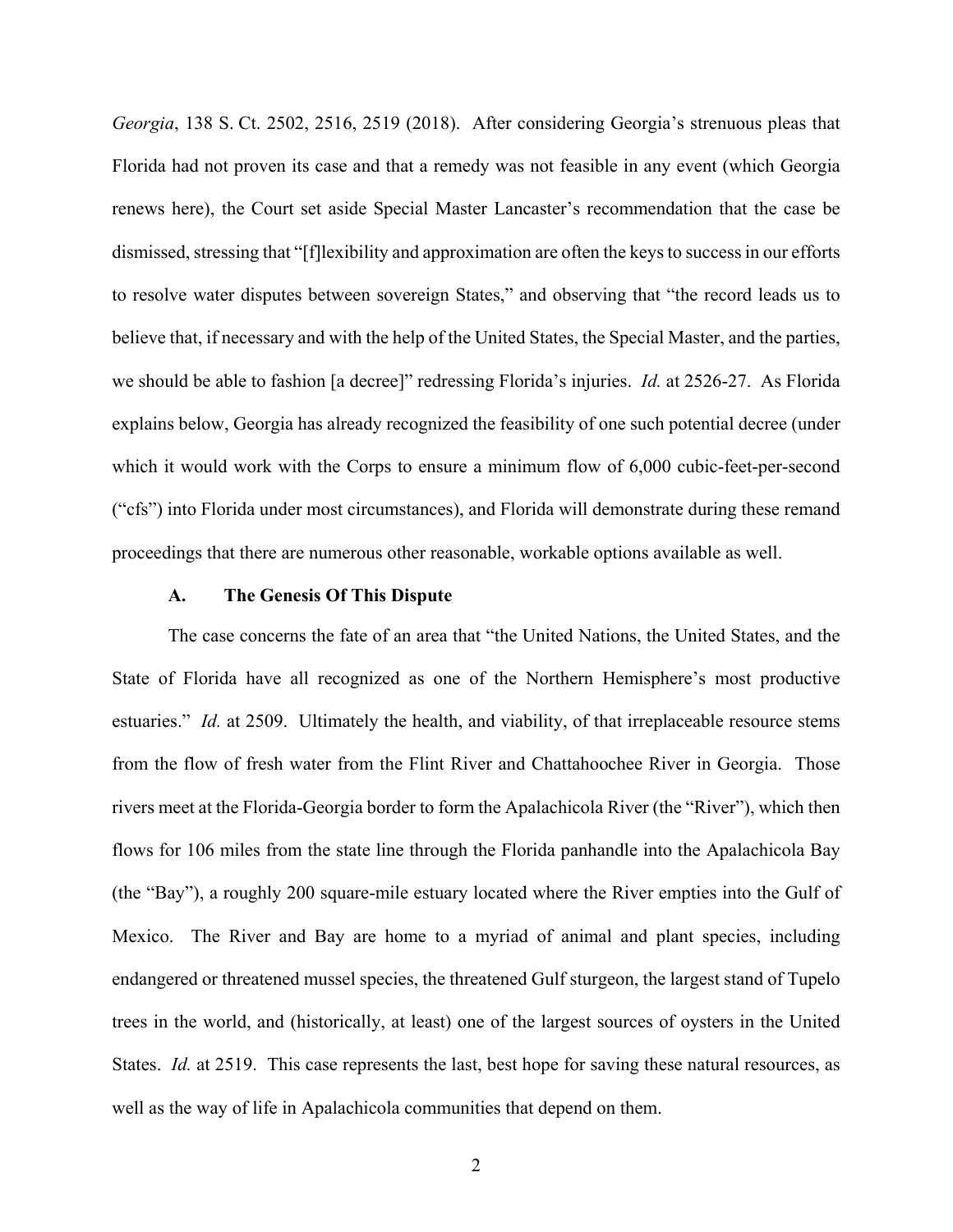As the Supreme Court recognized, even though the water at issue in this case originates upstream in Georgia, Florida has an "equal right" to make reasonable use of the water. 138 S. Ct. at 2513. For decades, Florida has warned that the River, Bay, and entire Apalachicola region are already suffering significant harm and face a still worse, catastrophic and irreversible change in conditions unless something is done to control the run-away growth in upstream water consumption in Georgia, particularly for irrigation along the Flint River in southern Georgia. And for decades, Georgia has recognized that truth—but has been unable to muster the political will to do anything about it. As Special Master Lancaster put it in his Report and Recommendation: "Georgia's position—practically, politically, and legally—can be summarized as follows: Georgia's agricultural water use should be subject to no limitations, regardless of the long-term consequences for the Basin." Report of the Special Master 34 (Feb. 14, 2017) ("R&R").

The following graph (just one piece of the overwhelming evidence introduced at trial showing Georgia's ever-growing consumption) illustrates the explosion in Georgia's consumptive water use in the Apalachicola Basin since the 1970s:



Hornberger Pre-Filed Direct ("PFD") at 37, Fig. 7 (Nov. 4, 2016).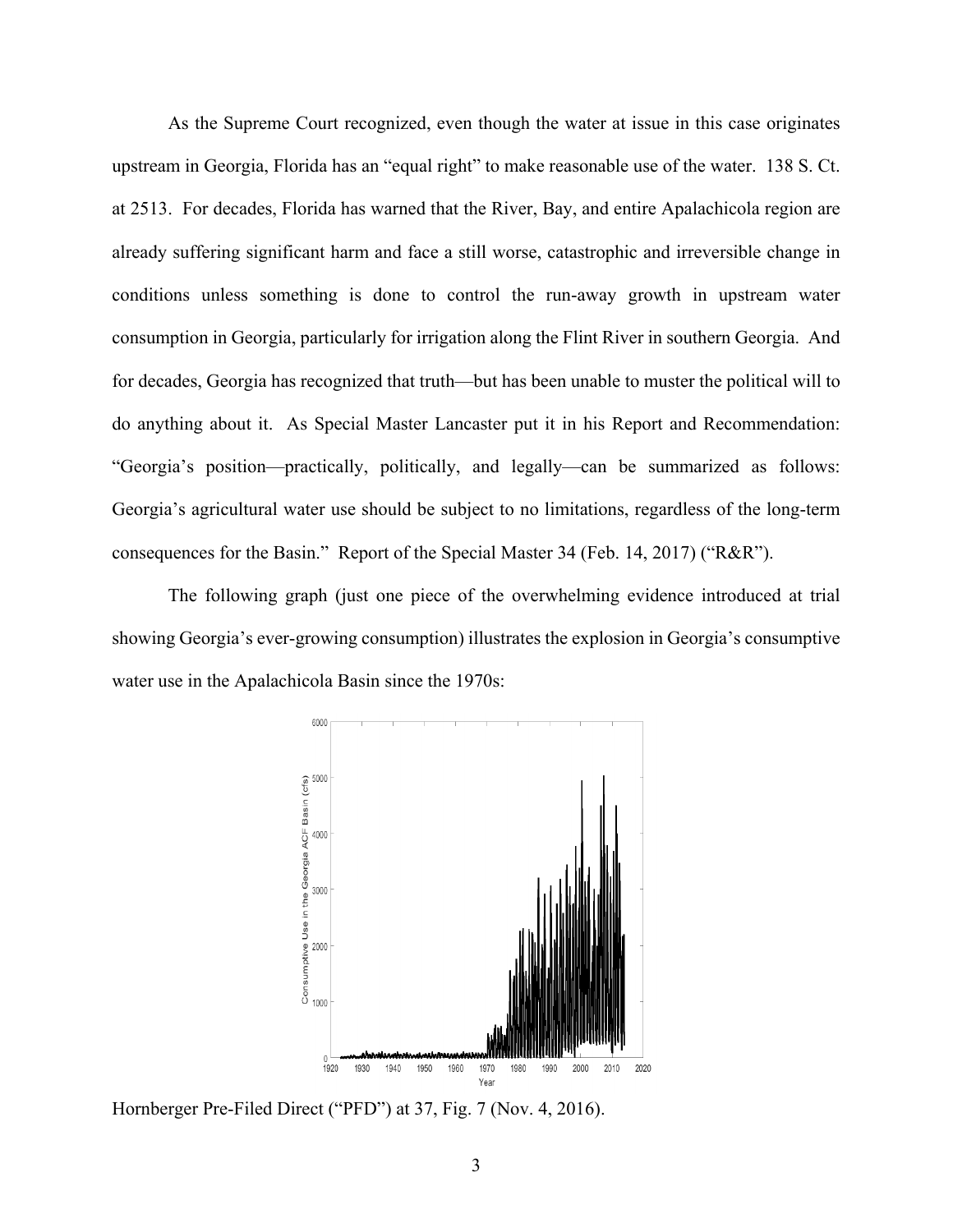The sharp increase in consumption has led to a huge decrease in flows. During the dry periods of summer months when streamflow matters most, Georgia's modern consumption reduces flow into the Apalachicola by between 3,000 and 4,000 cfs—an impact that is far greater than is suggested by the full-year figures on which Georgia's experts prefer to focus. *See id.* at ¶¶ 83-85; *see also id.* at ¶¶ 42-54, 74-77, 94, 97-98, 102; Florida's Opening Statement, at Slide 34 (graph prepared by Georgia expert Philip Bedient highlighting historical frequency of riverflows to Florida below 6,000 cfs).<sup>1</sup> Indeed, even Georgia's own chief hydrologist admitted at trial that Georgia's consumption during summer months in recent drought years approximated one third *or more*—of the state-line flows. *See* Zeng Test., Trial Tr. vol. 13, at 3370:14-3371:4. Nor are the effects of Georgia's consumption limited to dry years; Florida presented evidence showing the effects Georgia's consumption has had in *all* years, and the long-term impact it is having on the Floridan aquifer. *See, e.g.*, Hornberger PFD ¶¶ 63-70.

The reduction in the volume of water flowing into the Apalachicola has had the predictable effect: It has severely impacted the resources in the region. The impact on oysters has been especially stark. As Special Master Lancaster determined, and the Supreme Court recognized, increased salinity in the Bay caused by decreased flows of freshwater in the River led to "an unprecedented collapse of [Florida's] oyster fisheries in 2012." 138 S. Ct. at 2518. Indeed, one official testified that the influx of conchs—oysters' natural predators—created by the increase in salinity in the Bay was "almost like a science fiction movie," Lipcius Test., Trial Tr. vol. 17, at 4336:6-4337:3, and NOAA declared the oyster collapse a fishery disaster, *see* FX-413, NOAA

 $\overline{a}$ 

<sup>&</sup>lt;sup>1</sup> Florida submitted a copy of the slides it presented during its Opening Statement, as well as other materials presented during the course of the trial, to Special Master Lancaster in supplemental filings on December 2 and 9, 2016, following the conclusion of trial.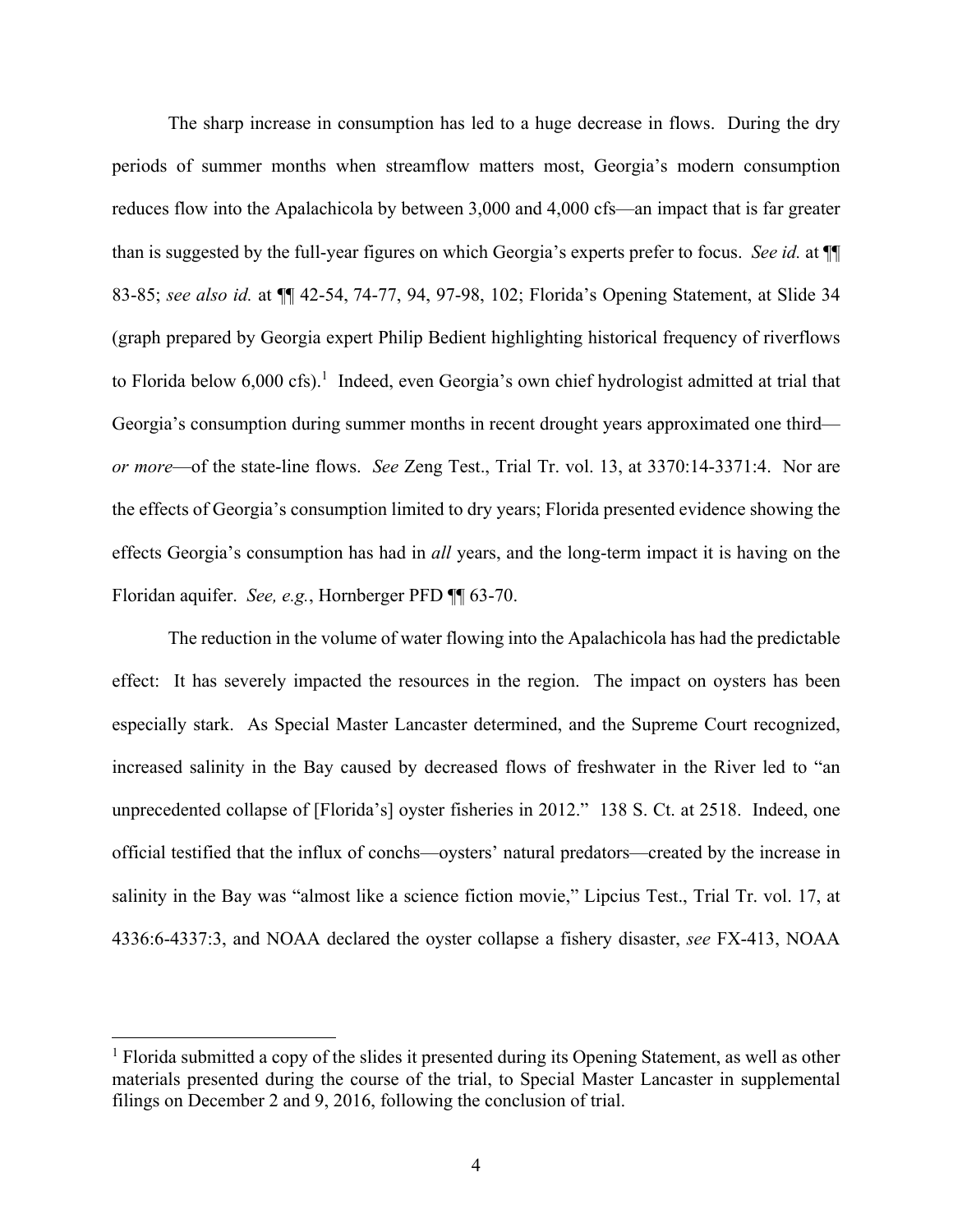Final Decision Memorandum, at NOAA-002289697.<sup>2</sup> Moreover, as the Court observed, "[t]he harms of reduced streamflow may extend to other species in the Apalachicola Region," including endangered and threatened mussels in the River. *Id.* at 2519. In fact, the existing record amply establishes numerous severe injuries to the region, not to mention that conditions in the entire region will only worsen if nothing is done to check Georgia's overconsumption.

### **B. Florida's Suit And Special Master Lancaster's Initial Report**

Yet all along, Georgia has denied that there is any problem, and just upped its consumption. So Florida, having exhausted all other avenues, turned to the Supreme Court for relief by asking the Court to equitably apportion the waters at issue. Georgia opposed that, too. But the Supreme Court ordered that Florida's action should be allowed to proceed.

The Court appointed Special Master Ralph I. Lancaster, Jr. to assist it in determining whether and how to enter an equitable apportionment in this case. In 2016, Special Master Lancaster held what the Supreme Court aptly referred to as "lengthy evidentiary proceedings," which included a five-week trial. 138 S. Ct. at 2508. During the trial, he heard extensive, competing testimony from fact and expert witnesses about whether and to what extent the River and Bay had been injured, whether and to what extent that injury was caused by unreasonable consumption in Georgia, and what could be done to remediate it. Following the trial, Special Master Lancaster issued a 70-page Report and Recommendation for the Court's consideration, which included numerous "specific and key statements" on the issues that were the focus of the trial, including the harm suffered by Florida and Georgia's misuse of resources. *Id.* at 2512.

 $\overline{a}$ 

<sup>&</sup>lt;sup>2</sup> "FX" refers to exhibits on Florida's Exhibit List, "GX" refers to exhibits on Georgia's Exhibit List, and "JX" refers to the parties' Joint Exhibits. *See* Special Master Docket 581. Copies of these exhibits were provided to Special Master Lancaster at trial. If the Special Master would like the parties to provide new copies of the trial exhibits, the parties would be happy to do so.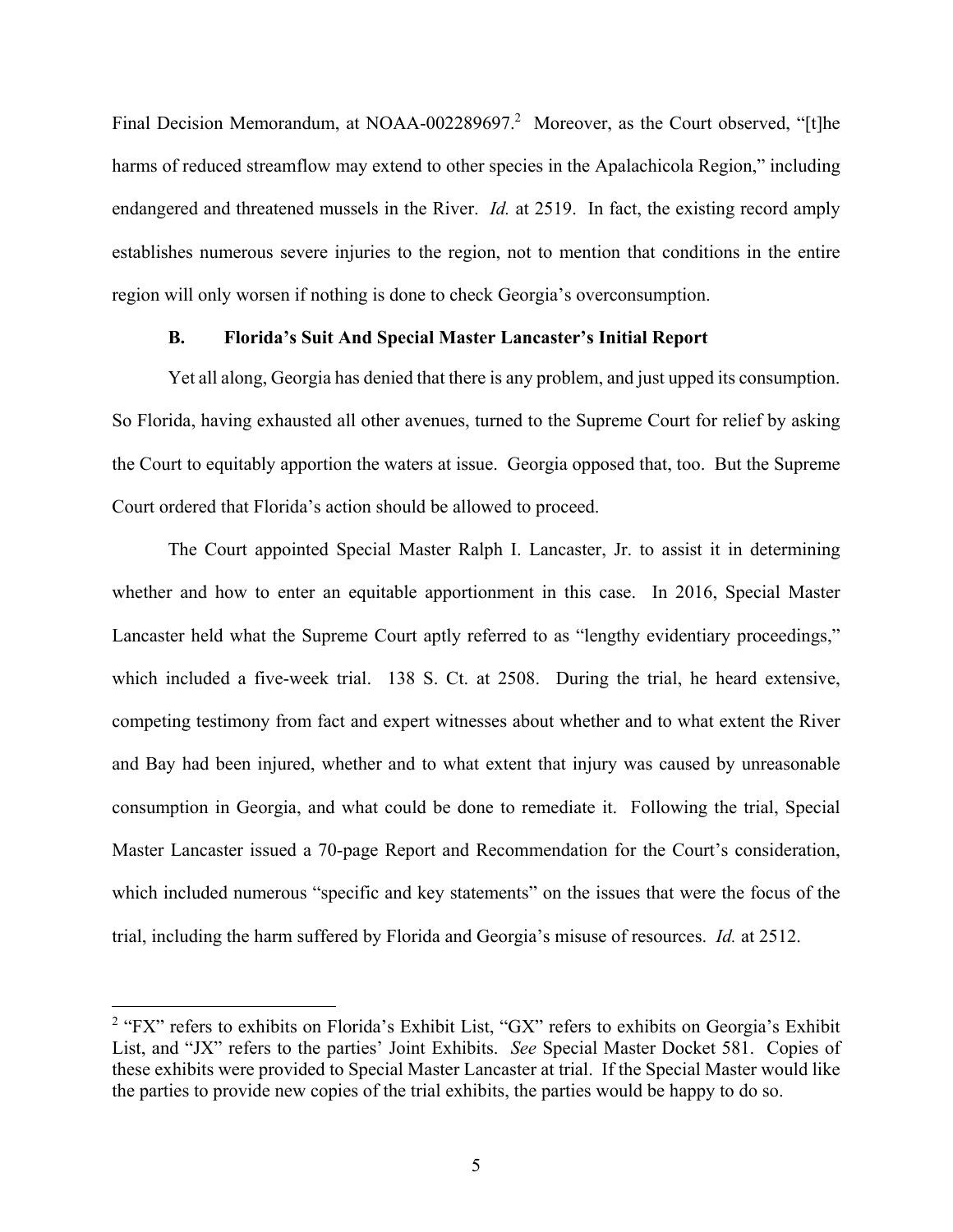Among other things, Special Master Lancaster stated:

- "[T]he evidentiary hearing made clear [that] Florida points to real harm and, at the very least, likely misuse of resources by Georgia." R&R at 31.
- "There is little question that Florida has suffered harm from decreased flows in the River," including most notably "an unprecedented collapse of [Florida's] oyster fisheries in 2012." *Id.* at 32.
- That "oyster collapse has greatly harmed the oystermen of the Apalachicola Region, threatening their long-term sustainability." *Id.*
- Georgia's own evidence "show[s] a dramatic growth in consumptive water use for agricultural purposes," and demonstrates that "[i]n the face of this sharp increase in water use, Georgia has taken few measures to limit consumptive water use for agricultural irrigation." *Id.* at 33.
- "Even the exceedingly modest measures Georgia has taken have proven remarkably ineffective." *Id.*
- "Georgia's position—practically, politically, and legally—can be summarized as follows: Georgia's agricultural water use should be subject to no limitations, regardless of the longterm consequences for the Basin." *Id.* at 34.

Despite his conclusions about Florida's injuries from reduced flows and Georgia's complete unwillingness to implement even modest conservation measures that might avoid them, Special Master Lancaster recommended that the Court deny Florida any relief. His recommendation rested on his conclusion that there was "no guarantee" that the Army Corps of Engineers would ensure that all water saved from reduced consumption in Georgia would flow into the Apalachicola during dry periods (instead of being held in upstream federal reservoirs during those periods). *Id.* at 69. In his view, that meant that Florida had failed to show "with sufficient certainty that the Corps must (or will choose to) operate its projects so as to permit . . . the entire marginal increase in streamflow to benefit Florida." *Id.* at 48. So, in his view, even though Florida had shown real injury and inequitable conduct on Georgia's part, the Supreme Court was essentially powerless to fashion a remedy.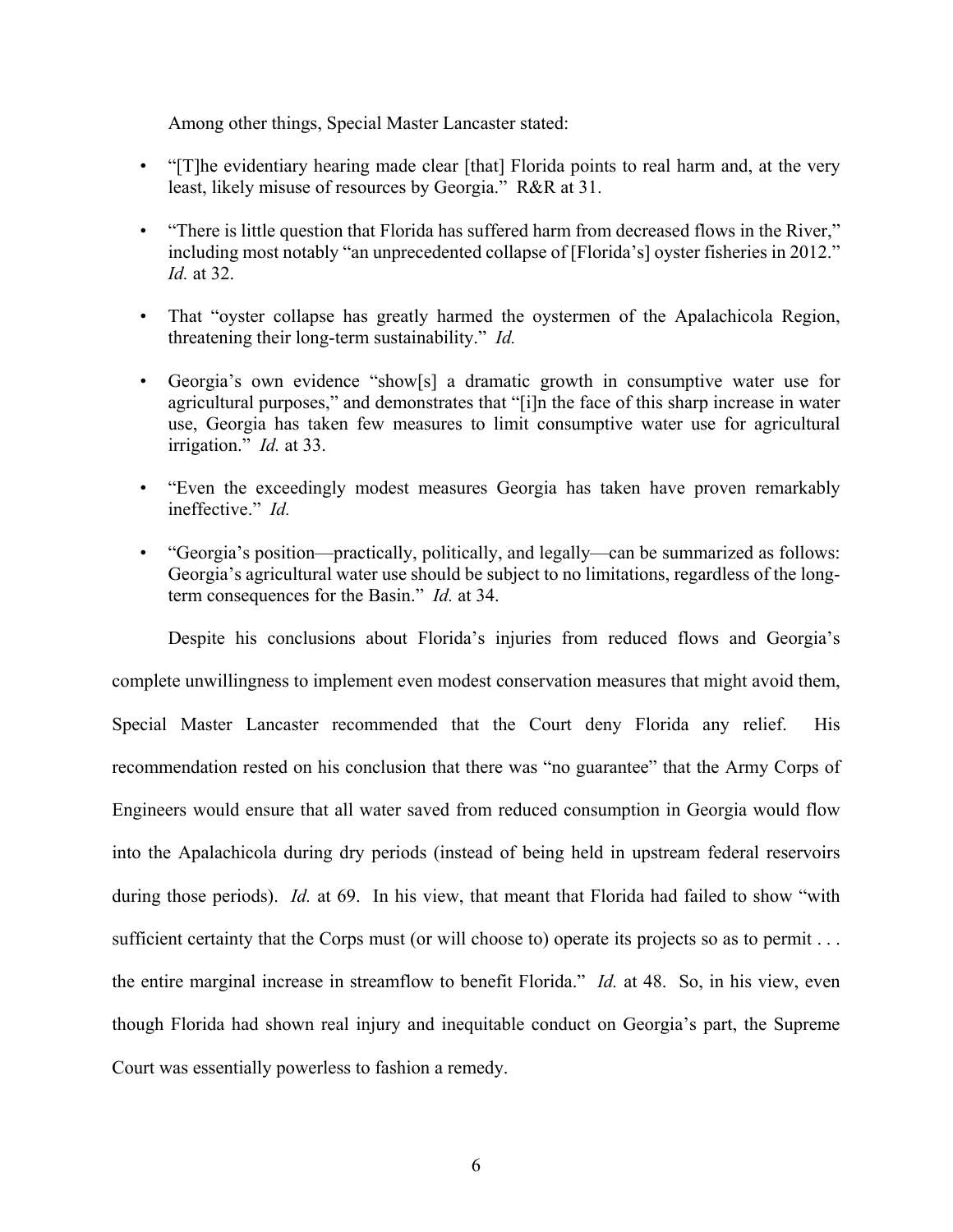# **C. The Supreme Court's Decision Remanding For An Equitable Balancing Inquiry**

Florida filed exceptions to the Report and Recommendation and, on June 27, 2018, the Supreme Court issued a decision agreeing with Florida's exceptions and remanding the case for further proceedings. Four aspects of the Court's ruling are particularly salient:

First, although the Supreme Court corrected the *legal* premises on which Special Master Lancaster based his recommendation, its decision did nothing to undermine any of Special Master Lancaster's "specific and key statements" about the critical *factual* issues of injury to Florida and inequitable conduct by Georgia. *Florida*, 138 S. Ct. at 2512. Indeed, the Court emphasized that Special Master Lancaster's direct participation at trial meant that his factual conclusions "'deserve respect and a tacit presumption of correctness.'" *Id.* at 2517 (citation omitted). And while the Court stated that certain "further findings," or "more specific" findings, are needed on issues such as "how much extra water there will be, when, and how much Florida would benefit," it extensively relied on and credited the statements that Special Master Lancaster had already made about injury and inequitable consumption upstream. *Id.* at 2525, 2518.

Second, the Court held that Special Master Lancaster had applied "too strict a standard when he determined that the Court would not be able to fashion an appropriate equitable decree." *Id.* at 2516. The Court reiterated that "[u]ncertainties about the future ... do not provide a basis for declining to fashion a decree," *id.* at 2513 (quoting *Idaho ex rel. Evans v. Oregon,* 462 U.S. 1017, 1026 (1983)), and that "[a]pproximation and reasonable estimates may prove 'necessary to protect the equitable rights of a State,'" *id.* at 2527 (quoting *Idaho ex rel. Evans*, 462 U.S. at 1026). Thus, the Court rejected Georgia's efforts to evade any equitable check on its consumption by arguing that Florida had not shown with adequate specificity whether, and how, a decree would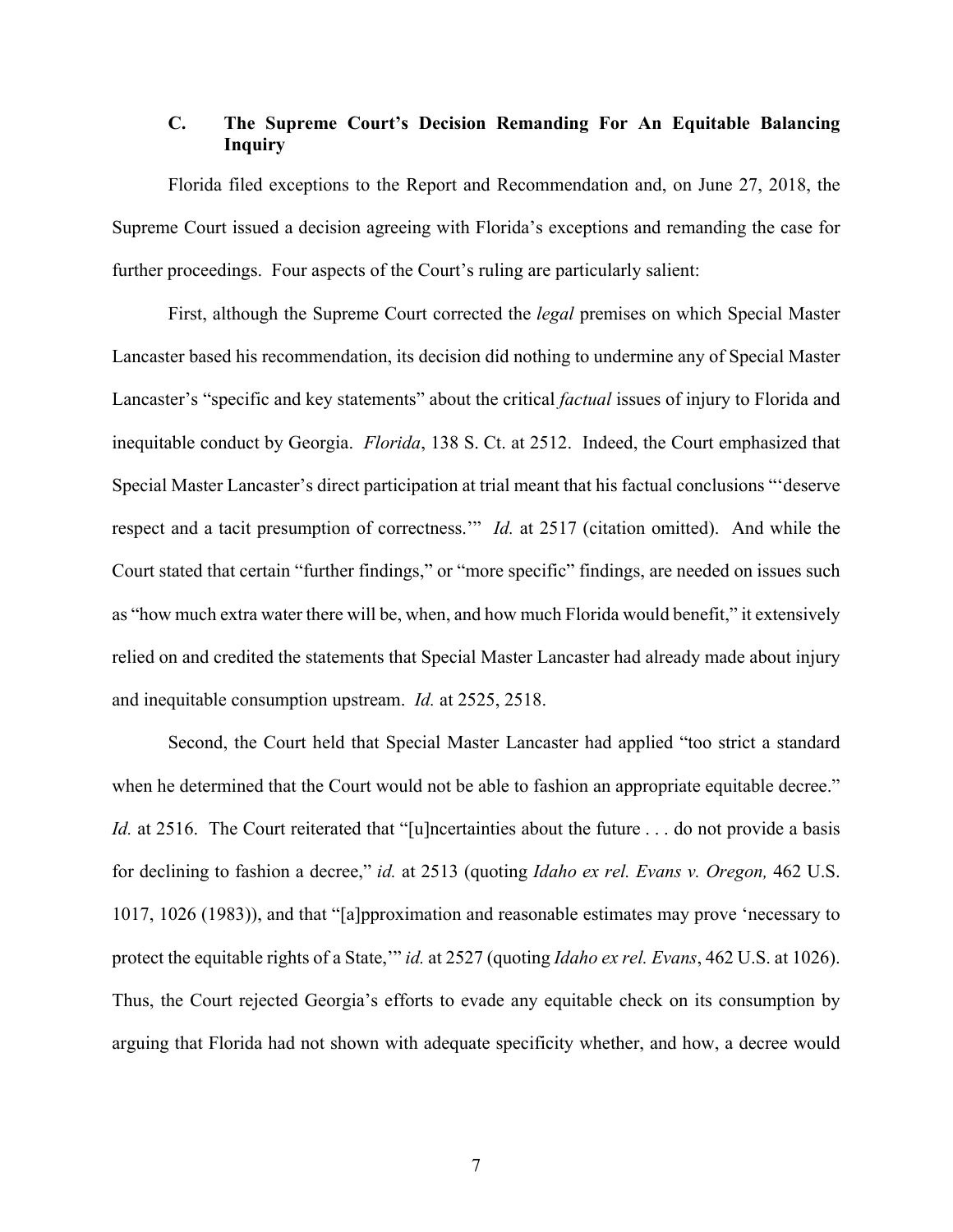redress its injuries. "Flexibility and approximation," the Court stressed, are "often the keys to success in our efforts to resolve water disputes between sovereign States." *Id*.

Third, the Court rejected one of the primary arguments on which Georgia has relied throughout this case—the notion that the Corps' inherent "discretion" in deciding how to operate its dams meant it was impossible for the Court to fashion an effective decree. The import of Georgia's argument is this: because the Corps cannot constrain Georgia's over-consumption, no remedy for Georgia's consumption is available in *any* forum unless the Corps voluntarily intervenes in this case. The Court was not persuaded by Georgia's argument, and instead stressed that, although the Corps must take into account various factors when it allocates water, "[t]he United States has made clear that the Corps will work to accommodate any determinations or obligations the Court sets forth if a final decree equitably apportioning the Basin's waters proves justified in this case." *Id.* at 2526. Accordingly, the Court further instructed even without the Corps as a party in the case, the Special Master should still consider the effects that "reasonable modifications" to the Corps' Master Manual would have in terms of increasing streamflow to Florida. *Id.* at 2527. The Court's opinion thus rejected Georgia's attempt to avoid responsibility by pointing a finger at the Corps and arguing that the Court cannot do anything to redress Florida's injuries because the United States is not a party to this case.

And fourth, the Court concluded that "[t]he record shows that Florida's proposed cap" even in the absence of any "reasonable modifications" to the Corps' operating Manual, as the Court envisions, *id.* at 2527—"could result in the release of considerable extra water into Lake Seminole," and that the increase in streamflow into Florida of 1,500 to 2,000 cfs "is reasonably likely to benefit Florida significantly." *Id.* at 2520. The Court further stated that the evidence in the record indicates that this extra water would "significantly redress the economic and ecological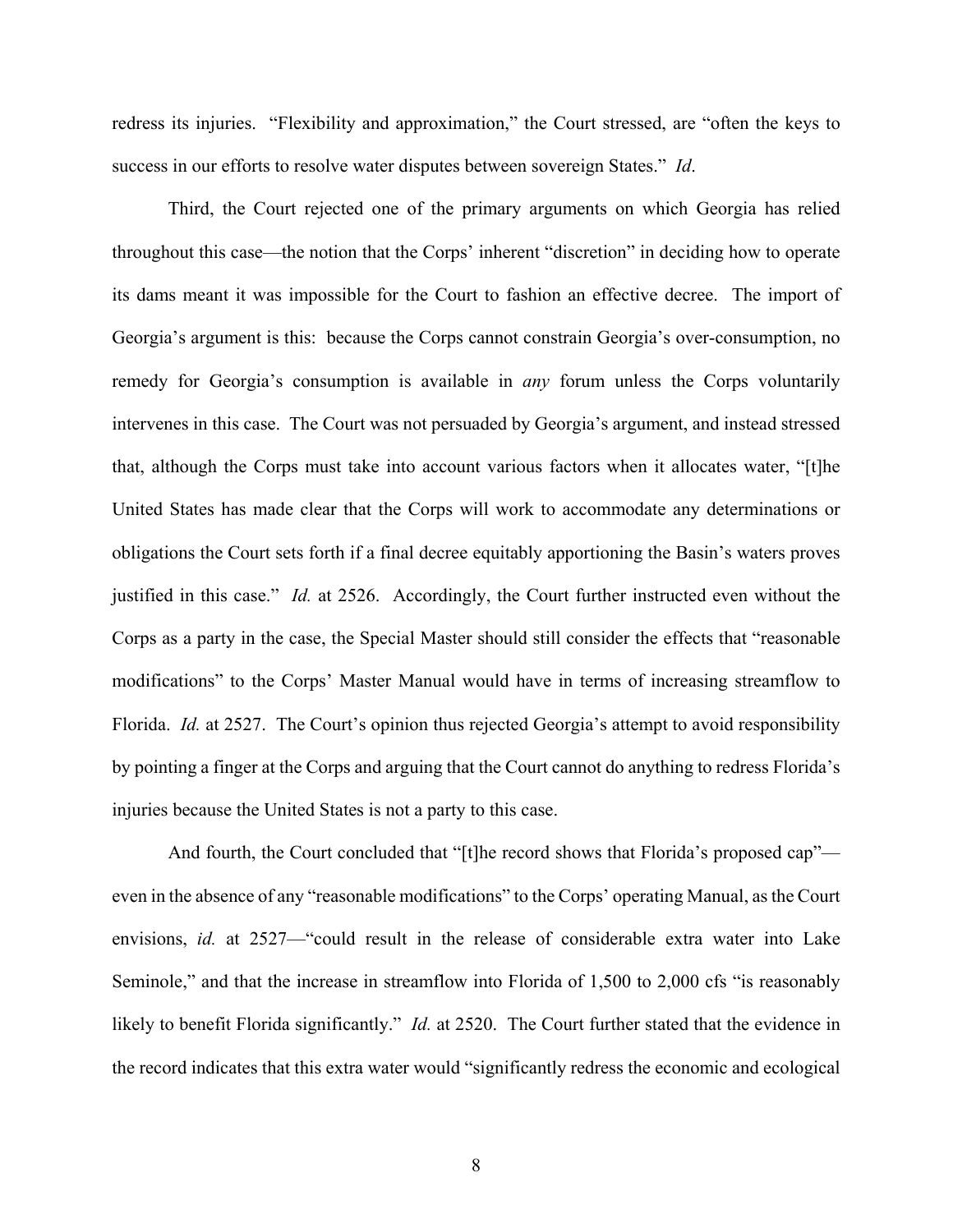harm that Florida has suffered." *Id.* at 2526. But because Special Master Lancaster's report did not address this particular issue (in light of the erroneous legal standard that he had applied), the Court remanded the case for the Special Master to address this issue in light of the record and the Court's decision explicating the standards that actually govern an equitable apportionment proceeding such as this. The Court directed that the Special Master make further factual findings, "take additional evidence" as the Special Master deems necessary, and ultimately "conduct the equitable-balancing inquiry" that the Court's cases require. *Id.* at 2527, 2518.

## **D. The Proceedings On Remand Should Be Carefully Circumscribed And Build On The Existing Record**

## **1. The Existing Record Is Sufficient To Address Many Of The Issues That The Court Has Asked The Special Master To Consider**

In undertaking that equitable-balancing inquiry on remand, there is no need to start from scratch. As the Supreme Court recognized, it will be possible for "the Special Master to make more specific factual findings and definitive recommendations" on many issues using just the "very large factual record amassed" already in this case. *Id.* at 2527, 2511.

The record already contains, for example, extensive documentary evidence reflecting Georgia's own recognition that it was consuming too much water and that the effects of that overconsumption would be severe, potentially irreversible damage to downstream ecosystems. Nearly two decades ago, for example, Georgia's Chief of Fisheries admitted that there was already "clear evidence that groundwater is over-allocated in the lower Flint River basin." FX-6 at FL-ACF-0254447. Other Georgia officials likewise recognized that this "[o]ver-use will cause severe impacts on fish and other aquatic life in the Flint River and its tributaries." FX-4, at GA01419037; *see* Florida's Opening Statement, at Slides 75-79 (discussing FX-4). By 2006, biologists in Georgia's Wildlife Resources Division recognized that the "sub-basin is grossly over-allocated" (meaning that Georgia had authorized farmers to withdraw too much water) and that "further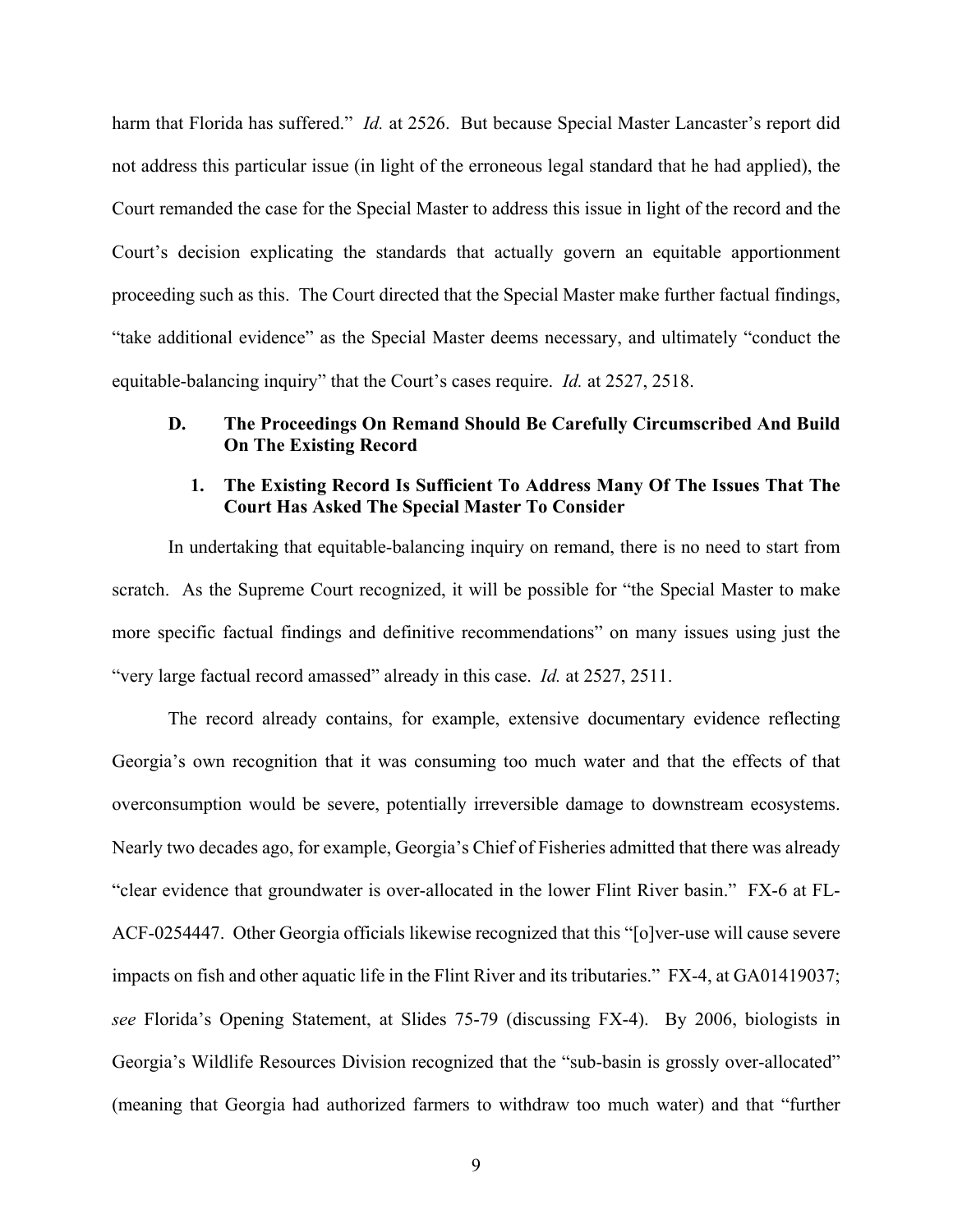allocation of water withdrawal permits . . . would unquestionably destroy or irreparably harm the ecological health and diversity of the . . . sub-basin." FX-23; *see also* FX-2 at GA02257044; FX-5 at GA01186515; Florida's Opening Statement, at Slides 71-74 (discussing FX-2 and FX-5). Yet the evidence showed that Georgia allowed agricultural consumption to continue to grow virtually unabated during that time, heedless of the consequences. *See, e.g.*, JX-21 at 23-24; FX-23.

Special Master Lancaster considered that evidence, and much more, over the course of a five-week trial; weighed it against the competing evidence in light of his assessment of the various experts' credibility; and made a series of high-level factual conclusions that leave no doubt that the existing record and briefing is more than sufficient to address the fundamental questions of injury to Florida and inequitable consumption by Georgia. *See, e.g.*, R&R 30-34; Florida Post-Trial Br. 19-27, 35-59, 65-77; Florida Post-Trial Resp. Br. 19-62; Florida's Opening Statement, at Slides 5-94; Georgia Post-Trial Br. 21-73; Georgia Post-Trial Resp. Br. 23-58.

The existing record also contains much evidence relevant to evaluating the benefits, and any costs, of an equitable decree. On that point, too, Florida relied heavily at trial on Georgia's own recognition of measures that it could employ to substantially limit agricultural consumption without undue costs. *See* Florida Pre-Trial Br. at 26-35; Florida's Opening Statement, at Slides 69-94. To this day, for example, Georgia's agricultural permits place no limits on how much irrigation water can be applied to a given acre of land. Cowie Test., Trial Tr. vol. 9, at 2223:19- 2224:4; Masters Test., Trial Tr. vol. 14, at 3655:13-21. Imposing reasonable limits—as Florida and other States have done, *see, e.g.*, Cyphers PFD ¶¶ 36-39; Sunding Test., Trial vol. 11 at 2853:16-2856:4; Florida Post-Trial Br. at 63-65—would help eliminate wasteful irrigation practices by forcing farmers to internalize the effects of their existing overconsumption. Similarly, in 1999, Georgia itself adopted several other reforms that would have represented at least a start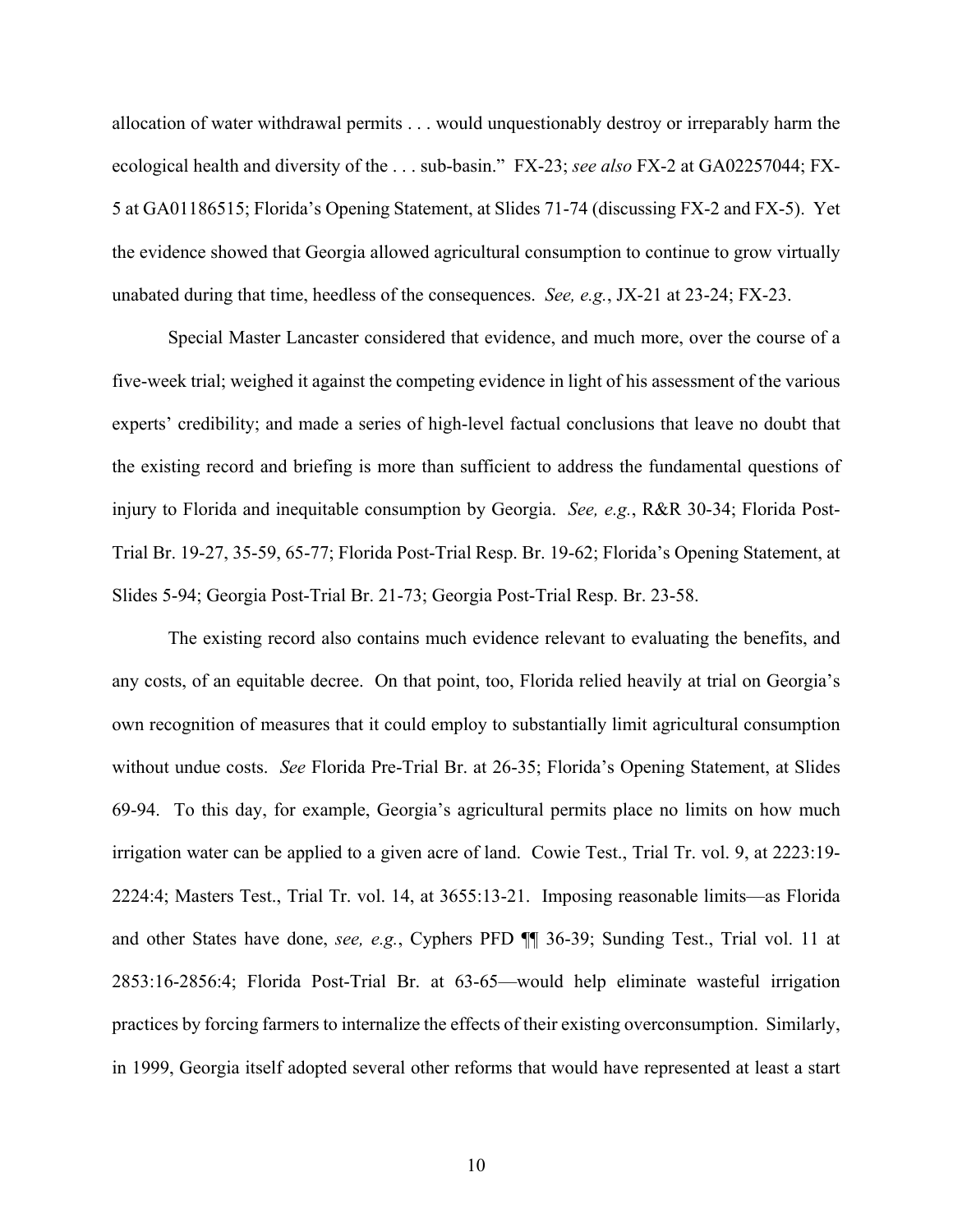toward reasonable resource management among agricultural users as part of its Flint River Drought Protection Act ("FRDPA"). But that legislation, which Georgia enacted in an effort to stave off earlier litigation concerning its overconsumption, quickly fell into disuse, and after the earlier litigation ended Georgia simply refused to follow through on the requirements of its *own* law as described by its *own* experts. *See* Florida Post-Trial Br. at 66-74 (describing Georgia's failure to implement numerous mandatory requirements of the FRDPA); R&R 33-34 (recounting "remarkably ineffective" implementation of the statute).

As Special Master Lancaster recognized, the existing record shows that Georgia's failure to implement those measures is a result of political paralysis and disregard for the effects its overconsumption has for "the long-term consequences" in Florida, R&R 34, rather than any legitimate concern about the ratio of costs to benefits. Georgia repeatedly offered doomsday rhetoric on supposed effects that water conservation could have on Atlanta's future growth, but the measures Florida has proposed would impose only a miniscule cost on Georgia in relative terms, and would not impair growth in Atlanta in any material way. The evidence at trial showed that Georgia could conserve thousands of cfs of water in dry summer months—and even in normal non-drought years—through low-cost conservation measures that primarily concerned agricultural use and would have little impact in Atlanta. *See, e.g.*, Hornberger PFD ¶¶ 3e, 74-76; Sunding PFD ¶¶ 8, 39, 89, Tables 4-6. These measures, most of which Georgia itself had already identified but failed to implement, and which have been implemented successfully in Florida and other responsible States, would carry an annual fiscal cost of \$35.2 million. *See* Sunding PFD at 44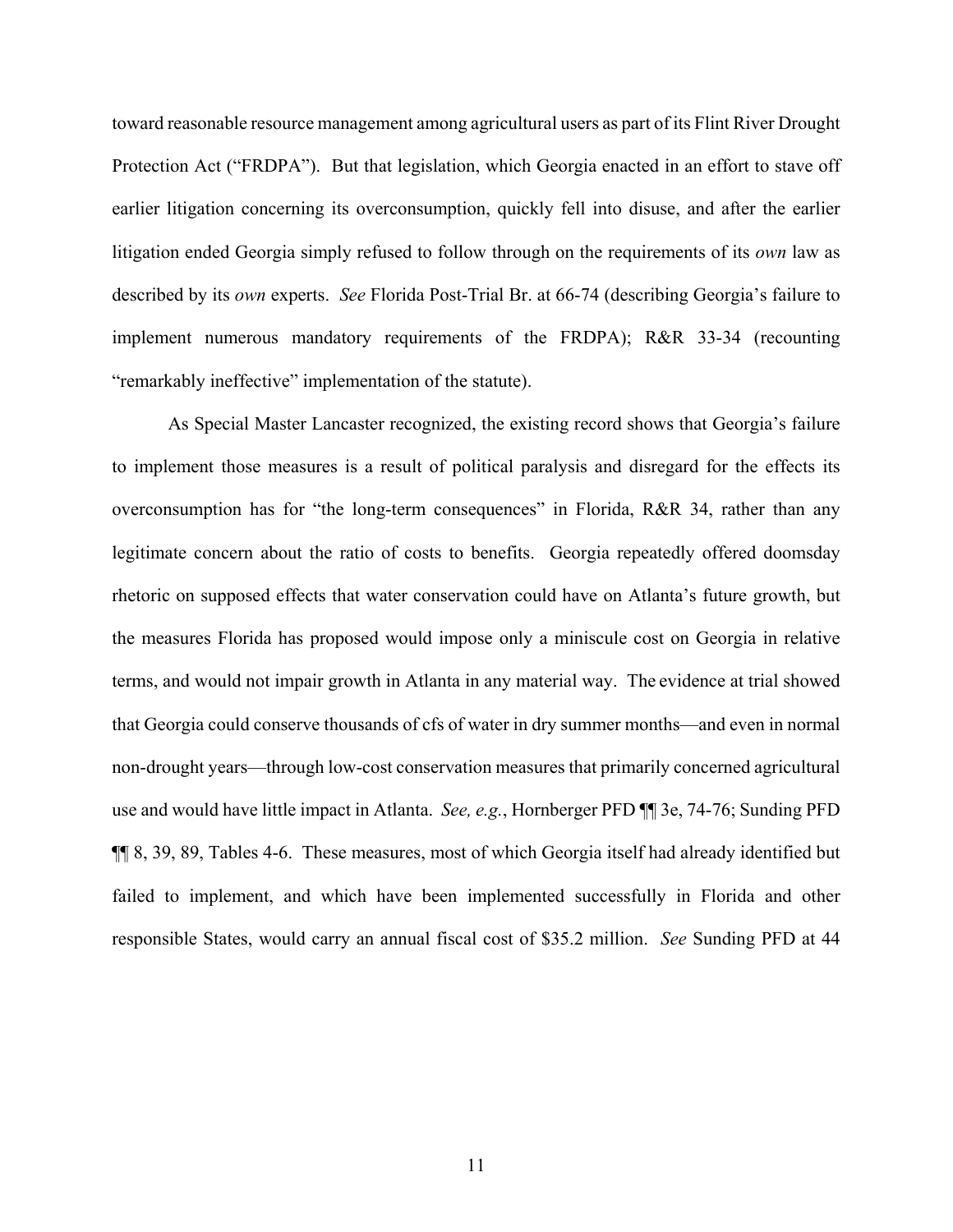(Table 4).<sup>3</sup> Atlanta would need to adhere to its own announced conservation goals for 2050—but Georgia can hardly call those unreasonable or unrealistic. *See id.* at ¶¶ 42-45.

Indeed, Georgia's own witnesses testified to Georgia's acknowledged ability—and willingness, when faced with litigation pressure—to facilitate a 1,000 cfs increase in the minimum flow levels into the Apalachicola under most circumstances. *See* Turner Test., Trial Tr. vol. 12, at 3019:9-3020, 3074:18-3076:21; Zeng PFD ¶¶ 140-41 ("In 2012, Georgia submitted a proposal . . . in which we recommended phasing in a 6,000 cfs minimum flow requirement at the state line to replace the current 5,000 cfs minimum flow requirement.").

# **2. The Parties Can Collect And Present The Limited Additional Evidence That Is Needed Through Efficient, Carefully Circumscribed Proceedings**

The Supreme Court also recognized, however, that it may be necessary for the Special Master to "take additional evidence" on remand. *Florida*, 138 S. Ct. at 2527. As Florida explains in more detail below, some limited additional evidence and supplemental discovery on a small number of discrete issues is needed to ensure that the equitable balancing properly reflects changes that have occurred since the 2016 trial, including the Supreme Court's instructions about "reasonable modifications." Below, Florida proposes a brief period of discovery to address those discrete issues, a short supplemental evidentiary hearing on those issues, and attorney argument (much like a summary judgment argument) to address the ultimate balance of equities in the case.

<u>.</u>

<sup>3</sup> Georgia argues that there would be significantly higher *indirect* effects primarily by pointing to testimony of its hired expert, Dr. Robert Stavins, about row crop irrigation. But as Dr. Stavins admitted at trial, he deliberately constructed his estimates based on what would happen if one eliminated all irrigation for row crops, rather than (as Florida had actually proposed) simply imposing reasonable limits on irrigation of the sort that other States have adopted. *See* Stavins Test., Trial Tr. vol. 17 at 4542:19-4543:7*.* His projections thus shed essentially no light on the costs a decree in this case would generated—and Special Master Lancaster ignored them entirely, never once citing Stavins' work. Moreover, even using his grossly overstated count, the effects would constitute, at most, a tiny sliver of one percent of the gross regional product of the portion of the ACF basin located in Georgia. *See id.* at 4473:6-20; *see also* Sunding PFD ¶ 21.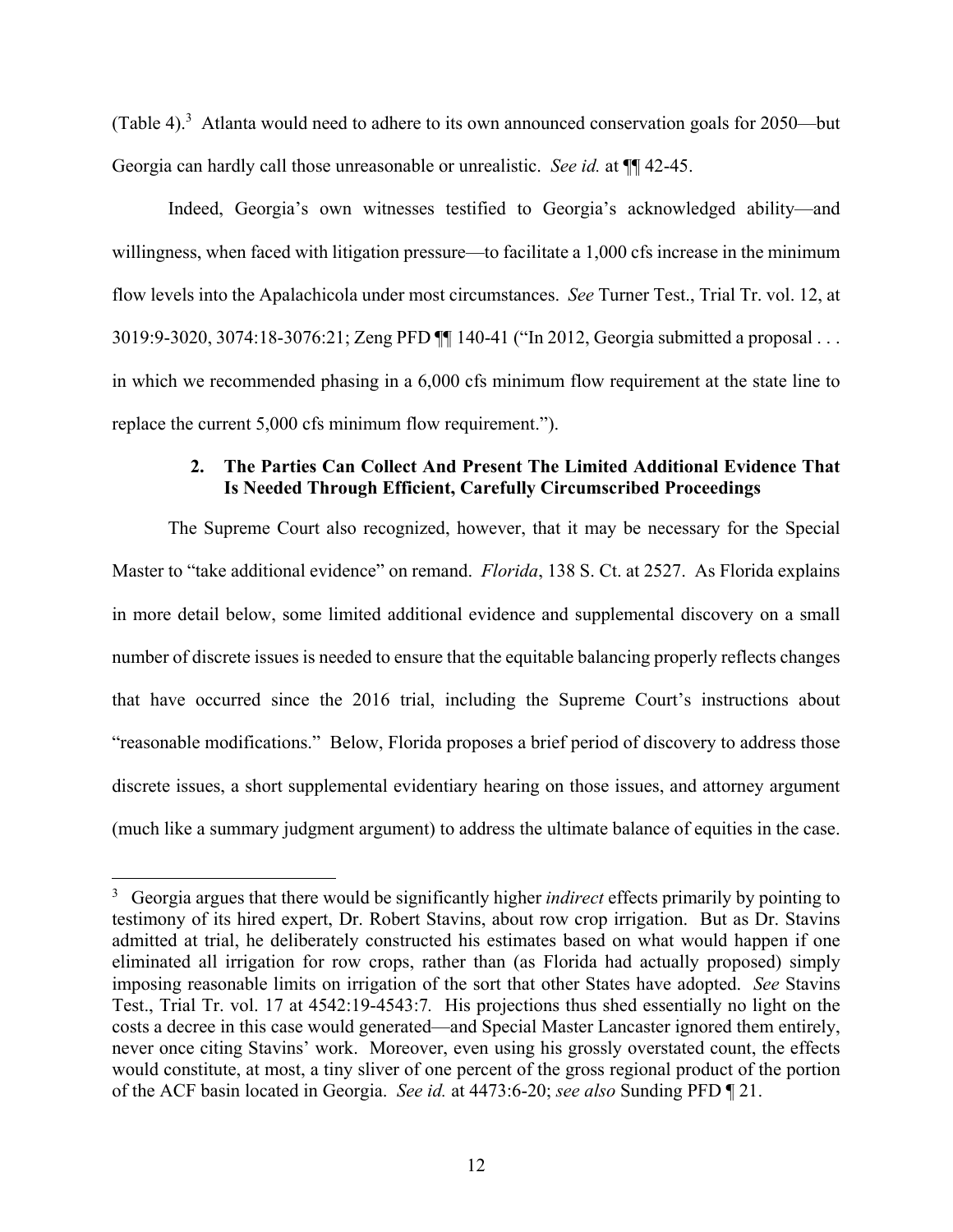If the Special Master would find it helpful, Florida would also be happy to address the questions about the sufficiency of the existing record and the need for limited additional discovery at an inperson or telephonic conference.

### **II. GEORGIA'S PRELIMINARY STATEMENT**

This case concerns Florida's request for an equitable apportionment of the waters in the ACF Basin. The extensive record already developed by the parties shows that Georgia's water use is reasonable: Georgia's portion of the ACF Basin is home to more than 5 million people and accounts for around \$283 billion in gross regional product per year. Stavins Direct at ¶ 30. The Florida portion, by contrast, has a population of fewer than 100,000 people and generates around \$2 billion in gross regional product per year. *Id*. In relative terms, Georgia accounts for 98% of the population and 99% of the economic production in the Basin. *Id.* Georgia has 5 times the land area, 56 times the population, 80 times the number of employees, and 129 times the gross regional product as Florida's portion of the Basin. *Id.* Despite that dramatic disparity in population and productivity, Georgia's water usage is modest. Georgia consumes only 4% of the total waters available in the ACF Basin in an average year, and only 8% in a dry year. *Id.* at ¶ 32. The remaining water—over 90% even in the driest years—is left for Florida's use.

Florida initiated this lawsuit over five years ago seeking an even greater share of ACF waters by imposing draconian restrictions on water use in Georgia. Following years of motions practice, discovery, and a trial on the merits, Special Master Lancaster recommended dismissing this case on the ground that Florida could not receive effective relief without the Army Corps of Engineers participating as a party. *See* Report of the Special Master ("Report") at 30, 69. Because Special Master Lancaster recommended dismissing the case on this threshold issue, he found it unnecessary to propose formal findings on the remaining merits issues. In a 5-4 split decision, the Supreme Court disagreed with Special Master Lancaster's recommendation and ordered that the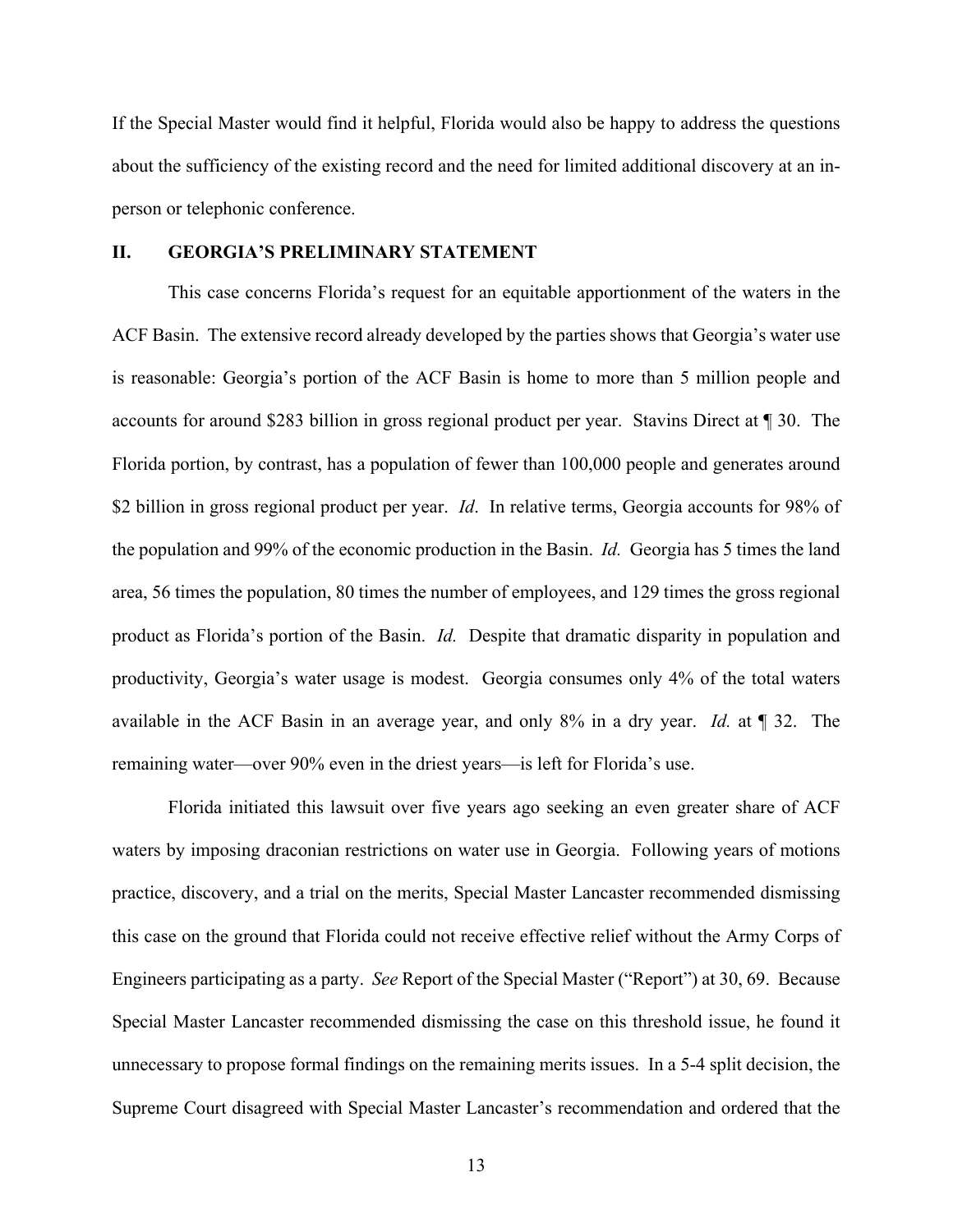case be remanded so that findings could be made on the remaining issues in the case. *See Florida v. Georgia*, 138 S. Ct. 2502, 2518 (2018). Justice Thomas dissented, joined by Justices Alito, Kagan, and Gorsuch. *Id*. at 2528. In an opinion that thoroughly reviewed the evidence in the existing record, those four justices found that "Florida ha[d] not shown that it will appreciably benefit from a cap on Georgia's water use," and that absent such a showing, "the balance of harms cannot tip in Florida's favor." *Id.* at 2548.

The Supreme Court made clear that the ultimate merits question to be addressed on remand is whether Florida has proven, by clear and convincing evidence, "that the benefits of the [proposed apportionment] substantially outweigh the harm that might result." *Id*. at 2527 (quotation marks omitted). In making that determination, the Court identified a number of specific issues on which Your Honor may make "more specific factual findings and definitive recommendations." *Id.* at 2527. Those issues include: (1) Whether Georgia is taking too much water from the Flint River? (2) Whether Florida has sustained injuries from low flows in the Apalachicola River and, if so, whether those injuries were caused by Georgia's water use? (3) To what extent a cap on Georgia's water consumption would increase the amount of water flowing from the Flint River into Lake Seminole? (4) To what extent would additional water resulting from a cap on Georgia's water consumption result in additional streamflow in the Apalachicola River? (5) To what extent would that additional streamflow into the Apalachicola River ameliorate Florida's injuries? and (6) What costs would a consumption cap impose on Georgia? *See id.* at 2526-2527.

The Court was clear that none of these issues have been resolved and that it was left to Your Honor to make findings and recommendations on these questions in the first instance. Contrary to Florida's repeated suggestion in this submission, neither Special Master Lancaster nor the Supreme Court made factual findings regarding Florida's alleged injuries, the reasonableness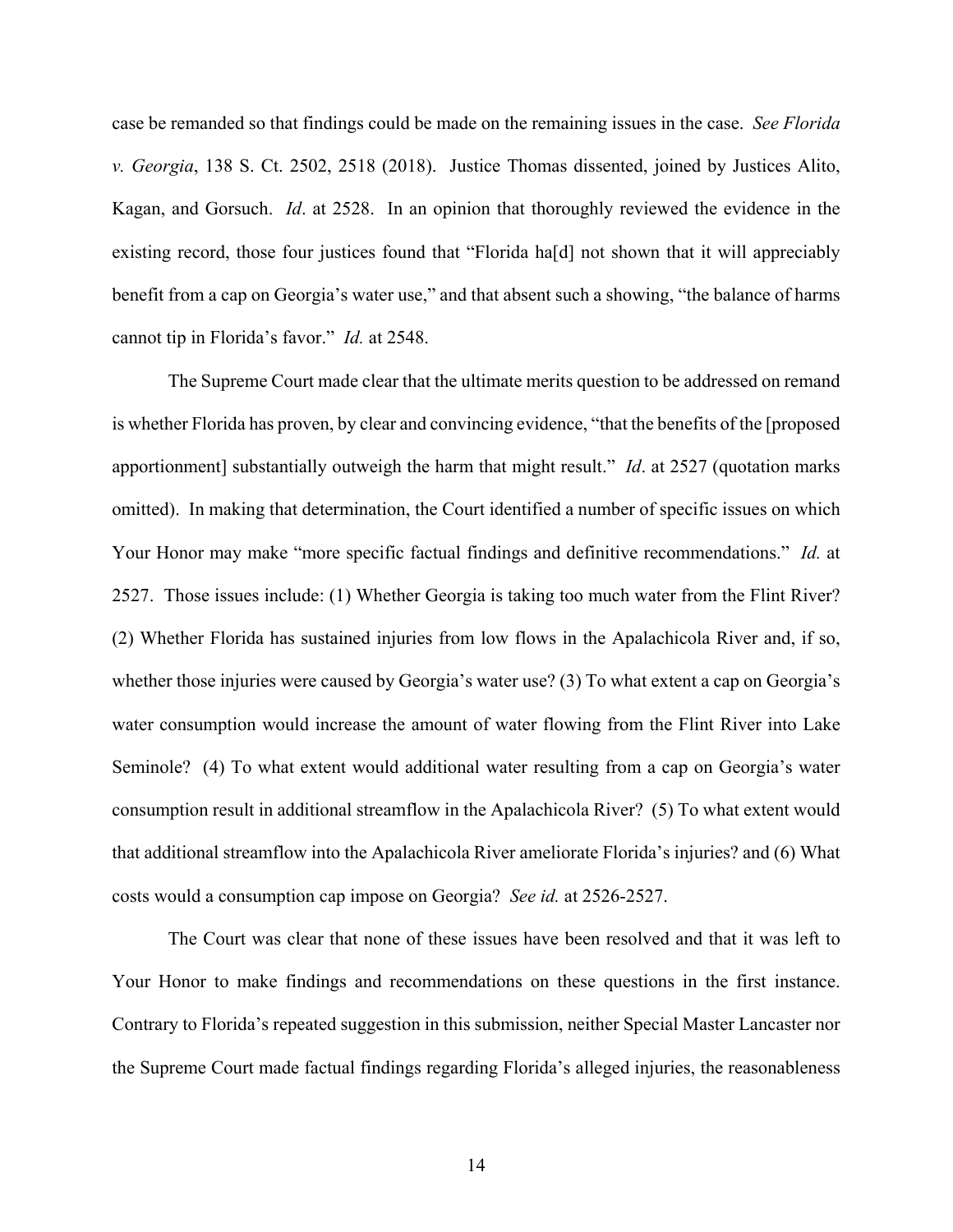of Georgia's upstream water use, or any issue other than the adequacy of a potential remedy in the absence of the Corps as a party. The Supreme Court limited its opinion to that narrow issue, and the whole point of remanding the case was for Your Honor to make findings in the first instance on those issues. *See id.* at 2527 ("[T]he Master may find it necessary to address in the first instance many of the evidentiary and legal questions and answers to which we have here assumed").

Although the Supreme Court's opinion was narrow, the record in this case is not and is more than sufficient to answer all of the questions posed by the Court. The parties conducted more than 18 months of discovery in this case and participated in a 5-week trial. At the time of trial, neither side knew that the Special Master would ultimately limit his Report to the single threshold issue that he found dispositive. The parties therefore presented evidence on all issues in the case, including all of the issues identified by the Supreme Court in its remand opinion. Among other things, the current record shows the following:

The extent of Georgia's water use is eminently reasonable, particularly in light of the fact that Georgia accounts for over 98% of the population and economic activity in the Basin. As noted, Georgia uses only 8% of ACF waters in dry years. Stavins Direct at ¶ 30. Georgia puts the small fraction of water it does consume to highly beneficial uses. ACF waters are the principal municipal and industrial water supply for 5.1 million citizens in Atlanta and the surrounding metropolitan area. Mayer Direct at ¶ 22; Kirkpatrick Direct at ¶ 9. Georgia is home to many industries and businesses for which water is a key input, including poultry processing, pharmaceutical manufacturing, aircraft manufacturing, and landscaping and horticultural services. Stavins Direct at ¶ 16. And ACF waters are integral to Georgia's substantial agricultural industry, which generated \$4.7 billion in revenue in 2013. *Id.* at ¶ 17.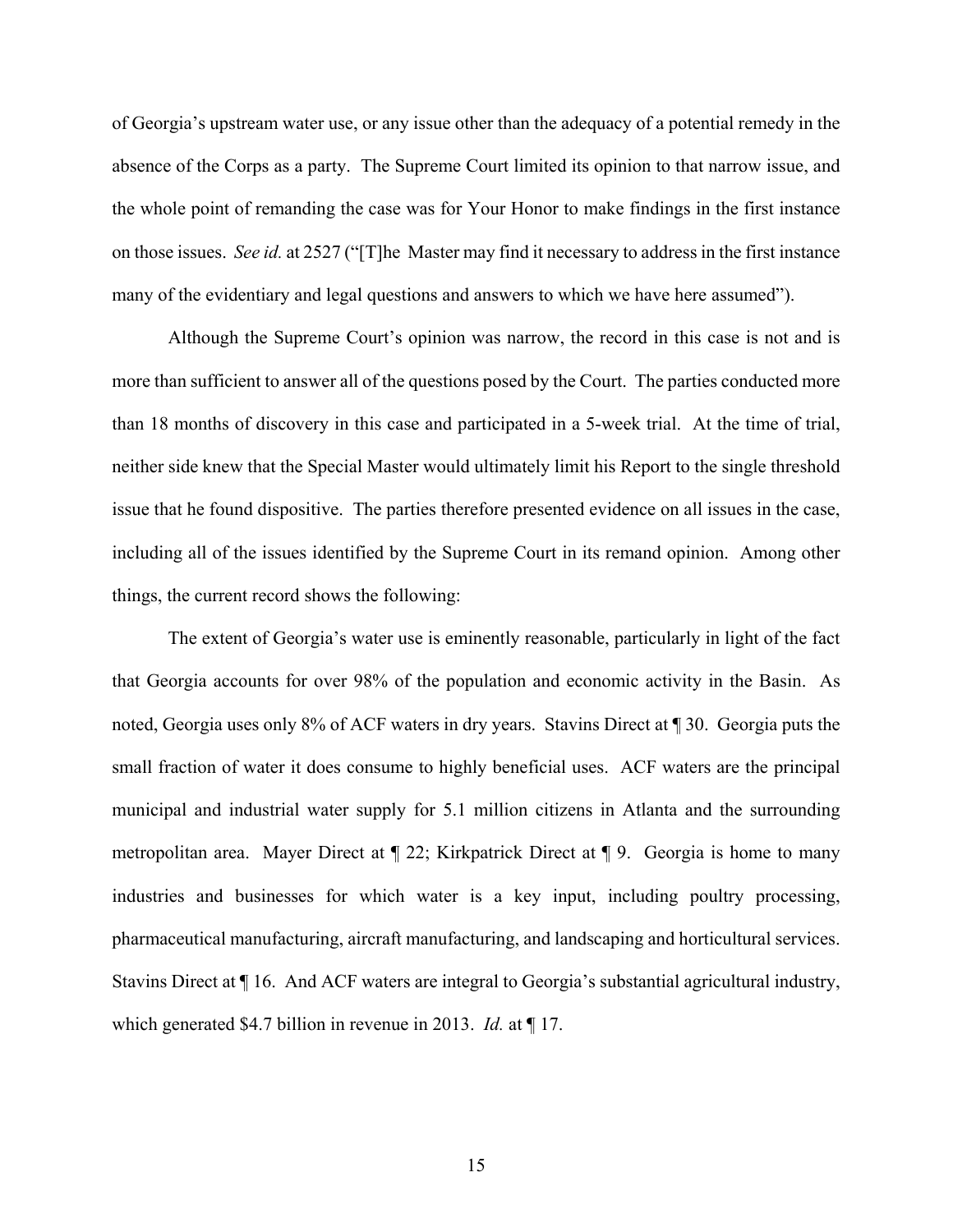The existing record also contains extensive evidence showing that, to the extent Florida's alleged harms exist, they are not caused by Georgia's upstream water use, but are instead the combined result of natural environmental factors, Florida's own activities (including mismanagement of the oyster fishery in Apalachicola Bay), and the actions of third parties. For example, the evidence shows that a key element of harm alleged by Florida—lower streamflow levels in the Apalachicola River—are strongly correlated with less rainfall over the entire ACF Basin as a result of several, multi-year droughts over the last 15 years. *E.g.* Bedient Direct at ¶ 129; Panday Direct at ¶ 60. Moreover, Florida's mismanagement and lack of enforcement over its oyster fishery had a devastating effect on Apalachicola Bay oyster populations before, during, and after the collapse of the oyster fishery in 2012. *See, e.g.*, Berrigan Direct at ¶¶ 50-60; Ward Direct at  $\P$  41. Finally, river channel changes due to the construction of Jim Woodruff Dam and dredging operations by the U.S. Army Corps of Engineers have caused declines in water levels in the Apalachicola River. *See* GX-88, at 1 (Light et al. (2006)); Kondolf Direct at ¶ 35.

The existing record also shows that imposing a consumption cap on Georgia's water use would not remedy Florida's alleged injuries. That is true for several different reasons, the most important of which is that even draconian cuts to Georgia's water use would not yield enough increases in water flows into Florida, at the right times, to generate meaningful ecological benefits. Florida's own ecologists found that reducing Georgia's irrigation by half would have minimal impacts on both riverine and Bay species. For example, under this scenario, oyster biomass at the oyster bars analyzed by Florida's oyster expert would have increased by less than 1.5% from 2007 through 2013. White Direct at ¶ 153. Similarly, had such a remedy been in place in 2012 (the year of the oyster collapse), it would have resulted in changes in salinity of less than 1 part per thousand at almost all locations in the Bay. *E.g.* Greenblatt Direct at Att. 1. Georgia's ecological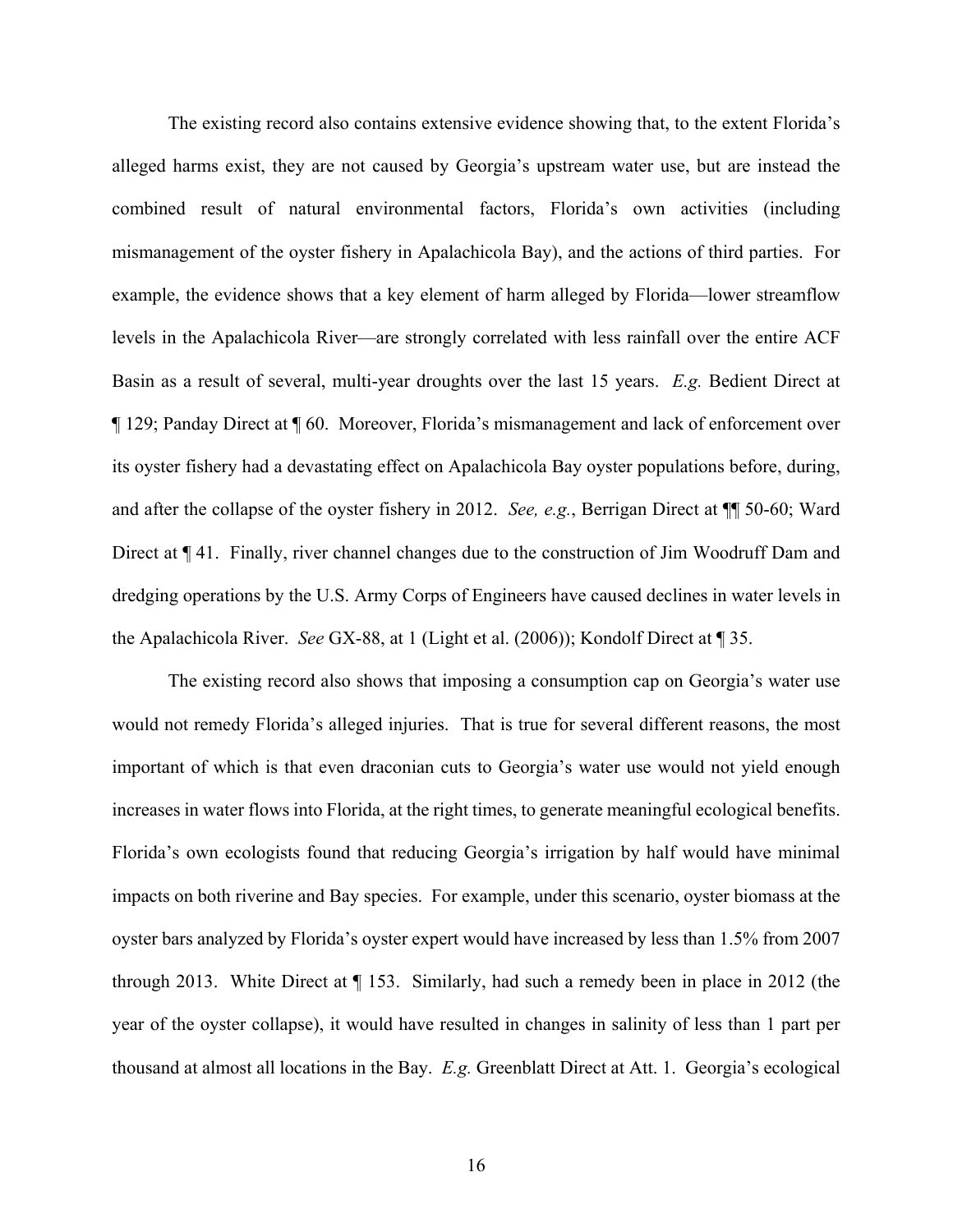expert confirmed that these minor changes are "within the range of natural variability" to which species have adapted in the Bay. Menzie Direct at  $\P$  7.

Finally, there is extensive evidence in the existing record showing that Florida's proposed caps would impose tremendous costs on Georgia, and that those costs significantly outweigh any potential benefit to Florida. Implementing Florida's proposed caps *in toto* would impose costs of more than \$2 billion for municipal and industrial water users and \$335 million for Georgia farmers, each year they are implemented. Stavins Direct at ¶¶ 89-90. Even implementing just some of Florida's suggested ways to reduce water use, such as cutting outdoor water use by 50%, reducing irrigation for row crops, and implementing additional municipal leak abatement, would result in direct costs to Georgia of over \$800 million for every year those measures are implemented. *E.g.* Stavins Direct at ¶¶ 85, 135-139. Just focusing on cuts to row-crop irrigation also would impose significant costs: Those cuts alone would impact Georgia's economy by \$322 million annually, and eliminate over 4,000 jobs in agricultural and related sectors. Stavins Direct at ¶ 90. Regardless of which measures were employed, the harm those restrictions would impose dwarfs the value of any potential benefits to Florida. The value of the entire fishing industry in the Apalachicola Bay is only around \$12 million, and even draconian cuts to Georgia's upstream water use would generate no more than a few hundred thousand dollars of increased value. Stavins Direct at ¶ 126.

In light of the current state of the record on those and other issues, it is apparent why Florida wants to re-litigate and reopen discovery on various topics in this case. The existing record refutes Florida's allegations of harm and fails to provide the clear and convincing evidence necessary to justify the extraordinary remedy of an equitable apportionment. Florida therefore wants a second bite at the apple. But the Supreme Court's opinion did not provide a license to re-litigate this entire case, years after the parties have already spent significant time and tens of millions of dollars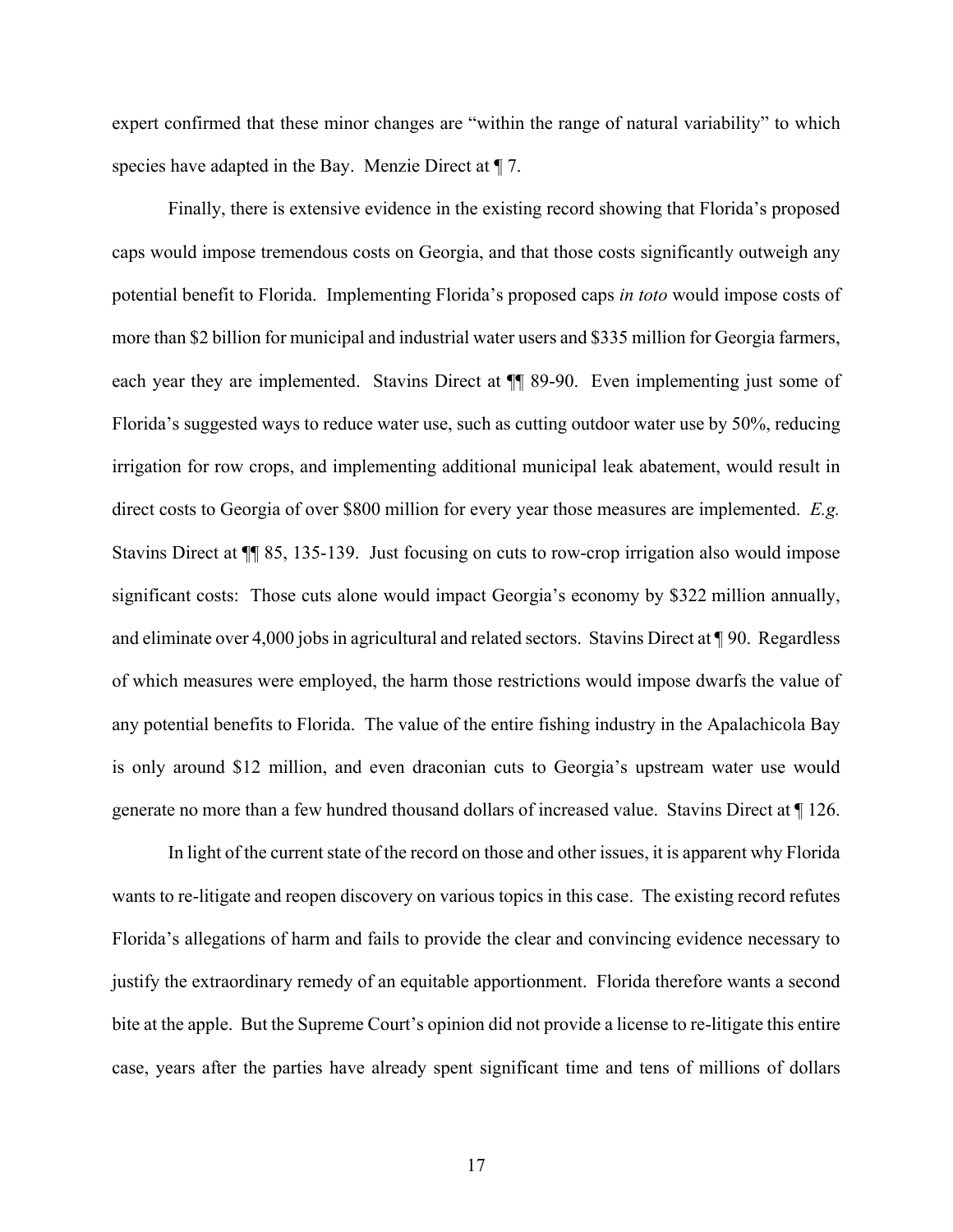developing a record. Rather than reopen issues that have already been tried, Georgia respectfully requests that the Special Master instruct the parties to proceed on the current record, which is more than sufficient to allow the Special Master to make detailed findings on all the issues identified by the Supreme Court. Indeed, the parties already extensively briefed these issues for Special Master Lancaster, and nobody at that time thought that the record was inadequate to answer any of the questions raised by the Court. The people of both states have shouldered enough costs, uncertainty, and delay in this dispute and now deserve a prompt resolution without more unnecessary, duplicative discovery on issues already fully developed in the existing evidentiary record.

# **III. RESPONSES TO QUESTIONS BY THE SPECIAL MASTER**

# **A. CMO 4(a) - Whether the existing record is sufficient to resolve this case as to the merits of each issue identified by the Supreme Court upon remand.**

### **1. Florida's Statement**

The Supreme Court identified five main questions in this case:

*First,* has Florida suffered harm as a result of decreased water flow into the Apalachicola River? . . .

*Second,* has Florida shown that Georgia, contrary to equitable principles, has taken too much water from the Flint River . . . ? . . .

*Third,* if so, has Georgia's inequitable use of Basin waters injured Florida? . . .

*Fourth,* if so, would an equity-based cap on Georgia's use of the Flint River lead to a significant increase in streamflow from the Flint River into Florida's Apalachicola River . . . ? (This is the basic question before us.)

*Fifth*, if so, would the amount of extra water that reaches the Apalachicola River significantly redress the economic and ecological harm that Florida has suffered? (This question is mostly for remand.).

138 S. Ct. at 2518.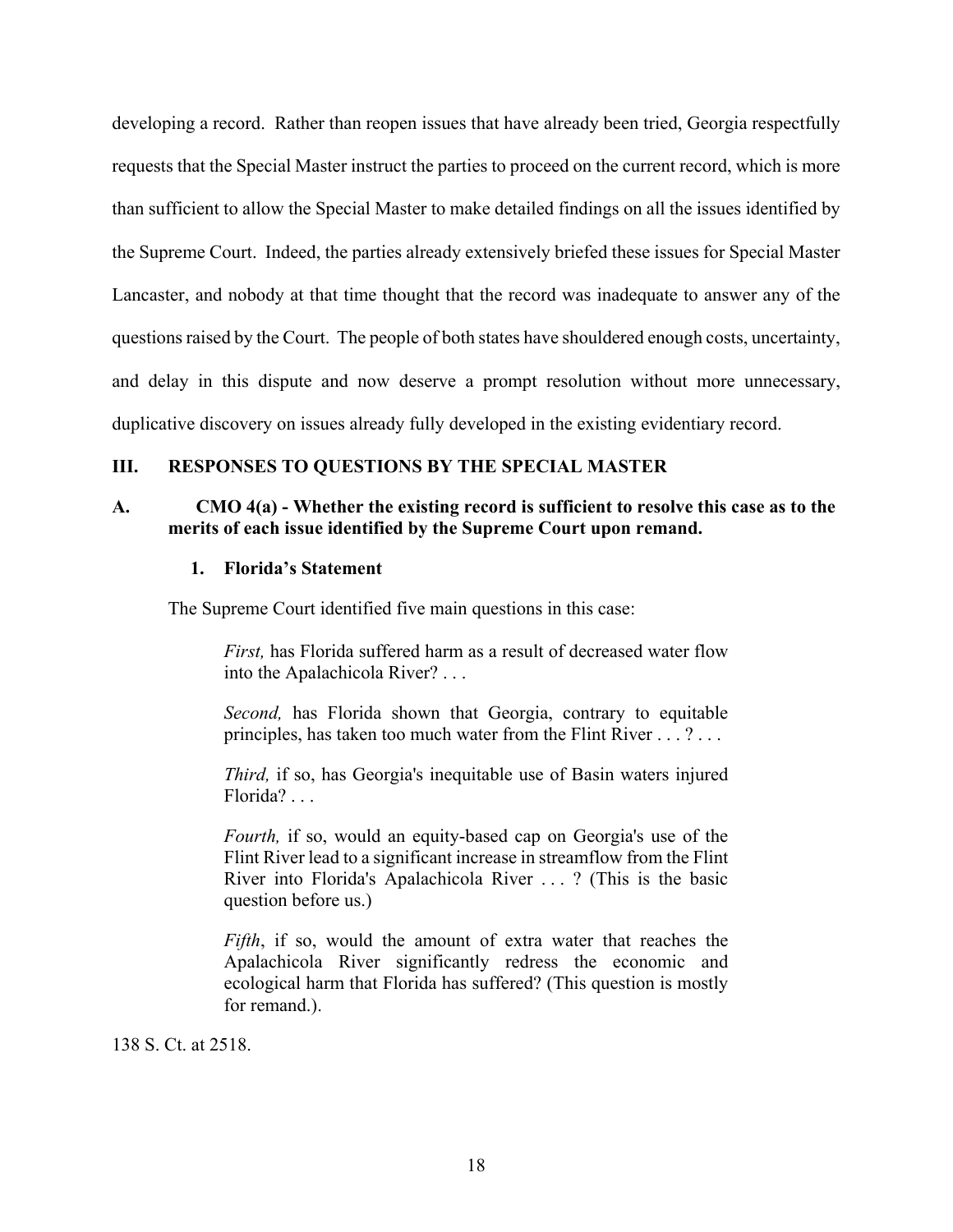The existing record is sufficient to address the "[f]irst," "[s]econd," and "[t]hird" issues, all of which are largely backward-looking and already answerable based on the facts as they existed in 2016. The parties canvassed those facts extensively in their opening statements at trial and pre- and post-trial briefs, and Special Master Lancaster, based on those presentations and his observations at trial, identified conclusions on several of these issues in the Report and Recommendation. *See, e.g.*, R&R 31-34; Florida Post-Trial Br. 19-27, 35-59, 65-77; Florida Post-Trial Resp. Br. 19-62; Florida's Opening Statement, at Slides 5-94; Georgia Post-Trial Br. 21-73; Georgia Post-Trial Resp. Br. 23-58. There is no need to reopen the record on those issues. Nor would the record supply any basis to reach conclusions different from the ones Special Master Lancaster reached on the points he specifically addressed in the Report and Recommendation.

The existing record is not sufficient, however, to address the "[f]ourth" and "[f]ifth" issues identified by the Court. These issues, unlike the first three issues identified by the Court, are necessarily impacted by events following trial—namely (1) the further growth in Georgia's upstream consumption; (2) the Corps' publication of a new Master Manual; (3) the Court's instruction to consider "reasonable modifications" the Corps could make in connection with an equitable apportionment; and (4) the Supreme Court's elaboration on the principles that must govern what relief is ultimately appropriate in this case. In particular:

- In order to determine exactly how much additional streamflow would result from conservation measures in Georgia, it will be necessary to take stock of how many new acres are receiving agricultural irrigation in Georgia in the two years since trial, and the effect that has had on Georgia's current water consumption.
- The current record is insufficient to address the effects of the revised Master Manual that the Corps finalized in March 2017, several months after trial in this matter concluded. *See* Record of Decision adopting Proposed Action Alternative for Implementation of Updated Apalachicola-Chattahoochee-Flint River Basin Master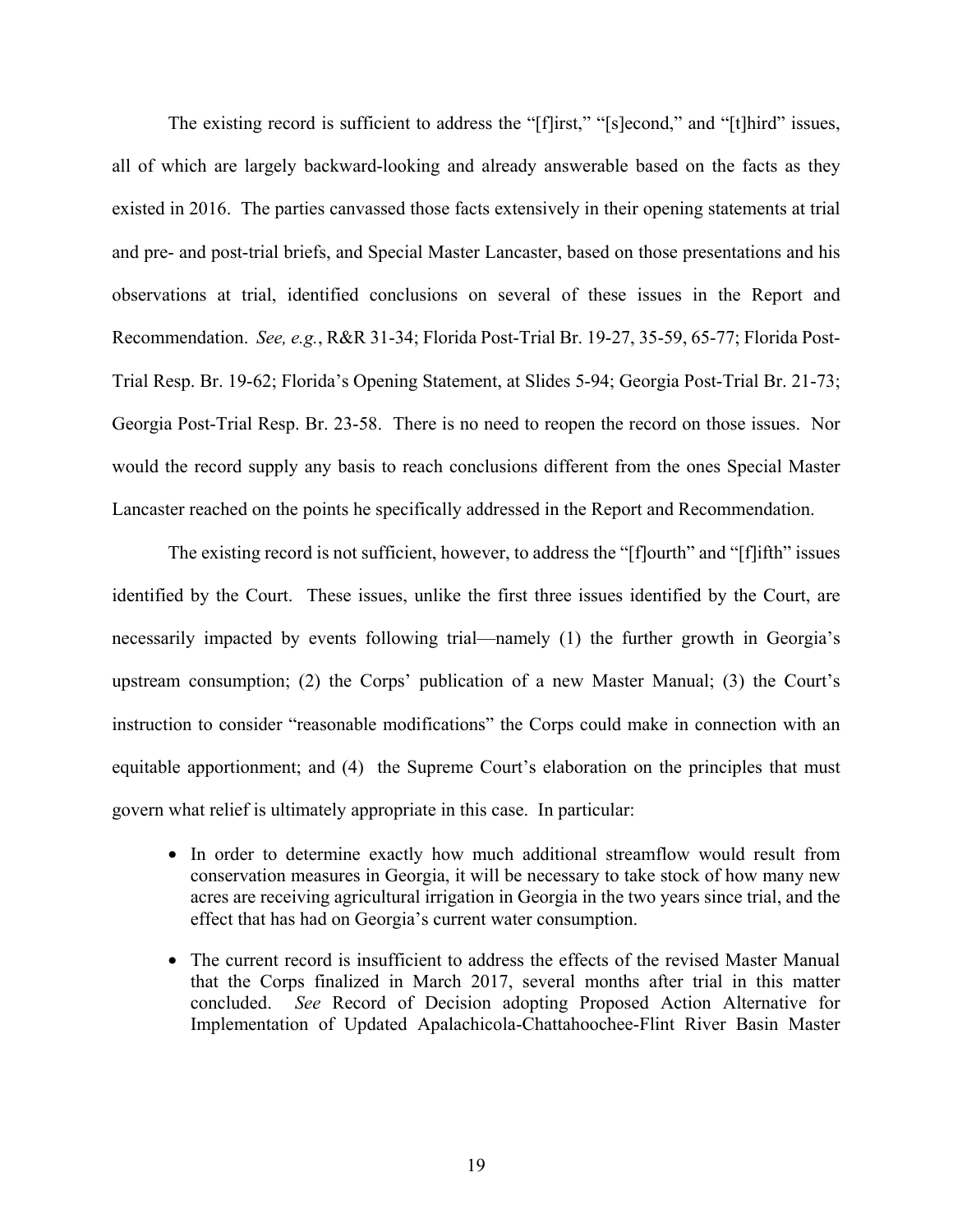Manual (Mar. 30, 2017) ("Record of Decision").<sup>4</sup> In December 2016, after the close of trial, the Corps issued a Final Environmental Impact Statement ("FEIS") regarding its proposed changes to the Manual, in which it analyzed new water supply scenarios and proposed adoption of a new preferred operational alternative—new Alternative 7K which was not the operational alternative that was previously the subject of public comment. *See* Record of Decision at 1, 11. Neither party had the ability to put on evidence regarding the revised Manual during trial, nor could they present evidence regarding how the Corps would implement that Manual in practice. Indeed, two weeks after trial concluded, the Corps issued the FEIS and Manual for further review and comment before finalizing the Record of Decision. *See* 81 Fed. Reg. 91,154, 91,154 (Dec. 16, 2016). Before that point (and even after that point) the most the parties could do was guess about what the revised Manual might ultimately say. And while the Corps provided high-level descriptions of the possible effects of its proposed revisions in its post-trial amicus brief, that brief represents the first time they had offered such descriptions—at a point when it was too late for Florida to present any expert testimony or any other new evidence explaining the relevance of the Corps' amicus statements to its case. By the time the Corps actually finalized the manual, moreover, Special Master Lancaster had already submitted his report for the Court's consideration, meaning that Florida had no ability at that time to ask Special Master Lancaster to reopen the record to allow the submission of additional evidence. Thus, Florida has never had an opportunity to present evidence about how the revised Manual, in its final form, affects its claims.

- Florida has also never had an opportunity to put on evidence regarding the possible "reasonable modifications" identified in the Court's opinion, because it was not until the Corps' March 2017 Record of Decision finalizing the revised Manual that the Corps first expressed its willingness to "adjust its operations accordingly" if "the Supreme Court [were to] issue a decree apportioning the waters of the ACF Basin." Record of Decision at 18. The Supreme Court relied on that post-trial commitment by the Corps (as reiterated in the Solicitor General's Exceptions-stage amicus brief) multiple times in its opinion, and went so far as to specifically indicate that the Special Master should determine on remand what effects such "reasonable modifications" would have on "additional streamflow in the Apalachicola River" "resulting from a cap on Georgia's water consumption. *Florida*, 138 S. Ct. at 2527; *see also*, *e.g.*, *id.* at 2526 (noting that "[t]he United States has made clear that the Corps will work to accommodate any determinations or obligations the Court sets forth"). That can only be accomplished through expert analyses modeling of the effects various modifications to Corps operations would have on streamflow levels, which the existing record does not contain.
- Finally, the existing record does not contain evidence about the difficulties with achieving recovery in the Bay over the last two years. That experience, following an unprecedented crash in the oyster fisheries, has provided experts with additional

4 This document is available at

1

http://www.sam.usace.army.mil/Portals/46/docs/planning\_environmental/acf/docs/ACF%20RO D%20Signed%2030%20March%2017.pdf?ver=2017-03-30-142329-577.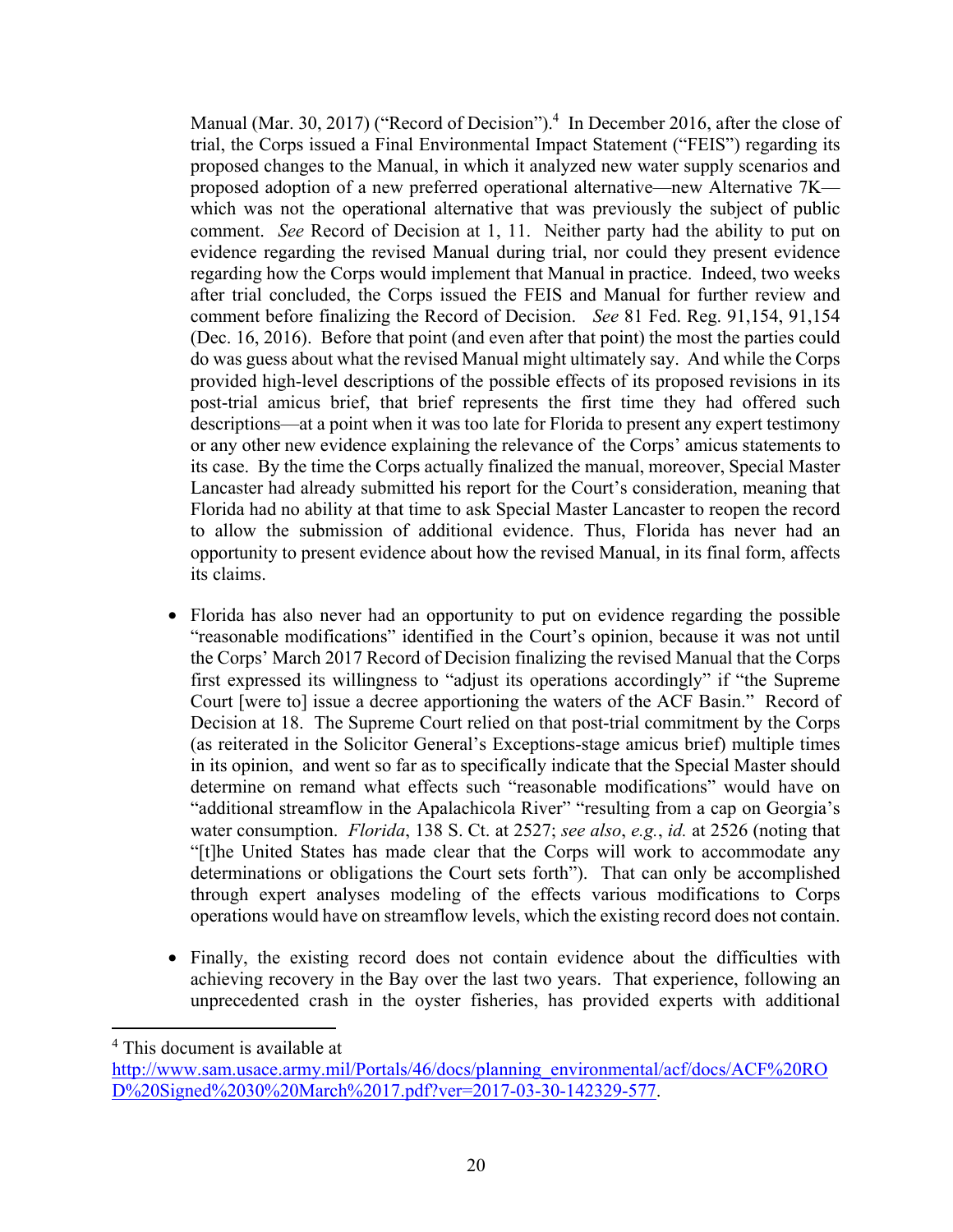information about how increased streamflow is needed to drive out oyster predators that invaded the Bay during the low-flow, high-salinity conditions in 2012 and have remained there even during subsequent years in which average flows were relatively high.

• As explained below, the parties can address those important intervening developments in a manner that builds efficiently on the existing record and does not create unnecessary burdens.

# **2. Georgia's Statement**

Georgia addresses question  $4(a)$  below in connection with question  $4(b)$ , regarding the need

for additional discovery.

# **B. CMO 4(b) - Whether additional discovery is needed and, if so, what specific issue(s) the proposed discovery would address.**

# **1. Florida's Statement**

As explained above, the existing record is sufficient as to many of the issues of injury and

inequitable conduct upstream. Accordingly, no further discovery is needed on those issues.

However, limited additional discovery is needed on a few discrete topics. Specifically:

- *New Revised Master Manual*: As described above, Florida has never had an opportunity to put on expert testimony regarding the as-adopted version of the revised Master Manual, and will need to present supplemental expert testimony about that topic. Florida anticipates preparing and disclosing its expert report to Georgia in a timely fashion, and proffering that expert for a deposition. Florida anticipates that Georgia will wish to do the same. Florida would be pleased to work with Georgia to propose a schedule for expert discovery.
- *Reasonable Modifications*: The parties will also need to present expert testimony modeling the "additional streamflow" that would result from "reasonable modifications that could be made to th[e revised] Manual," as the Court envisioned. *Florida*, 138 S. Ct. at 2527. That expert testimony would involve limited documentary discovery consisting of materials that the experts consulted in preparing their reports. It would also include narrowly targeted document requests to Georgia regarding its prior modeling of one such reasonable modification—the minimum flow requirement of 6,000 cfs—that Georgia witnesses testified at trial would be "feasible." Zeng PFD ¶ 141; *see also* Turner Test., Trial Tr. vol. 12, at 3019:9-3020:7 (acknowledging that Georgia offered a "state line minimum which would have increased flows to Florida"); *id.* at 3074:18-3076:21 (discussing proposed minimum of 6,000 cfs under most circumstances). Georgia either failed to produce or clawed back that modeling before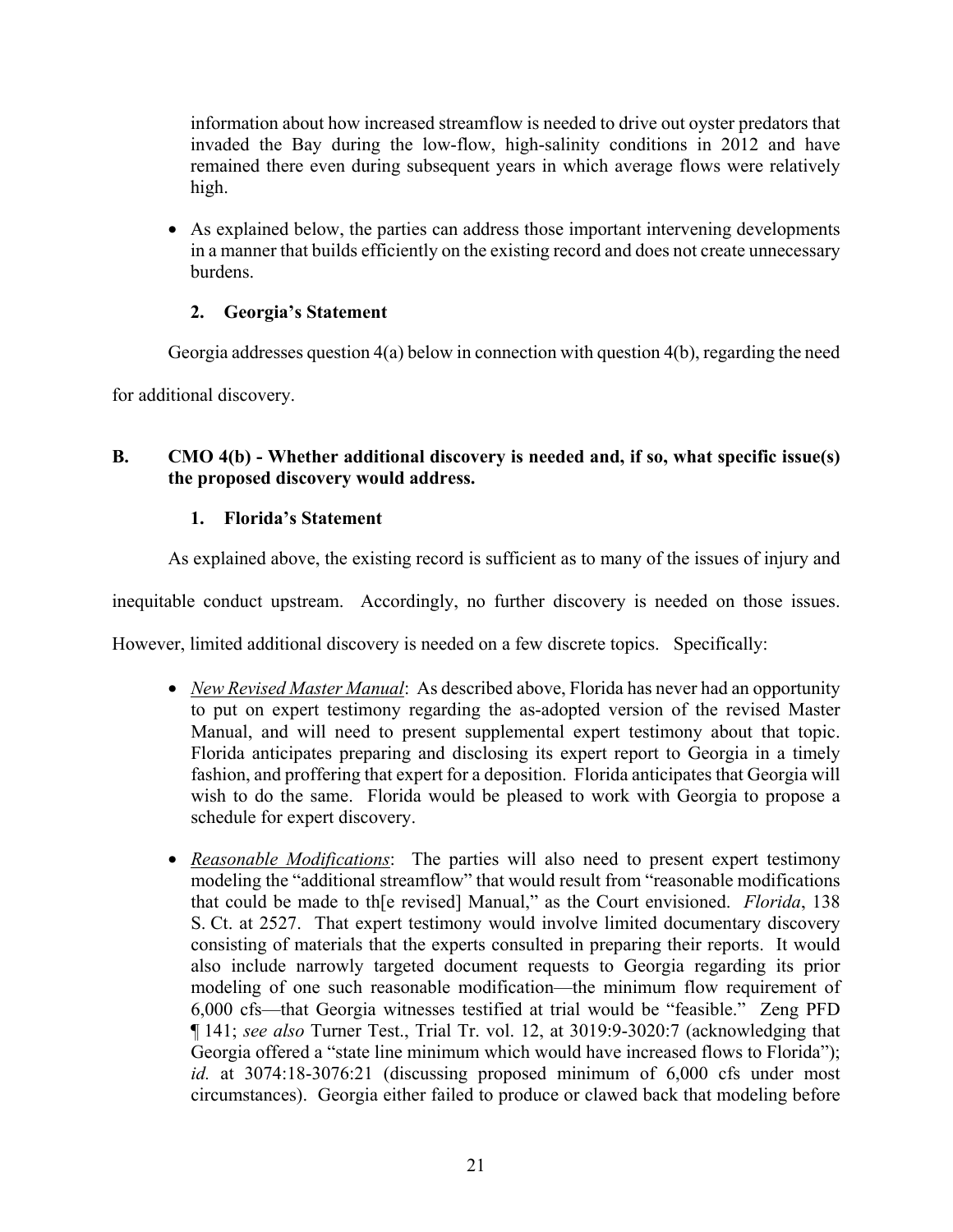trial, but its choice to then present trial testimony that it believed its proposal was "feasible," and that it had "conducted modeling analysis of the benefit to Florida of . . . changing the RIOP's minimum flow requirement to 6,000 cfs in the summer," Zeng PFD ¶ 141, has made it clear that such material is indeed discoverable.

- *Limited Discovery Regarding Additional Irrigated Acreage in Georgia, and Related Issues*: Florida will need to make limited, targeted requests for discovery from Georgia about the post-trial increase in irrigated acreage in Georgia and the effect those increases have had on Georgia's upstream consumption. Florida contemplates a very limited series of document requests, applicable to the time since discovery previously concluded, designed to disclose that specific information, and likely 2-3 depositions of Georgia personnel with knowledge of those issues. Florida proposes conducting these depositions in accordance with Fed. R. Civ. P. 30(d)(1). This discovery will be relevant to the extent of Georgia's over-consumption, the amount of additional flow that conservation measures could generate, and the balance of equities.
- *Lack of Recovery in the Bay/River*: The Bay has not recovered in the two years since trial concluded, and this lack of recovery has shed additional light on the nature of the remedy needed in this case. Florida proposes to proffer supplemental expert testimony addressing how best to alleviate that persistent lack of recovery in the Bay by returning to the historical flow periods in which the Bay was healthy. Because Florida believes supplemental expert testimony will be needed on these issues, it also contemplates limited expert discovery. Specifically, supplemental expert analysis by ecologists would detail how the timing and amount of additional freshwater flows would flush out invasive high-salinity oyster predators and facilitate recovery. Especially in an equitable balancing proceeding about future relief where the Supreme Court has stressed the need for "[f]lexibility," *Florida*, 138 S. Ct. at 2527, it would make no sense to ignore two years of data about the continued lack of recovery. Georgia's strenuous objection to the introduction of such limited additional evidence simply reflects its concern about what the data will show, especially as to oysters.

This discovery should be limited and speedy, concluding within a relatively short period

of time and focusing—with the exception of previously withheld Georgia modeling documents—

just on new evidence since the close of discovery.<sup>5</sup> If such discovery is permitted, Florida would

 $\overline{a}$ 

<sup>&</sup>lt;sup>5</sup> At trial, Florida called Dr. David Sunding, an economist specializing in agricultural and environmental issues, to among many other things, prepare charts summarizing the balance of costs and benefits associated with a range of equitable apportionments. *See* Sunding PFD ¶¶ 88- 93. Florida does not currently foresee a need to recall Dr. Sunding to re-address these issues, and thus does not list updated testimony by Dr. Sunding in the bullets listed in the text. But depending upon how the evidence develops regarding "reasonable modifications" and the revised Master Manual, described above, it may turn out that such updated testimony would be helpful. In that event, Florida would request permission to submit such additional evidence at an appropriate time.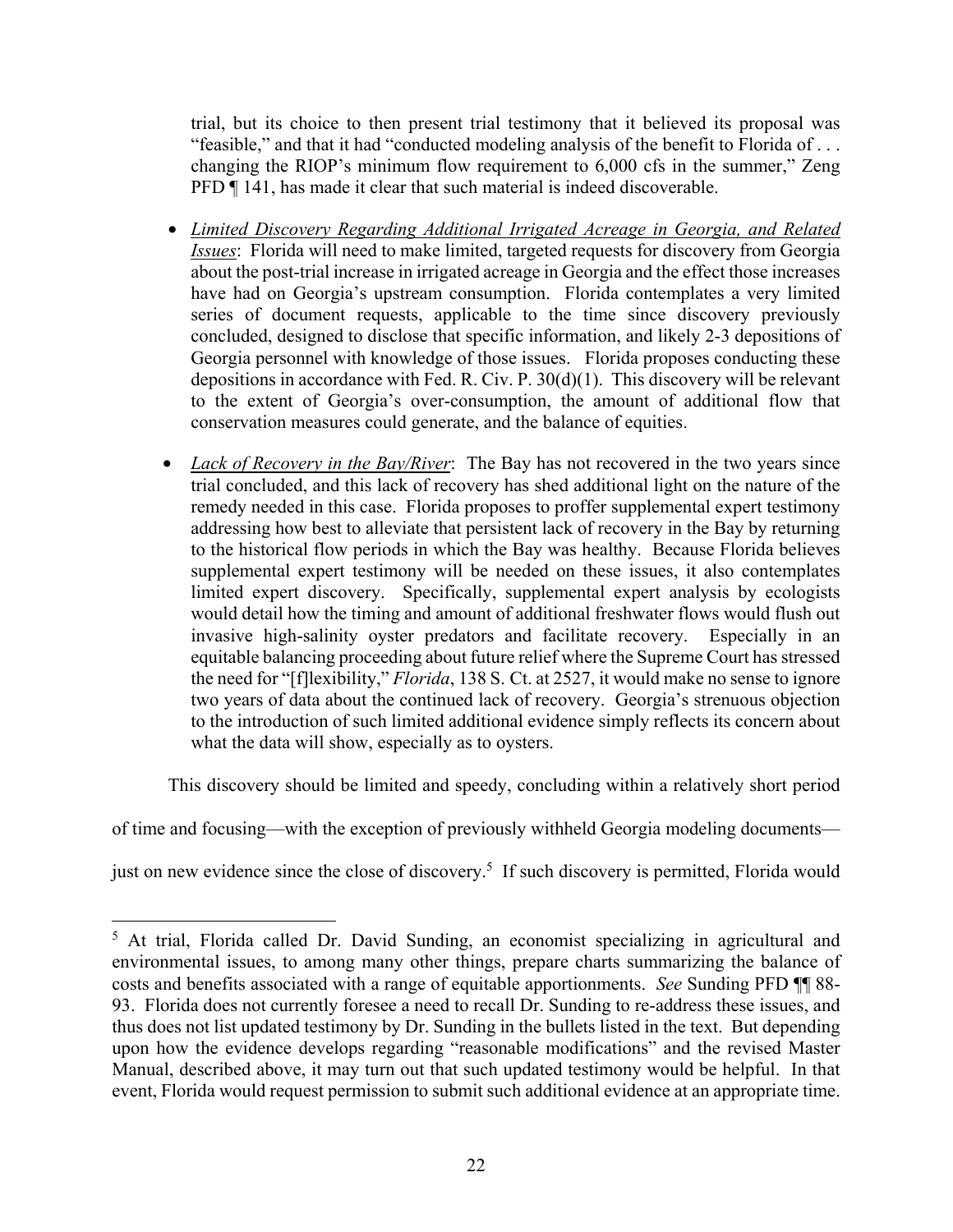gladly work with Georgia to propose limits on the scope of document requests, number of additional expert reports, and duration and number of depositions. Florida would also be happy to participate in a status conference or hearing addressing the need for additional evidence, if that would be helpful to the Special Master.

### **2. Georgia's Statement**

No additional discovery is needed because the voluminous record in this case is more than sufficient to answer all questions posed by the Supreme Court on remand. While Special Master Lancaster focused his Report and Recommendation on the single issue of the Army Corps operations and their impact on Florida's requested remedy, all issues that could conceivably arise in an equitable apportionment case were the subject of voluminous discovery, an extensive trial, and post-trial briefing.

Discovery in this case was open for 18 months and included *all* issues in the case. The parties produced 7.2 million pages of documents, responded to over 90 interrogatories, answered over 400 requests for admission, served 130 third-party subpoenas, and conducted 69 fact depositions, many spanning multiple days. *See Fla. v. Ga.*, 138 S. Ct. at 2511. The parties were allowed to make an unlimited number of document requests, an unlimited number of requests for admission, issue up to fifty interrogatories, and take up to 45 non-expert depositions, each deposition lasting up to eight hours a day for three days. The parties also engaged in extensive expert discovery: Florida issued expert reports from 20 different experts, and Georgia issued reports from an additional 8 experts. Each expert was deposed, and many of those depositions lasted for three days, with eight hours of testimony each day.

That expansive discovery culminated in a trial that lasted over a month. Like the discovery before it, that trial embraced the issues identified in the Supreme Court's opinion. Before trial, the

23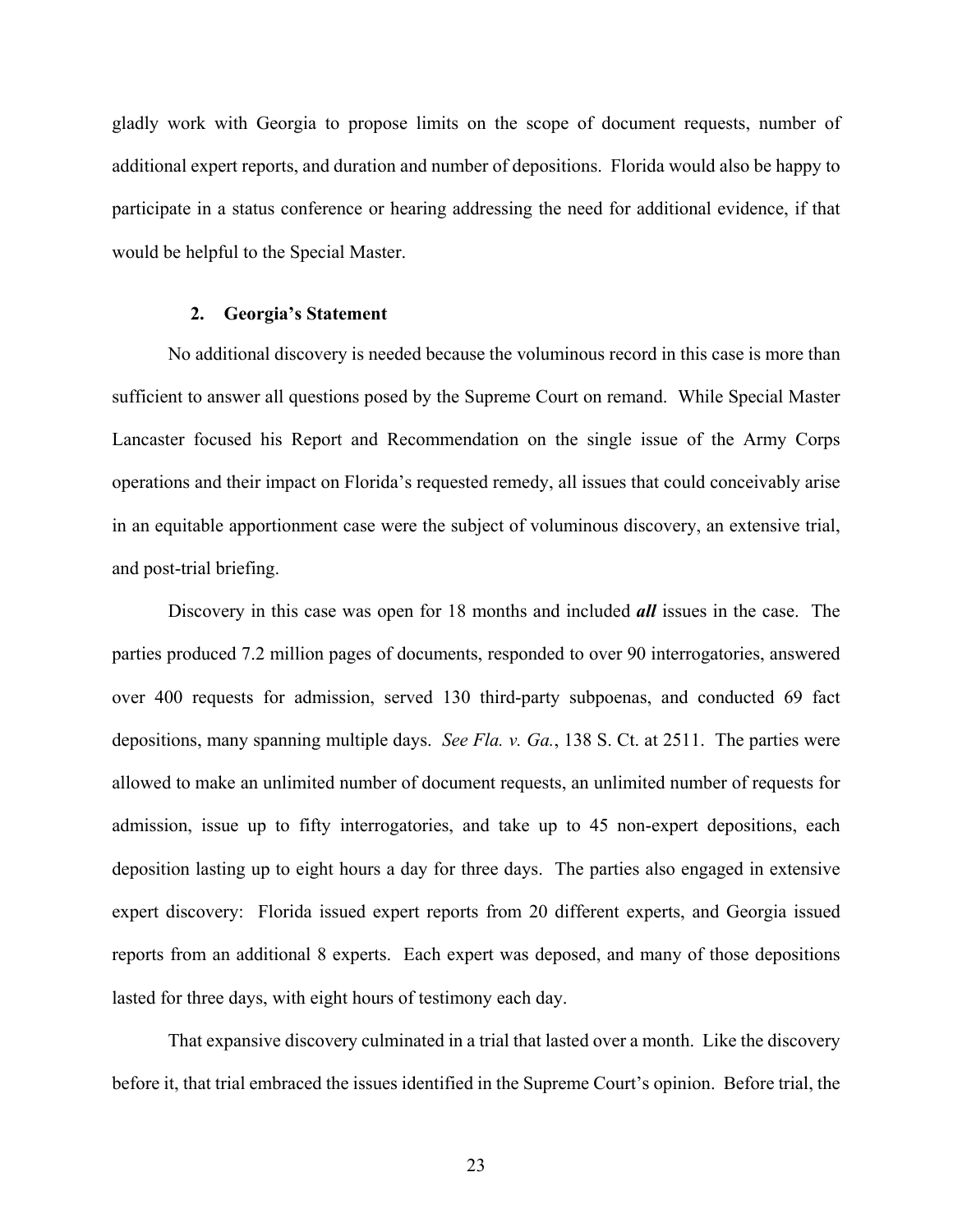parties submitted pre-filed witness testimony from 41 witnesses which totaled over 1,800 pages. Report at 21. The parties also submitted over 2,400 exhibits in support of that testimony, which when printed filled "more than sixty volumes." *Id.* During the proceedings, witnesses first affirmed their pre-filed testimony and then were subject to cross-examination, redirect, and questioning by the Special Master. *Id.* The trial transcript totals more than 4,500 pages.

Those expansive proceedings covered all of the issues identified by the Court in its remand opinion. All that remains is for Your Honor to make "factual findings and definitive recommendations" on those issues, 138 S. Ct. at 2527, and to decide the ultimate merits question of whether Florida has proven by clear and convincing evidence that the benefits of an apportionment substantially outweigh the costs such a remedy would impose on Georgia.

Georgia proposes a focused process that will enable Your Honor to make those findings, while also not subjecting each state to additional, unnecessary costs and duplicative proceedings. In particular, Georgia proposes that the parties file supplemental briefs addressing the specific questions posed by the Supreme Court on remand and the ultimate question of equitable balancing. Those briefs would rely on testimony and evidence that is already in the record. No additional discovery would be conducted. After those briefs are filed, Georgia proposes that the Special Master hold a non-evidentiary hearing, where attorneys from both sides can present argument and answer questions. That hearing could take place over several days and could address the various questions posed by the Court in seriatim fashion. After that hearing, Your Honor could issue a Report & Recommendation addressing the issues identified by the Court.

Florida proposes a different process, under which discovery would be reopened, and an evidentiary hearing held, on several topics, including: (1) the Army Corps' new Water Control Manual; (2) what "reasonable modifications" can be made to that Manual; (3) alleged harms to the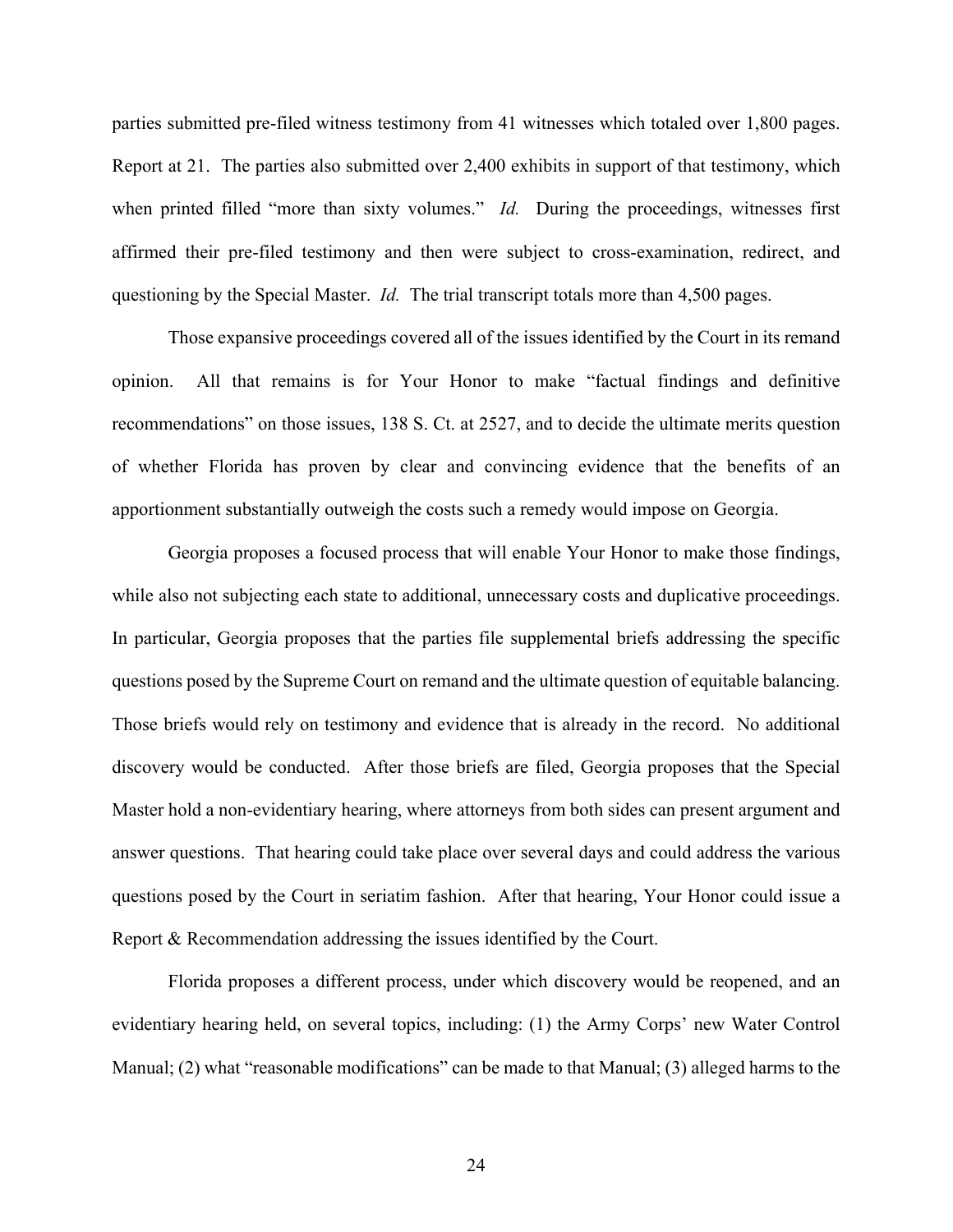Bay; and (4) new discovery on Georgia's water use. The Special Master should reject Florida's invitation to reopen discovery on those topics. Additional discovery is not necessary, nor are those topics nearly as "limited" as Florida suggests. To the contrary, accepting Florida's invitation to conduct yet more discovery in this case will inevitably involve substantial new expert and factual work that will require months of additional discovery and millions of dollars in fees and expenses. Whatever marginal relevance that additional discovery may have to this matter, it is more than outweighed by the significant costs and burdens that it would impose on parties who have already borne more than five years of ligation and tens of millions of dollars of expense.

#### *a. No Additional Discovery Is Needed On The New Corps Manual.*

The new Water Control Manual does not warrant reopening discovery. Special Master Lancaster previously found that that the revised manual makes no material changes from the prior Army Corps operations, "retains the same basic framework established in the Corps' [previous] protocols," and is "likely to have no appreciable incremental effect on flow conditions in the Apalachicola River compared to the [Revised Interim Operating Plan ("RIOP")]." Report at 45- 46. The United States concurred: "The Master Manual retains the same basic framework as the RIOP, with a few alterations," and "the Corps determined that operations under the Master Manual are 'likely to have no appreciable incremental effect on flow conditions in the Apalachicola River compared to the [RIOP]' and no more than 'negligible effects' on estuarine fish and aquatic resources in the Apalachicola Bay." *Br. for the United States as Amicus Curiae* at 10-12 (Aug. 7, 2017) (quoting FEIS at 6-93, 6-324 to 6-325, Tbl. 6.4-6). Nothing in the Supreme Court's opinion questioned those assertions or gave Florida any reason to disagree with them. The new Manual thus makes no alterations that are relevant to this case.

Florida wrongly claims that "Neither party had the ability to put on evidence regarding the revised Manual during trial, nor could they present evidence regarding how the Corps would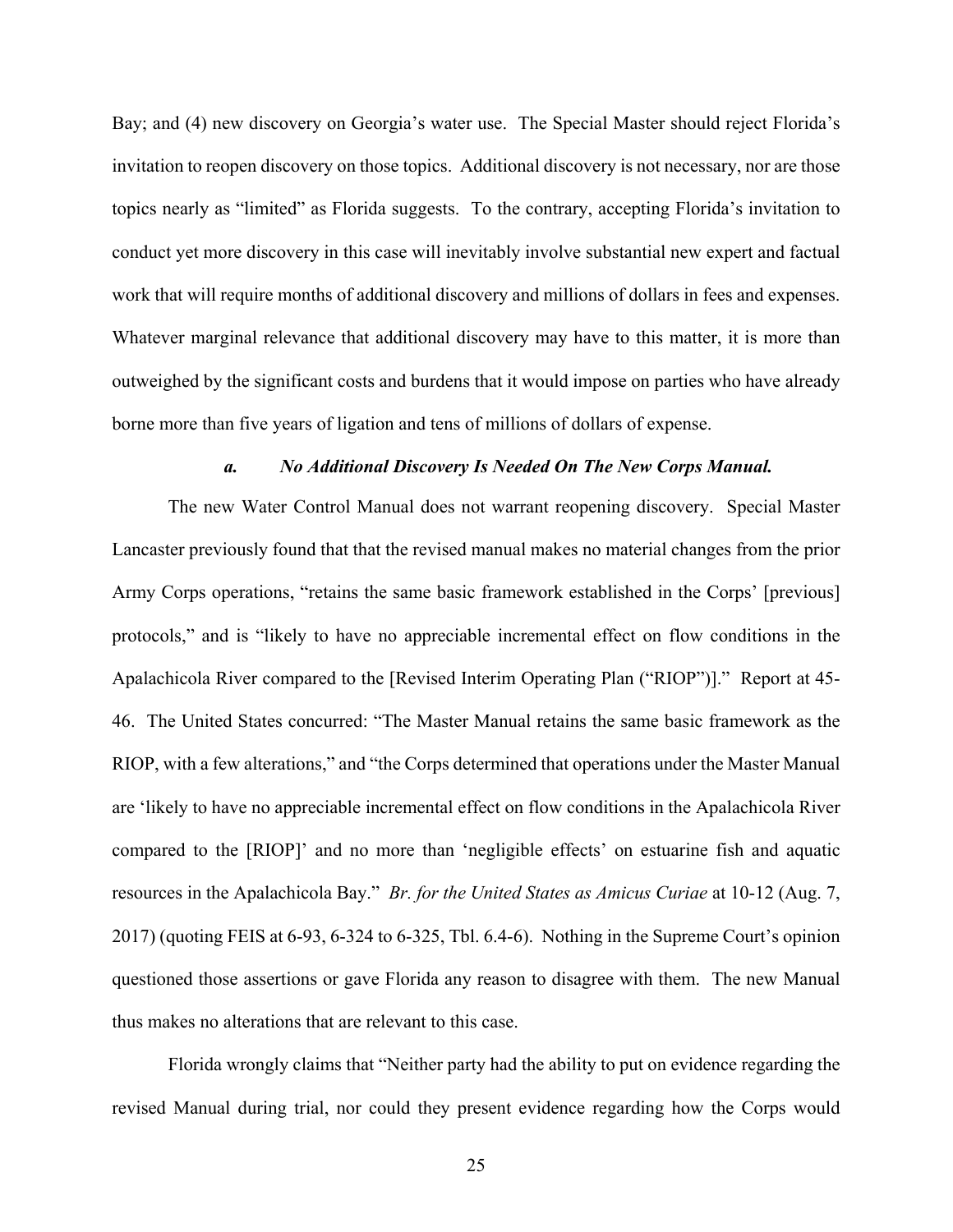implement that Manual in practice." The parties already conducted discovery on operations of the Army Corps reservoirs under both the old and the new Water Control Manual. The protocols in the new Manual were among those announced in September 2015 in the Draft Environmental Impact Statement. *See, e.g.*, JX-124. The DEIS, which consisted of thousands of pages, assessed the environmental effects of operating the Army Corps reservoirs under alternative management regimes. *Id.* As part of the DEIS, the Corps evaluated several different proposed sets of reservoir operations and ultimately selected "Alternative 7" as the reservoir operations protocol for the revised Manual. *Id.* at 4-61. Florida claims that no party presented evidence on "new Alternative 7K—which was not the operational alternative that was previously the subject of public comment." But the parties presented extensive evidence about Alternative 7H at trial, and the Corps explained that Alternative 7H was so "similar in scope and its overall effects" to Alternative 7K that there was no need to do any additional environmental impact analysis. FEIS, p. 1-21. Those proposed protocols were already subject to extensive discovery in this case, including reservoir simulation modeling and expert testimony that explained how the proposed reservoir operations scenarios would affect state-line flows, both in terms of absolute flows and relative to the prior reservoir operations.

When the Corps released its Final Water Control Manual for the ACF River Basin, the Special Master specifically requested that the United States submit an amicus brief to address "the extent to which (if at all) the final [Water Control Manual] materially changes the operations of the Corps as presented by the parties during the recently completed evidentiary hearing." Special Master Dkt. 579. The Corps submitted its brief the same date as the parties' initial post-trial brief on December 15, 2016. Both Florida and Georgia submitted responsive briefs two weeks later. If Florida had any issue with the Corps' characterization of the Final Water Control Manual, the time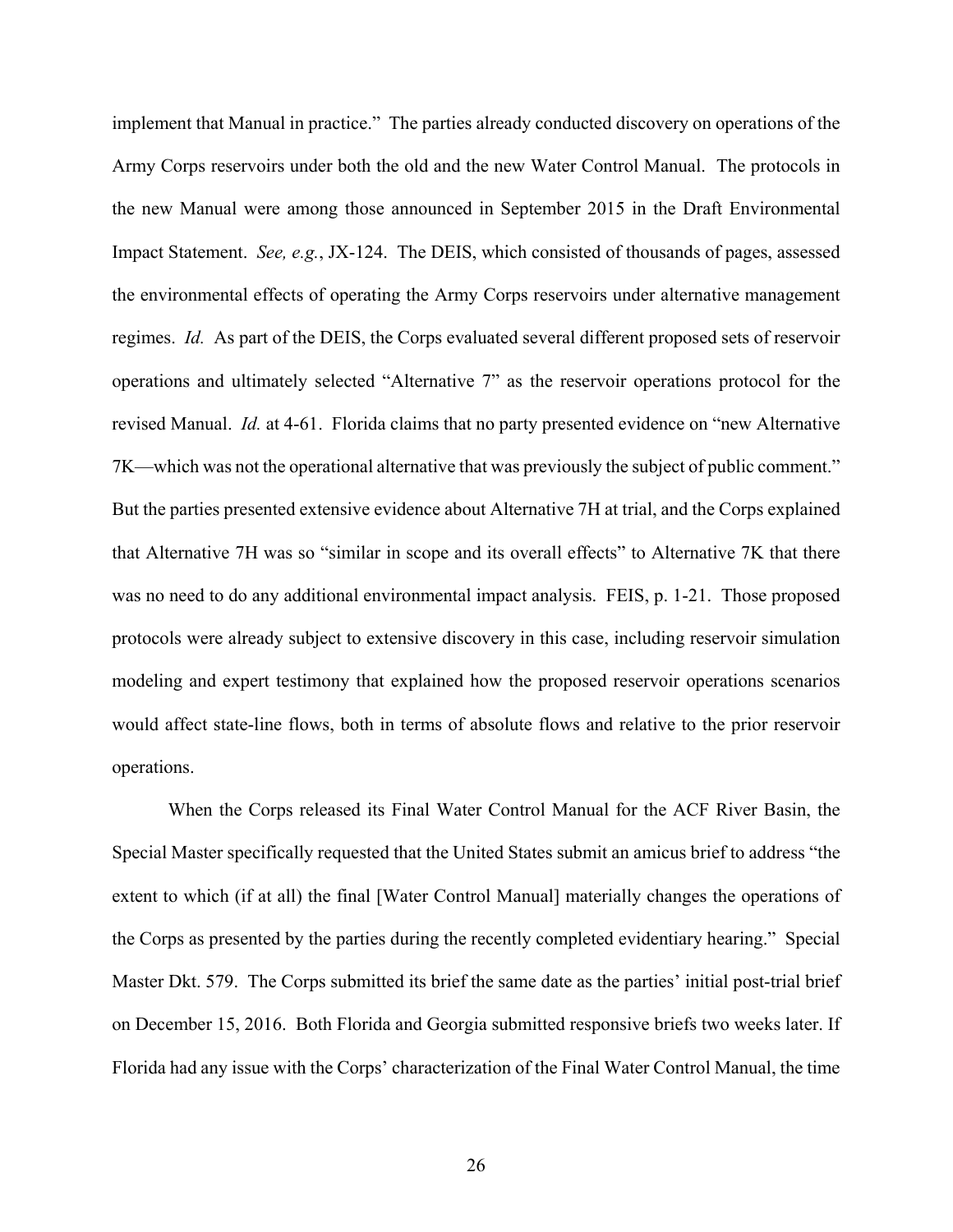to raise those concerns was in December 2016. Florida did not do so. In short, there is nothing new to learn about the new Army Corps Manual and no basis on which to reopen discovery into this issue.

Even if the parties had not already conducted discovery into the protocols embodied in the new Manual, additional discovery would still not be needed. That is because when analyzing potential remedies, Florida's ecological experts used data that ignored the impact of Corps operations altogether. Florida's experts, in other words, assumed that all saved water from the Flint River would pass straight through to Florida without regard to Corps operations. Hornberger Dep. at 447:21-24 (describing the Remedy Scenario); Report at 57. That means that Florida's experts already have analyzed the outside bounds of whether a remedy will have any benefit to Florida.

# *b. No Additional Discovery Is Needed On Potential "Reasonable Modifications" To The Corps Manual.*

There is also no point in taking discovery on what "reasonable modifications" can be made to the Army Corps' Manual. Only the Army Corps has the authority to make modifications to the Manual. The Corps, however, is not a party to this case, cannot be bound by a decree, and cannot be ordered by the Court to adopt any modifications at all (whether "reasonable" or otherwise). Although the Corps has stated that it would "consider any operational adjustments that are appropriate in light of [a Supreme Court] decision," the Corps cannot make such modifications without going through a lengthy administrative process that would be separate and apart from this case. U.S. Army Corps Record of Decision ("Record of Decision") at 18 (Mar. 30, 2017). Therefore any findings from the Supreme Court about potential "reasonable modifications" that could be made to the Army Corps Manual would be, at most, an advisory opinion that would have to be considered in a separate administrative proceeding.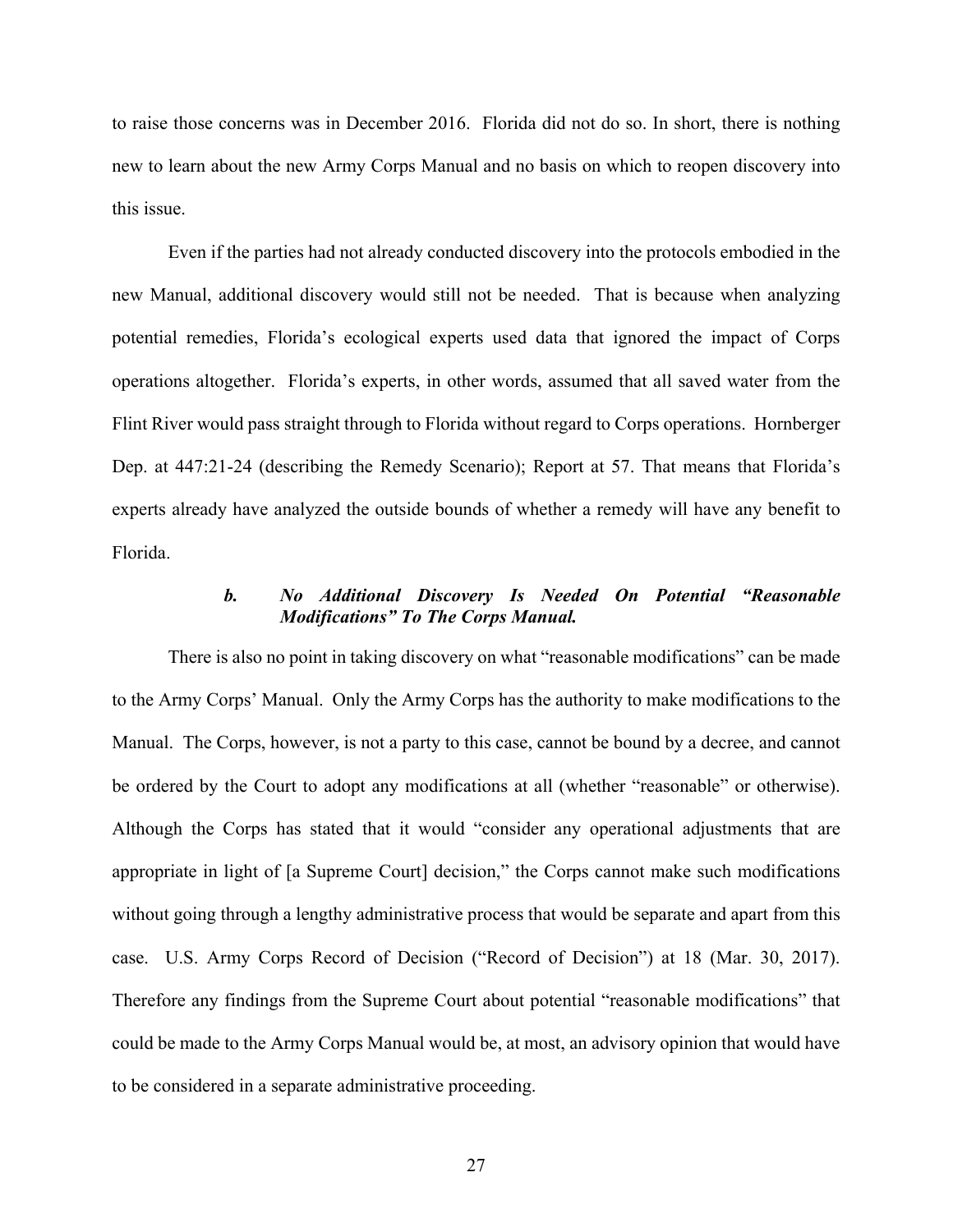In determining what "modifications" could be made to the Water Control Manual for the ACF Basin, it is important to understand that the Corps does not just account for the respective interests of the individual states—here, Florida and Georgia. Rather, the Corps is required to balance numerous congressionally mandated objectives, established by federal statutes and agency regulations, including "navigation, hydroelectric power generation, national defense, recreation, and industrial and municipal water supply." Report at 6. In operating its reservoir system in the ACF Basin, the Corps is also required to comply with various federal statutes and regulations, such as the Endangered Species Act. *Id.* at 7. Florida has offered no viable process by which the Court could determine what constitutes a "reasonable modification" to the Manual not just with respect to Florida's interests for additional water, but also with respect to the multitude of congressionally mandated objectives that the Corps is required to serve.

Even if any proposed modifications to the Corps' manual could theoretically be satisfactory to the two states and to the Corps, these proposed modifications would still have to go through a lengthy federal agency review and an extensive public notice-and-comment process. *See* Eng'r Reg. 1110-2-240 at 5-2 (May 30, 2016) ("Public involvement in the development or significant revision of water control plans. . . .is required under this regulation."). That process would require, "at a minimum, an examination of the congressionally authorized purposes, a determination of how providing additional flows would impact those purposes, limitations imposed by the ESA or other laws, and supplemental documentation of environmental impacts as required by NEPA." *Br. for the United States as Amicus Curiae* at 31 (Aug. 7, 2017).

For example, the process for issuing the current Manual began in January 2008 and was not completed until March 30, 2017. The Corps evaluated a range of water management alternatives. Record of Decision at 4. That process included modeling each alternative to simulate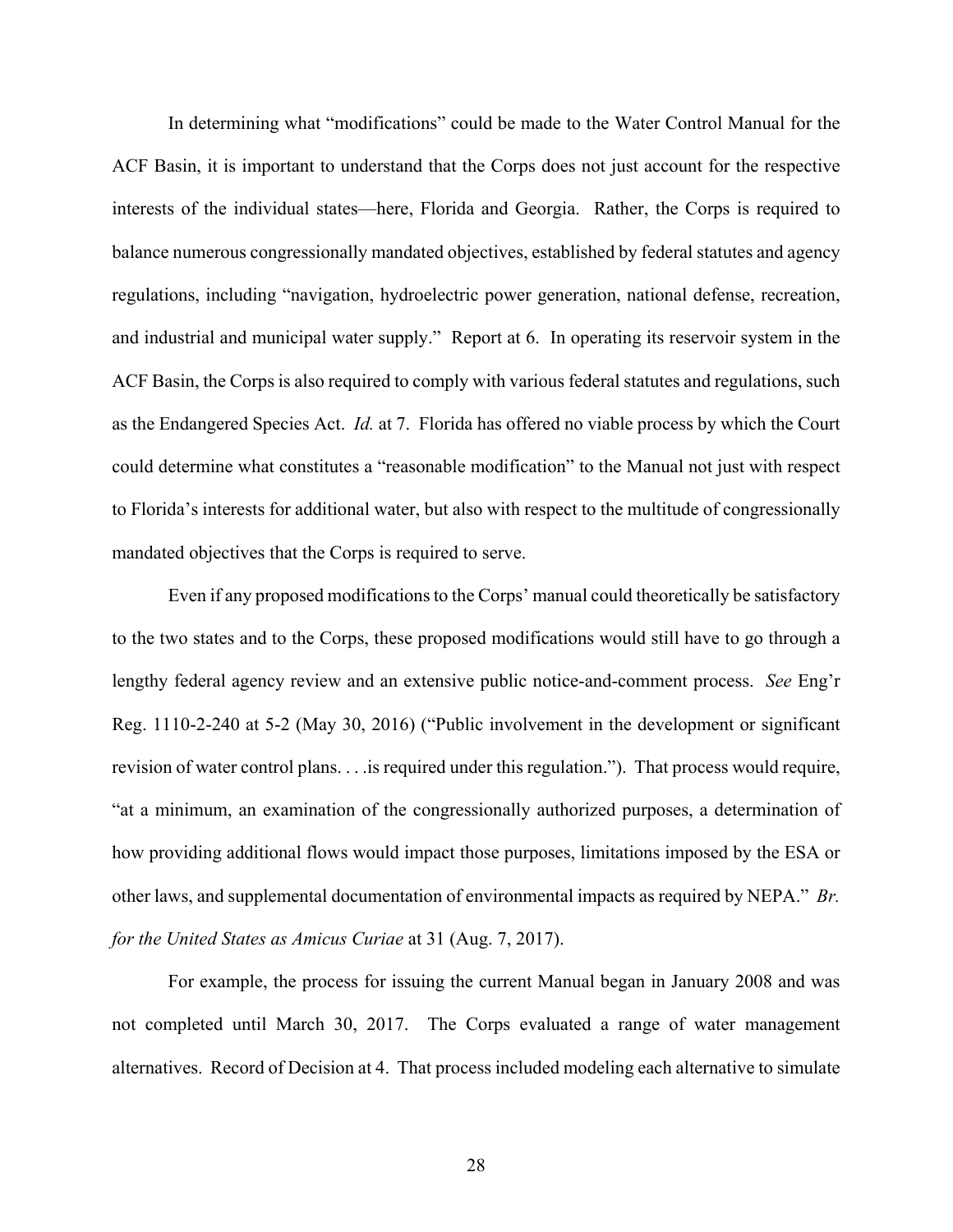reservoir operations, holding stakeholder workshops to explain the alternatives, and receiving public comments during scoping periods. *Id.* The Corps solicited comments during three separate scoping periods (2008, 2009, and 2012). *See* United States Army Corps of Eng'rs, Scoping Report at 20-22 (Mar. 2013). The Corps carefully reviewed all comments it received, adjusted the water management alternatives as appropriate, and published reports detailing the comments it received and its response after each scoping period. Record of Decision at 3-4. Additionally, as part of the Manual revision process, the Corps consulted with numerous federal agencies, including the United States Fish and Wildlife Service, the Department of Commerce, National Marine Fisheries Service, and the Environmental Protection Agency. *Id.* at 10. Finally, the FEIS was published in the Federal Register, allowing for another comment period, during which a number of federal, state, local, and non-governmental entities submitted comments. *Id.* at 12.

Nor are the Corps, Florida, and Georgia the only parties that would have a say in what modifications the Corps is able to make. There are dozens—if not hundreds—of other interested parties in the ACF Basin, including the State of Alabama, power companies, environmental groups, and other entities. Indeed, in the last administrative proceeding, the Corps received a total of 3,621 comments from 965 individuals, organizations, and agencies. *See* Scoping Report at 28. All of those entities would need to be given an opportunity to comment on the "reasonable modifications" requested by Florida, and those parties would undoubtedly have different views on whether such modifications should be made. The Corps, moreover, would be required by the Administrative Procedure Act ("APA") to give reasoned consideration to those comments and could not preference Florida's views over those of other stakeholders.

Finally, even once that administrative process concludes, any "modifications" made by the Corps would be subject to challenge in federal district court, under the APA and other statutes.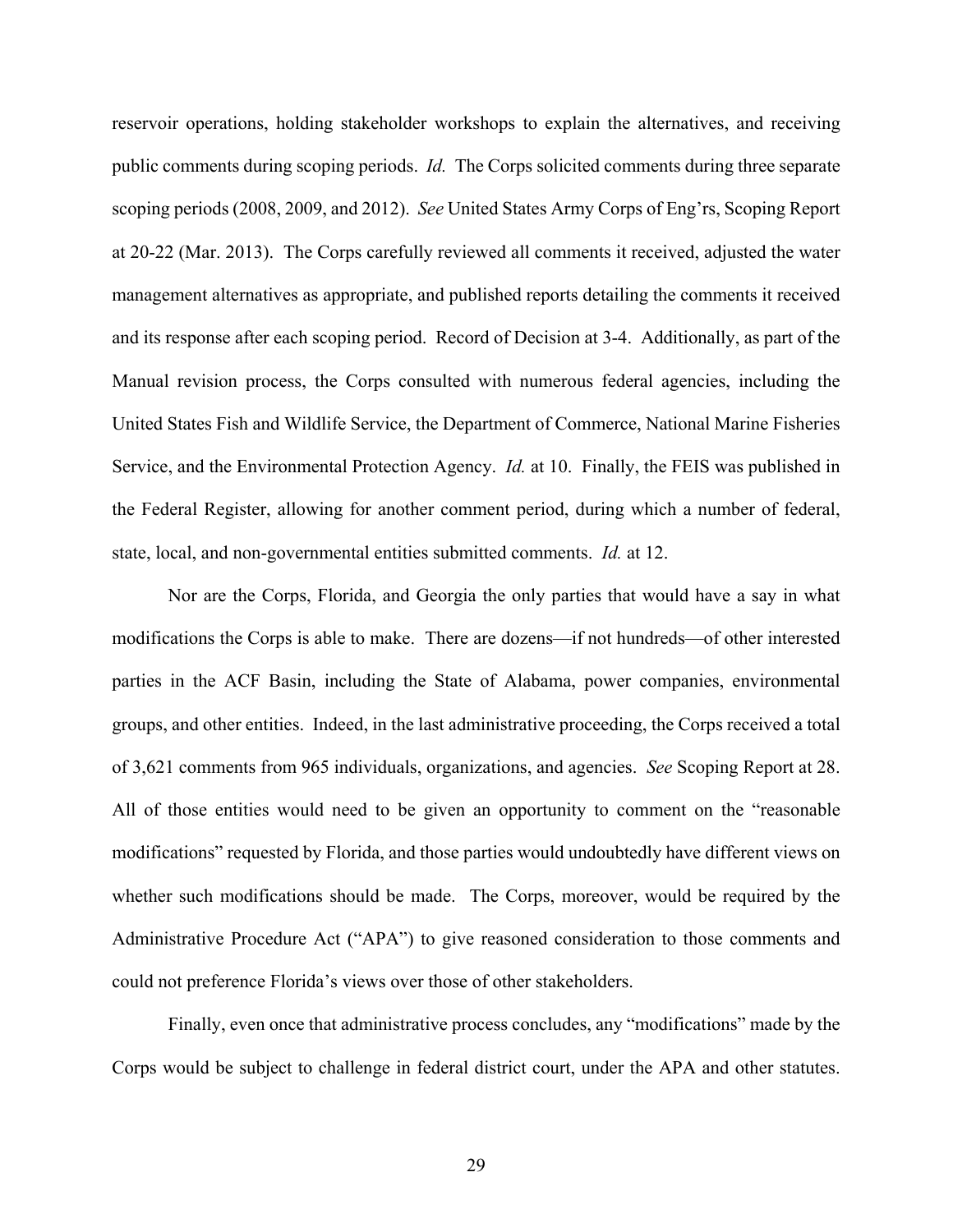There have been numerous such lawsuits over the years. *See, e.g.*, *In re MDL-1824 Tri-State Water Rights Litig.*, 644 F.3d 1160 (11th Cir. 2011); *Se. Fed. Power Customers, Inc. v. Geren,* 514 F.3d 1316 (D.C. Cir. 2008). Indeed, there is litigation currently pending in the Northern District of Georgia concerning the very Army Corps Water Control Manual to which Florida now wants to make "reasonable modification" in this proceeding. *See In re ACF Basin Water Litig.*, 1:18-mi-043-TWT (N.D. Ga.). That litigation was filed by the State of Alabama and various environmental groups. The State of Florida has not intervened.

In its portion of this submission, Florida argues that Georgia previously "agreed" that it would be "feasible" to increase by 1,000 cfs the minimum-flow levels that the Corps employs during drought operations. That is misleading at best. The testimony Florida cites on this point relates to prior settlement negotiations between the States. In an effort to bring its dispute with Florida to an end, Georgia proposed making a joint request to the Army Corps of Engineers. One piece of that request was to increase the minimum flow at Woodruff Dam to 6,000 cfs. Critically, however, that increase would have been feasible only if a large number of other highly significant and costly changes were also made, including—most significantly—various changes to Corps operations such as developing monthly varying flow requirements to save storage in Lake Lanier and changing the winter rule curves at West Point and W.F. George Lakes to store more water in the spring. Wei Direct at ¶ 141. The Corps' prior experience shows that adopting a 6,000 cfs minimum-flow regime *without* those (and potentially other) changes would cause significant disruption to the system by preventing the Corps from refilling its reservoirs during droughts, putting its other project purposes at risk. *Fla. v. Ga.*, 138 S. Ct. at 2543 (Thomas, J., dissenting). Moreover, it is worth noting that Florida rejected this proposal, so it is curious at the very least that Florida tries to revert to it now. In any event, the key point is that even if Florida had agreed to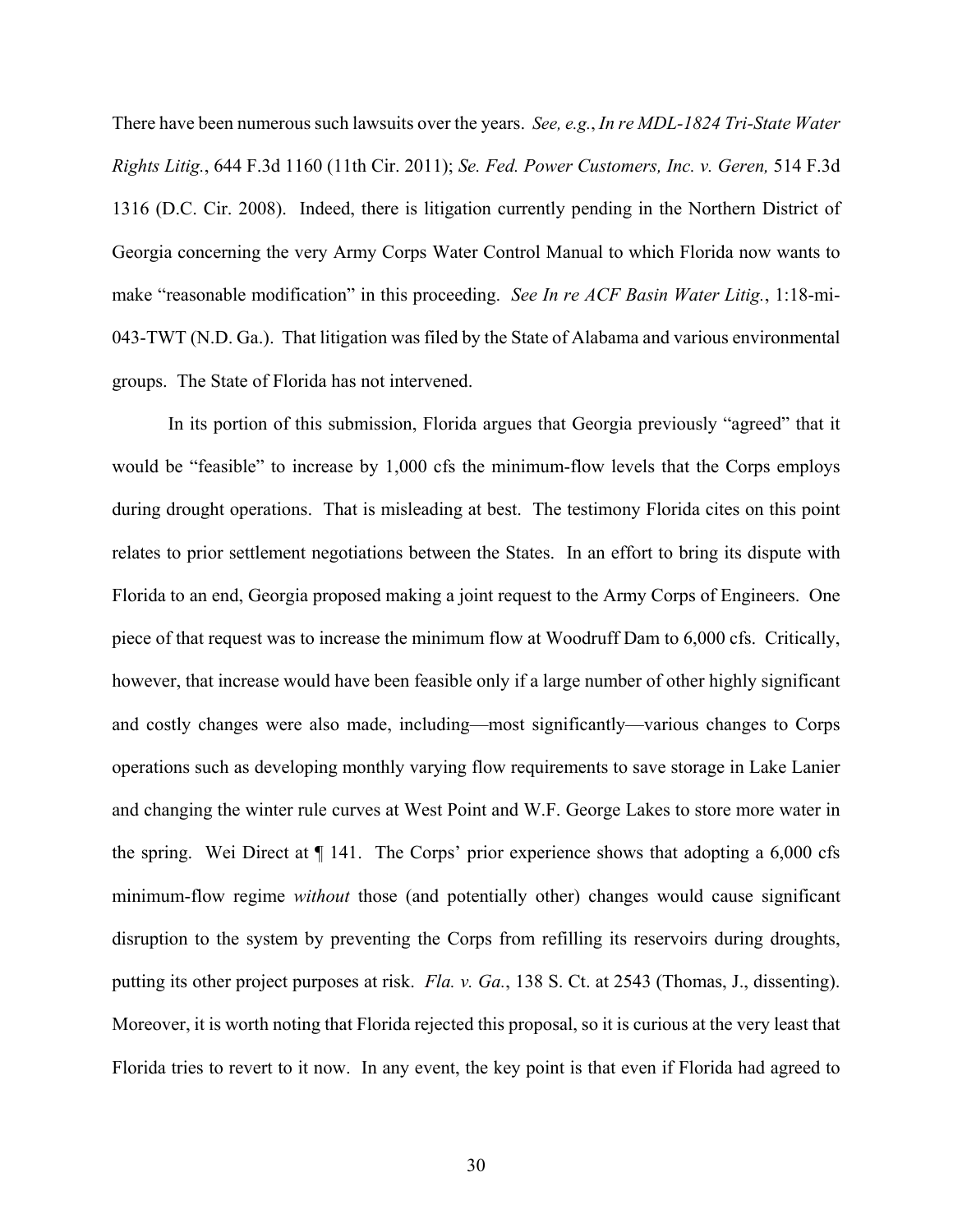that proposal, the States could not implement it without the Corps modifying its Manual. And those modifications would have to follow the same long and uncertain process described above.

For those reasons, any discovery on what "reasonable modifications" the Corps could make to its existing Manual would be entirely speculative, would involve issues and parties that go beyond this lawsuit, would require the adoption of a full administrative process, and would serve little purpose given that the Corps is not a party to this case that could be bound by a decree.

### *c. The Request To Reopen Discovery Related To Oysters Is Unnecessary.*

Having failed to present any evidence of harm during non-drought periods at trial, Florida now is asking the Court to allow it to expand its claimed harm under the guise of a request for discovery. Florida claims it needs the opportunity to discover harms over the past two years years it describes as "years in which *average* flows were relatively high." The reason Florida wants this discovery is simple. As the Supreme Court acknowledged: "Florida [] provided *no evidence* that a decree in this case could provide an effective remedy during normal (*i.e.*, nondrought) periods." 138 S. Ct. at 2512 (emphasis added). Florida now wants to fix its failure to carry its burden in the first instance. But the Court's remand instructions were not an invitation to allow Florida to re-try issues where it previously failed to provide any evidence.

Regardless of Florida's motivations, no additional discovery is needed related to the oyster fishery. The causes of the oyster fishery collapse in 2012 were a primary focus of discovery and trial. Seven witnesses testified live at trial regarding the oyster fishery collapse. These witnesses included Dr. David Kimbro (Florida's oyster expert), Dr. Wilson White (Florida's oyster modeling expert), and Dr. Romuald Lipicius (Georgia's oyster ecologist and fisheries management expert), Mark Berrigan (former Florida official in charge of monitoring oyster resources in the Bay), Eric Sutton (Assistant Executive Director of Florida Fish & Wildlife Conservation Commission), Major Rob Beaton (a law enforcement officer responsible for enforcing oyster harvesting regulations),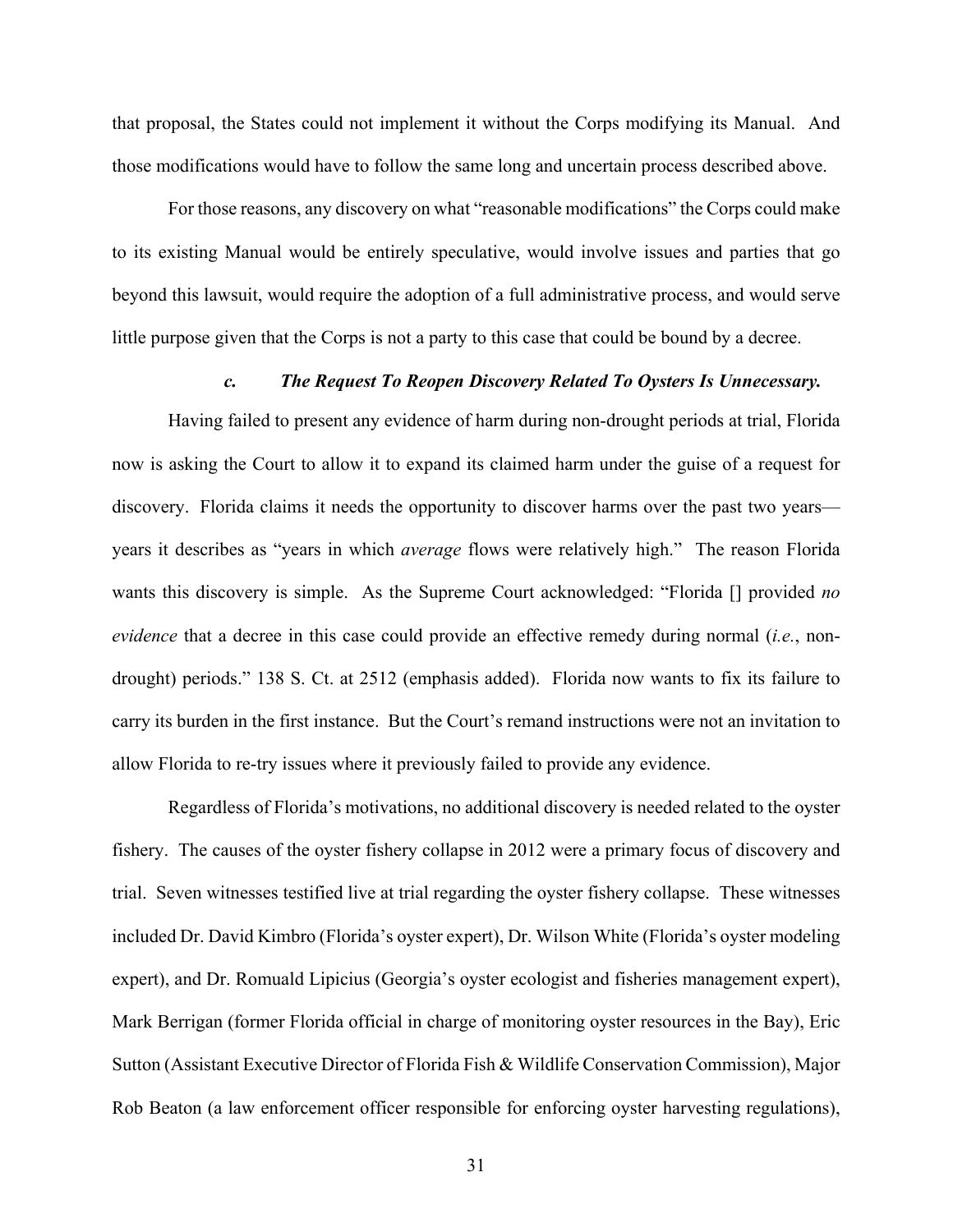and Thomas Ward (an oysterman in Apalachicola Bay). Moreover, testimony from two University of Florida scientists, Dr. Karl Havens and Dr. William Pine, was presented via deposition testimony regarding the cause of the oyster fishery collapse. The data presented at trial included four years after the oyster collapse and both parties presented expert testimony that analyzed both the initial collapse and what happened in the subsequent years.

To the extent Florida claims it wants to present evidence about the impact of above average flows, the oyster population model developed by Florida's expert, Dr. White, already analyzes oyster populations under various flow scenarios—including model runs where he assumed Georgia consumed no water. Dr. White's model evaluated the impact of salinity on the oyster population in the Bay by examining how population dynamics would change with increased freshwater flows from the Apalachicola River. White Direct at ¶ 41. Dr. White compared the oyster population prior to and during the 2012 oyster fishery collapse with the modeled oyster population had Apalachicola Bay received additional freshwater from 2007-2012. *Id.* at ¶ 43. Specifically, White modeled an unimpaired flow scenario, which assumed that Georgia consumed no water. *Id.* at ¶ 146. White also modeled Florida's "remedy scenario," which would have reduced Georgia's agricultural irrigation by half. *Id.* at ¶ 152. The parties do not need more evidence on whether higher flows will help the oysters because Dr. White's report (¶ 142-163) already presents Florida's analysis on that exact question.

#### *d. New Discovery On Georgia's Upstream Water Use*

1

There is no basis for reopening discovery into Georgia's water use. Both sides have already presented substantial evidence about the amount of water Georgia uses in the ACF Basin.<sup>6</sup> Florida

<sup>6</sup> *See, e.g.*, Zeng Direct at ¶¶ 4-6, 52; Tr. 3215:3-11, 3302:23-3304:2, 3370:18-3371:4, 3381:3-18 (Zeng); Bedient Direct at ¶ 37; Tr. 3989:12-221, 3992:2-12 (Bedient); Hornberger Direct at ¶¶ 50-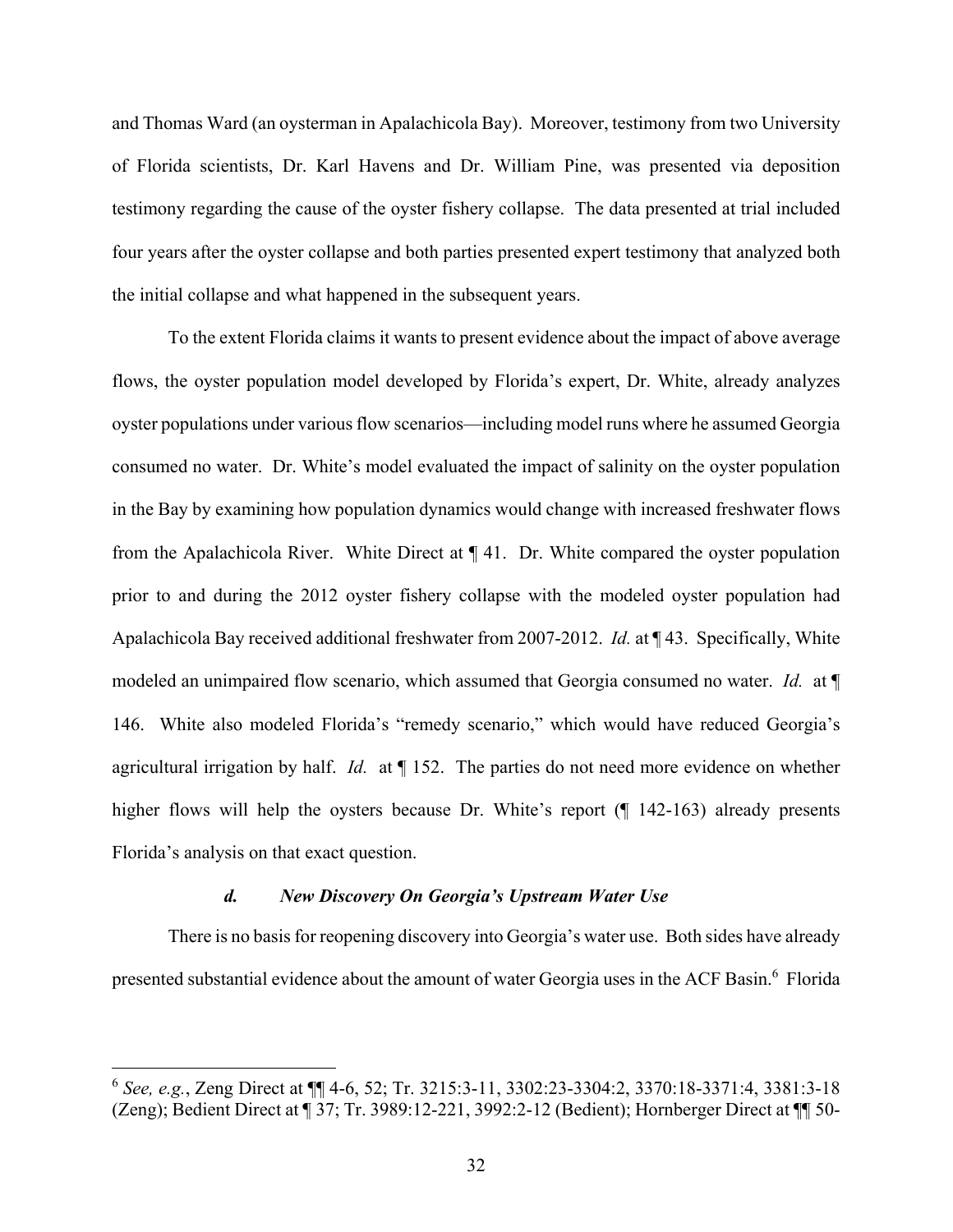gives no reason why more discovery is needed other than the passage of time. But Florida has no basis to claim that Georgia's water use today is materially different than it was at the time of trial. In 2012, Georgia placed a moratorium on accepting any new permits in the Flint River Basin for withdrawals from surface water or from aquifers that materially impact streamflow. That moratorium is still in effect today. Turner Direct, ¶ 97. To the extent that there have been slight changes in water use since trial, the burden of opening discovery on basin-wide water use (and all related discovery such as the impact on Corps operations, ecology, etc.) outweighs whatever marginal benefit there might be from updated information.

## *e. If The Special Master Does Permit More Discovery, Such Discovery Should Be Focused With Clear Limitations.*

If the Special Master disagrees with Georgia's position and allows additional discovery, Georgia respectfully requests that meaningful limitations be placed on the scope and nature of the discovery that the parties are authorized to take. Prior Case Management Orders in this case authorized expansive discovery, including an unlimited number of expert reports, an unlimited number of requests for production, up to 45 fact depositions per side (an amount requested by Florida and allowed over Georgia's objection), and a default deposition time-limit of three days of 8 hours on the record each day (almost 3.5 times the length of a deposition allowed under the Federal Rules of Civil Procedure). There were no meaningful limitations placed on the scope of discovery, and as a result both States incurred significant costs. If there is to be additional discovery, Georgia believes that much more meaningful limits should be imposed. Georgia is open to holding discussions with Florida about what those limitations might include, but at the very least they should limit the number of any additional expert reports, strictly limit (if not

 $\overline{a}$ 

<sup>53;</sup> Panday Direct at ¶¶ 4, 61; Tr. 3769:25-3770:6 (Panday); *see also* GX-1120 (mapping irrigated acreage).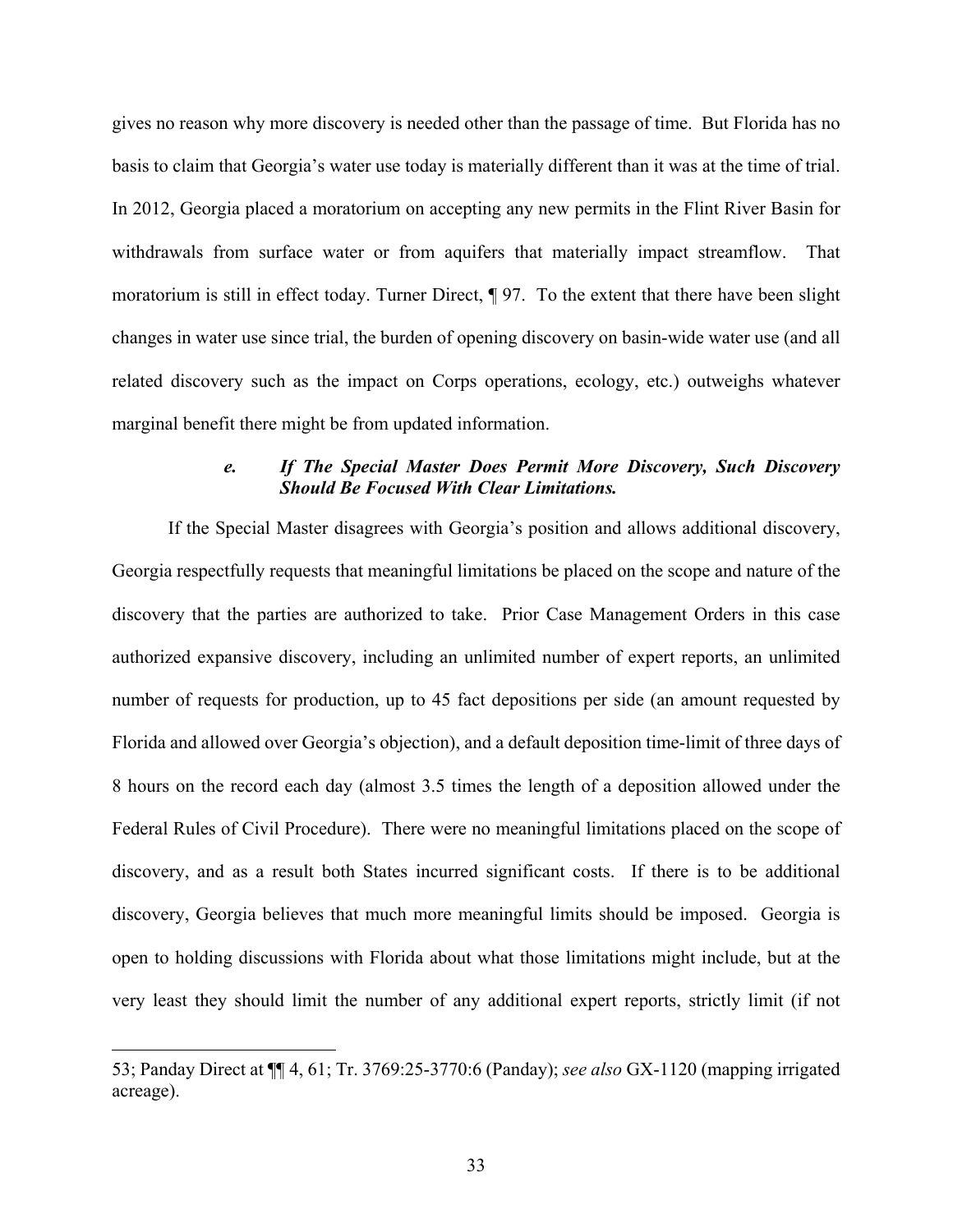prohibit) additional document requests, limit the total number of additional depositions, and limit the length of any depositions to one day of seven hours.

## *f. Neither Special Master Lancaster Nor The Supreme Court Made Findings Regarding Harm To Florida Or The Reasonableness Of Georgia's Water Use*

As noted above, both Special Master Lancaster and the Supreme Court limited their prior opinions in this case to resolving the "single, discrete issue" of whether Florida could receive effective redress in the absence of the Corps as a party. Report at 30-31; *Fla. v. Ga.*, 138 S. Ct. at 2511-12. Nonetheless, Florida repeatedly argues in its portion of this submission that the Special Master (and even the Supreme Court) made "recommended findings" on other issues, including (1) the alleged harm suffered by Florida and (2) whether Georgia's upstream water use was inequitable. That is incorrect. Neither the Special Master nor the Supreme Court made *any* formal findings or conclusions on those issues. To be sure, the Special Master made certain preliminary observations regarding harm and equitable water use, but he quickly made clear that he was not making formal findings on those issues and that "much more could be said and would need to be said on these issues (as well as other issues, such as causation)" if the role of the Army Corps was not dispositive. Report at 34. The Supreme Court was similarly clear that it was not reaching any conclusions on those issues, and was leaving all of those questions to be resolved by Your Honor on remand. *See Fla. v. Ga.*, 138 S. Ct. at 2518.

Georgia, moreover, strongly disagrees with the preliminary statements made by Special Master Lancaster concerning harm and equitable water use, and does not believe those statements are supported by the record. Rather, the evidence in this case shows that (1) many of Florida's alleged injuries are unproven and unsubstantiated; and (2) Georgia's upstream water use is reasonable and equitable, particular when evaluated against the fact that Georgia is home to the overwhelming weight of population and economic activity in the Basin. As explained, Georgia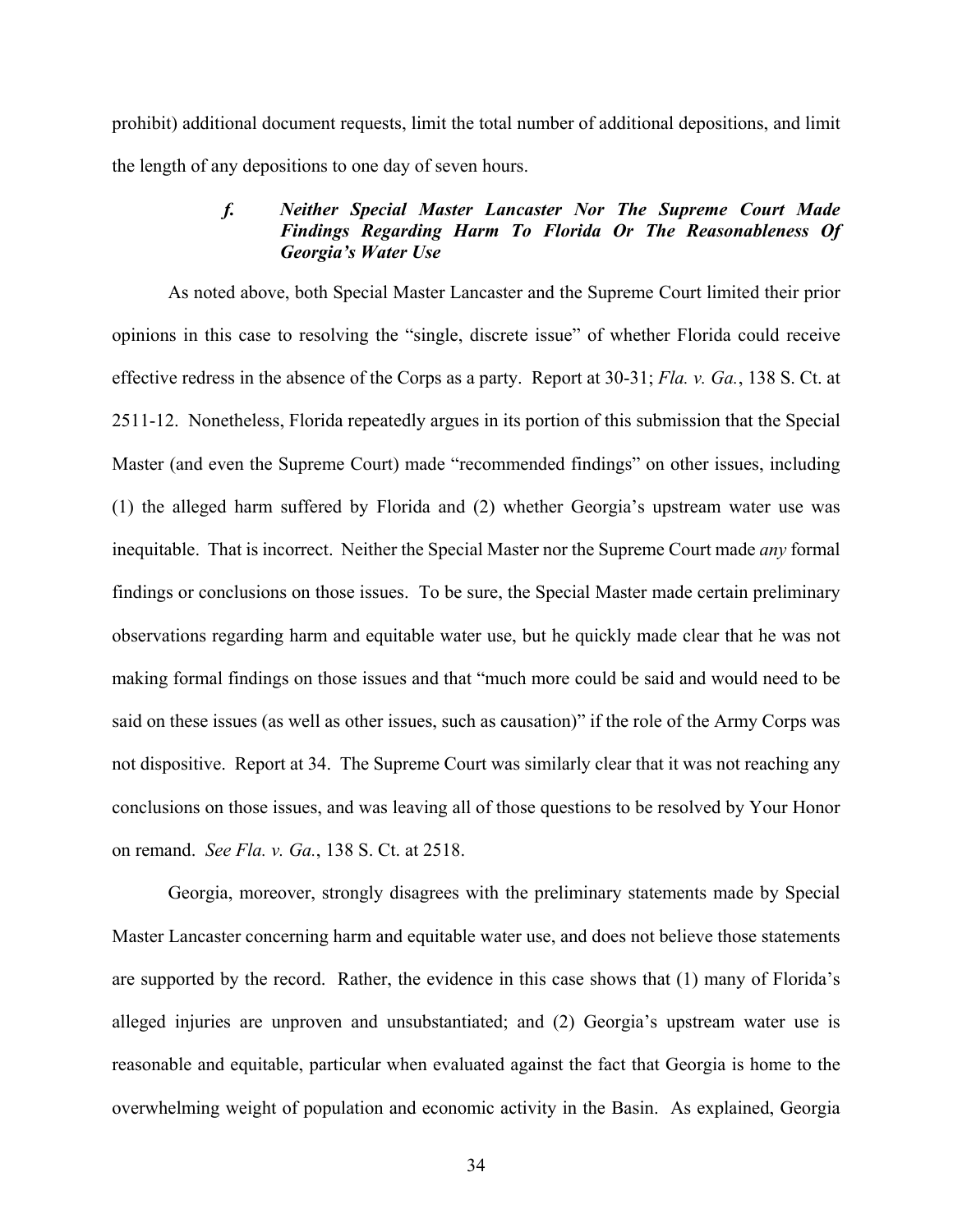uses only a small fraction of ACF waters even in the driest years, and Georgia puts the water resources it does use to highly productive and beneficial uses. *See supra*. In addition, Georgia has spent significant time and resources on conservation initiatives in an effort to reduce its consumptive-use levels even more. The state has taken "significant steps to conserve water in the Atlanta metropolitan region." Report at 34, n.28. And with respect to agricultural irrigation, Georgia (among other things) put a total moratorium on all new agricultural permits in 2012, enacted legislation requiring farmers to use high-efficiency irrigation systems, set up waterplanning councils in the ACF Basin, and required water analysis and planning studies to be conducted every five years. Georgia intends to present this evidence and more to the Special Master during the narrow remand proceedings it has proposed.

Even if Your Honor ultimately does find that Florida has established harm and inequitable upstream use, Florida still will not be entitled to relief because the evidence in the record does not support the other elements it needs to show to get an equitable apportionment. For example, Florida will not be able to prove by clear and convincing evidence that Georgia's water use caused any of the alleged harms. In the Apalachicola River (as opposed to the Bay), Florida claims that Georgia's water use caused a drop in water levels, but Florida's own state environmental regulator, in conjunction with the USGS, concluded that "[c]hannel widening and deepening, which occurred throughout much of the river, apparently caused the declines." GX-88, at 1. Florida also has major problems with causation when it comes to oysters in Apalachicola Bay. After the oil spill in 2010, Florida loosened restrictions on oyster harvesting. This allowed more oysters to be harvested in 2011 and 2012 than in any of the previous 25 years. Florida Governor Scott summed up the real reason for the oyster crash in his letter to NOAA in 2012 requesting the declaration of a fishery disaster: "[h]arvesting pressures and practices were altered to increase fishing effort, as measured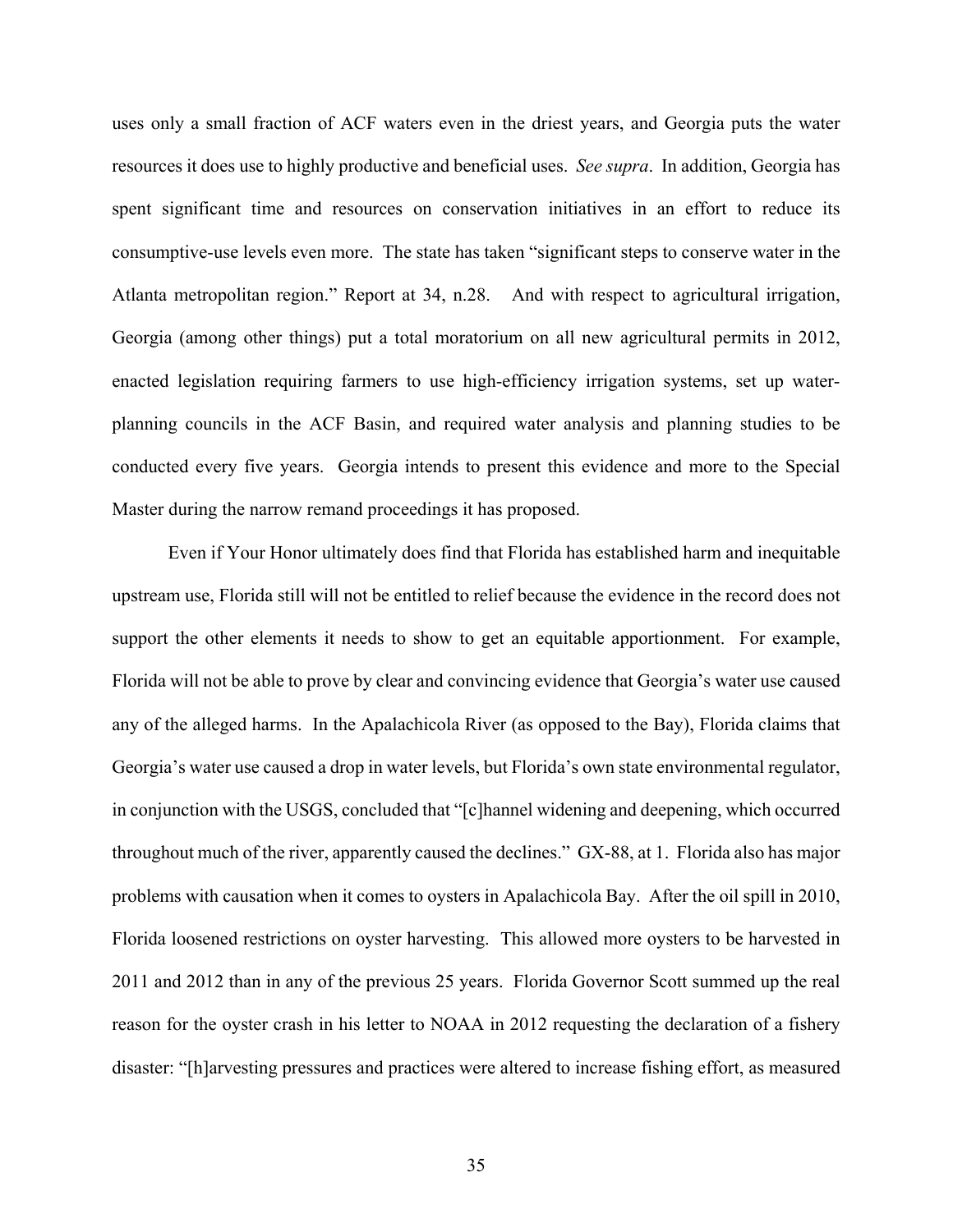in reported trips, due to the closure of oyster harvesting in contiguous states during 2010. This led to overharvesting of illegal and sub-legal oysters further damaging an already stressed population." JX-77. In other words, Florida's own government admits that mismanagement of the fishery was a contributing factor to its crash.

The evidence also shows that even under draconian cuts to Georgia's water use—*and* assuming that all saved water flows immediately to Florida—Florida will receive no meaningful benefit. Eliminating half of Georgia's irrigation (plus other cuts) would increase the biomass on key oyster bars by less than 1.5%. White Direct at ¶ 153, Figs. 14 and 15. To put that in perspective, Florida agency reports claim that the 2012 oyster crash resulted in a loss of 80% of oyster biomass. JX-096 at 8. Florida also cannot prove that additional water will benefit the river estuary. Cutting Georgia's agricultural irrigation in half would have no "biologically significant" impact whatsoever across a number of riverine metrics, Tr. 409:9-410:3 (Allan), and would actually result in *more* modeled harm for a number of other metrics, Tr. 407:23-408:8 (Allan). Florida's expert also testified that he did not know, and had not analyzed, whether this draconian remedy scenario would actually improve the populations of species in the river. Tr. 546:9-13 (Allan). In light of that evidence, Florida cannot show that whatever marginal benefit it expects to receive from a cap will outweigh the incredible costs such a cap would impose on Georgia.

Finally, in its portion of this submission, Florida argues that the Supreme Court "concluded" that a cap on Georgia's water use could generate an additional 1,500 to 2,000 cfs of streamflow and that such an increase would redress Florida's alleged injuries. That is wrong. The Supreme Court never "concluded" that such an increase in streamflow was possible. To the contrary, the Supreme Court simply *assumed* that such increases were possible purely for purposes of its analysis: "The Master did not make specific findings of fact regarding this aspect of Florida's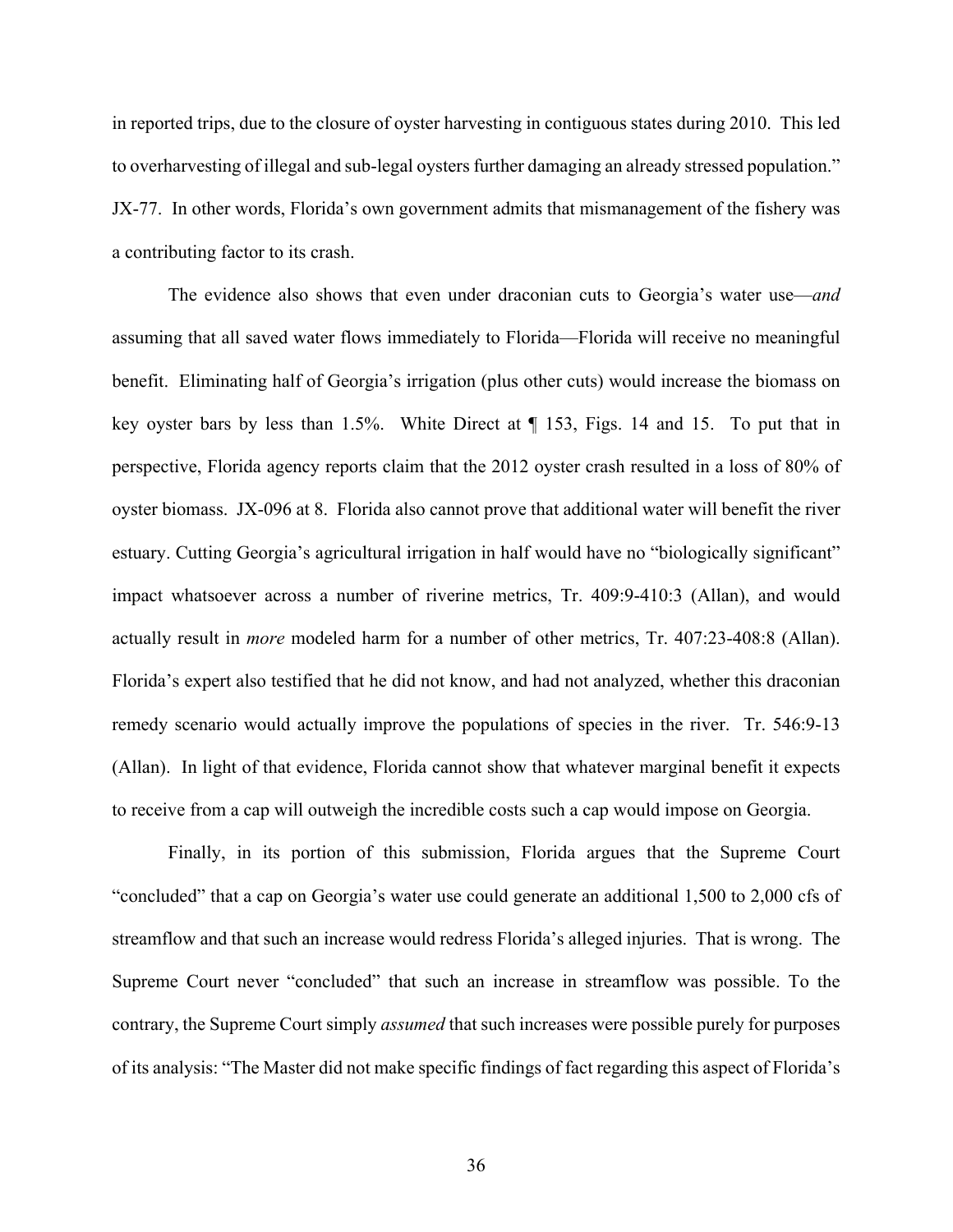proposed remedy. Rather than expressly making any findings, the Master apparently accepted Florida's estimates of the increased streamflow that would result from a consumption cap. At this stage, we shall do the same." *Fla. v. Ga.*, 138 S. Ct. at 2520. As it turns out, Florida's estimates of how much increased streamflow would result from a cap are badly mistaken. Generating an additional 2,000 cfs/month during summer "cannot be physically accomplished because that number is more than [Georgia's] *total* consumptive use." Tr. 3310:13-19 (Zeng) (emphasis added). Georgia's annual average consumptive use in the ACF Basin between 1994 and 2013 has never been larger than 900 cfs. Zeng Direct, ¶ 19. And Georgia's monthly average consumptive use, even during the driest months of the driest years, has never reached 2,000 cfs. *Id.* at ¶ 23. In reality, therefore, the record shows that even Florida's most draconian, costly, and far-reaching proposed remedies would not generate anywhere close to 2,000 cfs increases in state-line flows.

## **C. CMO 4(c) - Whether stipulations are possible as to operative facts, especially as to the relative economic issues.**

As requested by CMO 23, the parties discussed the possibility of stipulating to certain facts in this case. The parties do not currently believe that there are any significant facts to which the parties could stipulate.

## **D. CMO 4(d) – Whether any additional hearings, evidentiary or non-evidentiary, would be beneficial.**

## **1. Florida's Statement**

Consistent with its views expressed above, Florida believes that additional evidentiary hearings are not necessary on the questions of injury and Georgia's inequitable consumption of water upstream. The Special Master could hold a hearing—akin to an extended oral argument on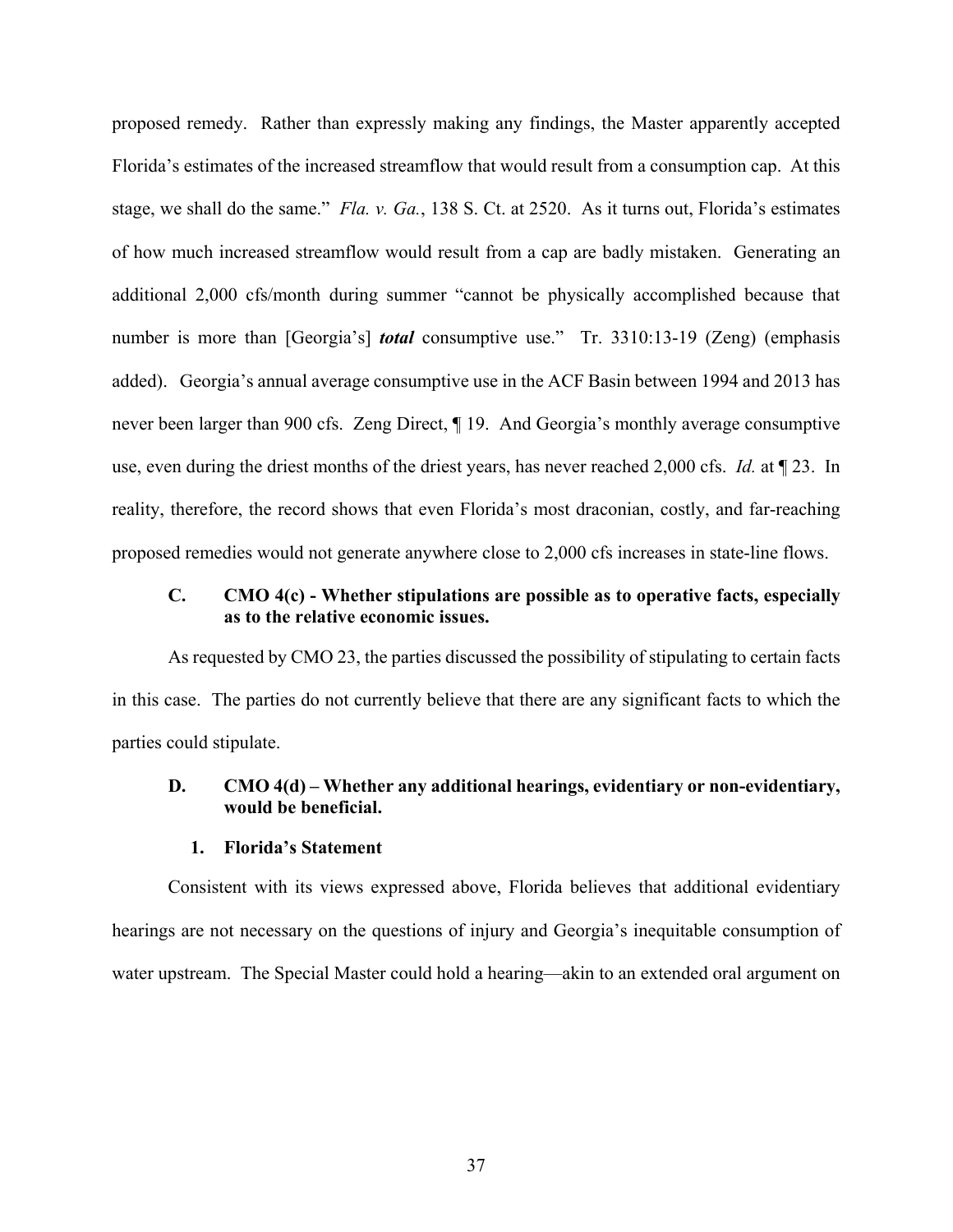a motion for summary judgment—at which the parties could present their respective positions on injury and inequitable consumption.<sup>7</sup>

Also consistent with its views expressed above, Florida believes that additional evidentiary hearings are unavoidable regarding the timing and extent of additional flows into the Apalachicola that reduced consumption in Georgia would produce. Such hearings will be needed to address not only the revised Manual adopted in March 2017, but also the sorts of "reasonable modifications" that the Corps could make to "accommodate any determinations or obligations the Court sets forth i[n] a final decree equitably apportioning the Basin's waters." *Florida*, 138 S. Ct. at 2526.

Until Florida has completed limited discovery on the issues addressed herein and evaluated the record in light of such discovery, it will be difficult for Florida to project exactly how long any new evidentiary hearings would be likely to last. But Florida does not currently anticipate a hearing lasting longer than a single week.

### **2. Georgia's Statement**

1

Given the extensive record that already exists in this case, Georgia proposes that the Special Master conduct a summary-judgment-style proceeding. The parties would file supplemental briefs addressed to the specific questions posed by the Supreme Court on remand. Those briefs would rely on testimony and evidence that is already in the record. After those briefs are filed, Georgia proposes that the Special Master hold a non-evidentiary hearing at which the parties would present

 $<sup>7</sup>$  At that hearing, the parties could also present their legal arguments about the burden-shifting</sup> framework applicable in equitable apportionment actions, which the parties have disagreed about since the outset of the case. *See* Florida Post-Trial Br. 11-17; Georgia Post-Trial Br. 15-19; see also *Florida*, 138 S. Ct. at 2517 ("[O]ur cases, while referring to the use of a 'clear and convincing' evidentiary standard in respect to an initial showing of 'invasion of rights' and 'substantial injury,' have never referred to that standard in respect to a showing of 'remedy' or 'redressability.'"). Contrary to Georgia's position throughout this litigation, the Supreme Court has never held a State to the heightened burden that Georgia has suggested for these proceedings.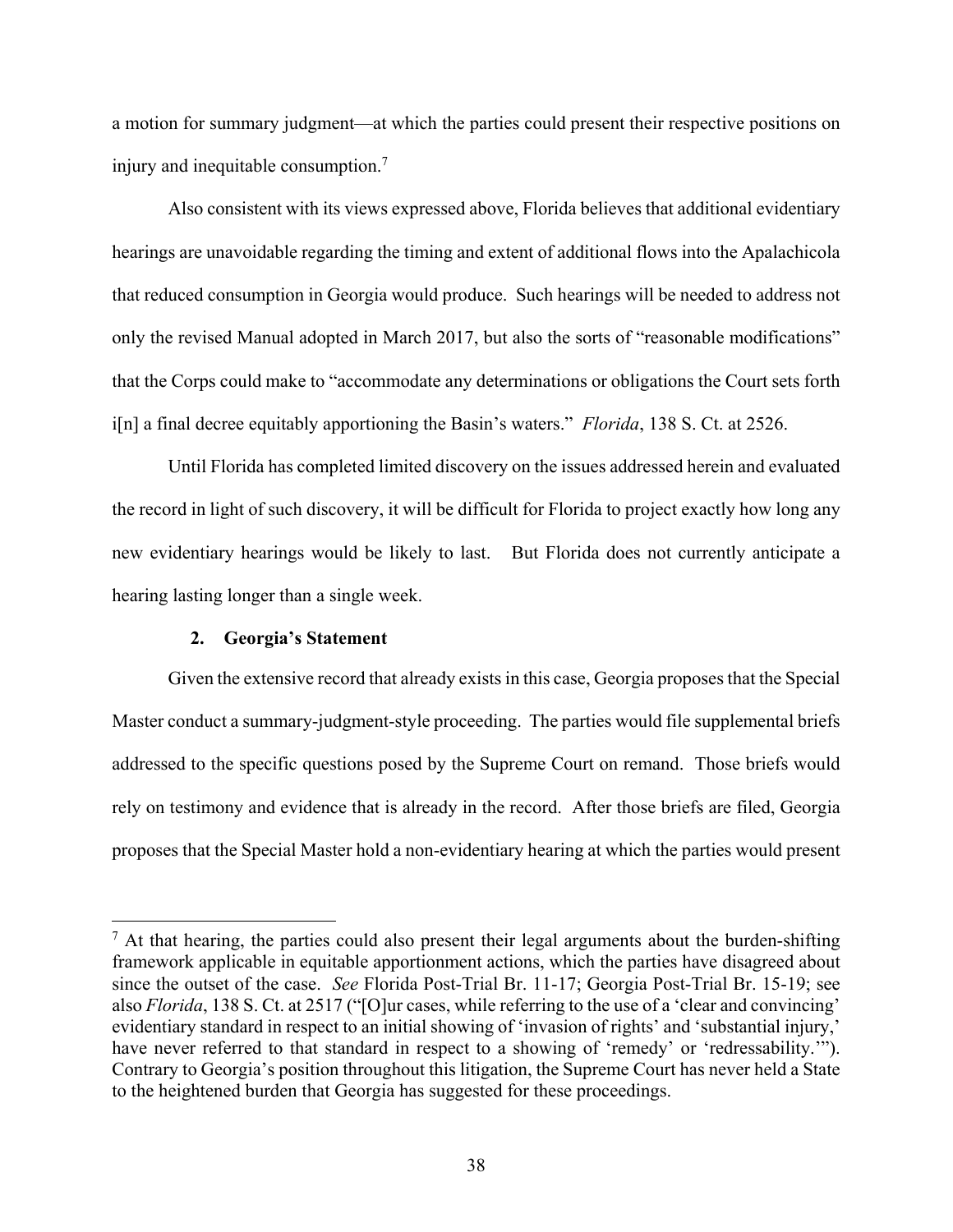argument, guide the Special Master through the evidence in the record, and respond to questions. That hearing could take place over several days, with the parties devoting specified time to each of the discrete issues identified by the Supreme Court.

# **E. CMO 4(e) - Whether settlement possibilities have been and will be explored fully.**

#### **1. Florida's Statement**

Florida has long believed that this dispute can and should be settled. As far back as 1997, Florida—with the express approval of the U.S. Congress—agreed to a compact that was intended to establish a process by which Florida, Georgia, Alabama, and the federal government could negotiate an equitable apportionment of the waters of the ACF Basin. R&R 11; *see also* Apalachicola-Chattahoochee-Flint River Basin Compact, Pub. L. No. 105-104, § 1, 111 Stat. 2219, 2222-24 (1997). But Florida has learned from unsuccessful prior settlement negotiations that Georgia has been unable to finalize any commitment to reduce agricultural irrigation, or take other similar conservation measures, in the absence of immediate pressure from litigation. Accordingly, while settlement discussions thus far have not proven fruitful, Florida believes that the situation may change as this case proceeds. If, for example, the Special Master adopts as recommended findings Special Master Lancaster's previous statements regarding harm to Florida and inequitable water use by Georgia, *see* R&R 31-34, that might help to initiate productive settlement negotiations regarding an agreed apportionment.

### **2. Georgia's Statement**

For over two decades, Georgia has made every effort to settle this long-running dispute with Florida. In this case alone, Georgia has participated in no fewer than four mediation sessions, and a number of informal settlement discussions. Florida refused to participate in the last mediation session scheduled between the parties, which had been scheduled for September 21,

39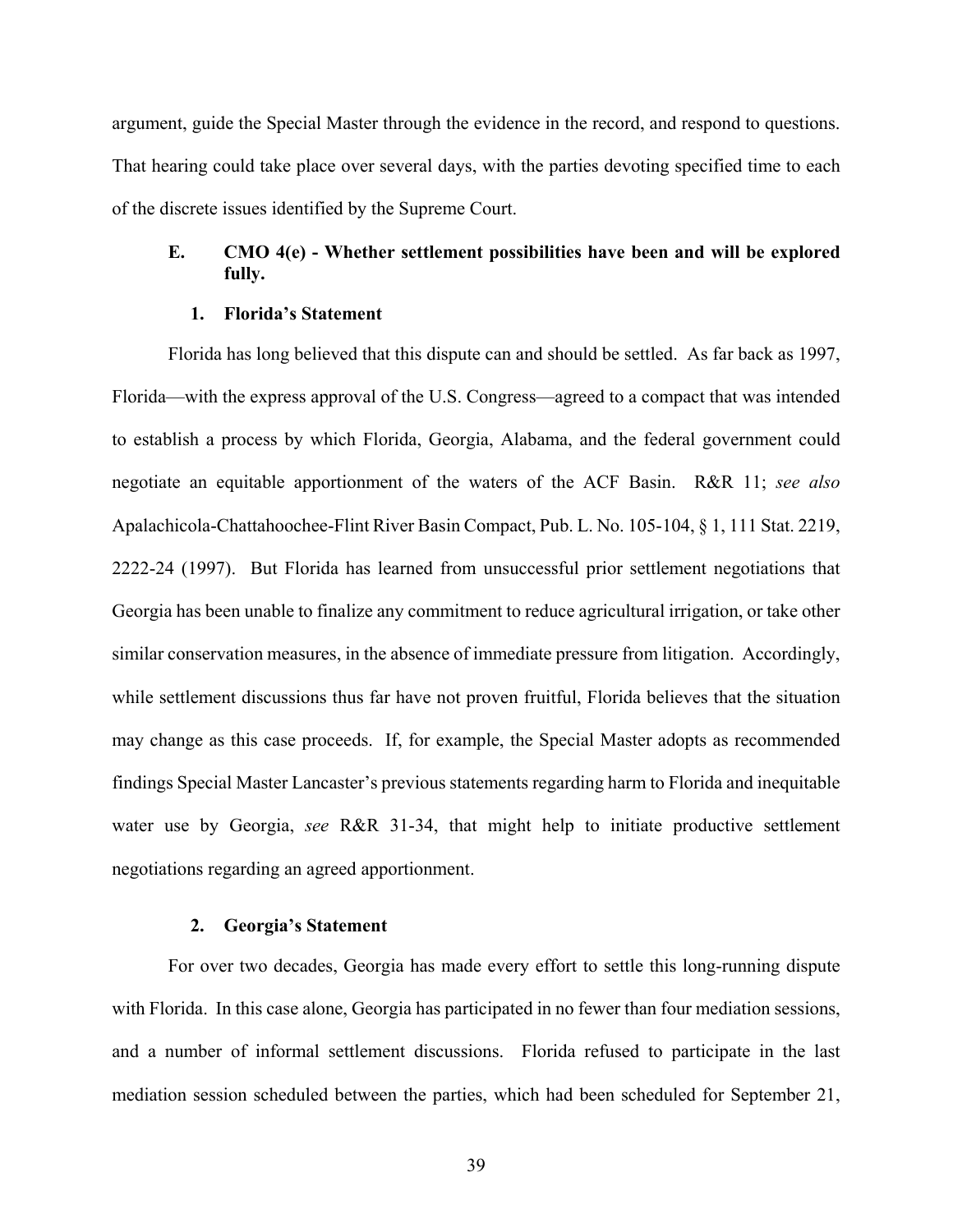2016. Georgia still attended that session and met unilaterally with the mediator. While Georgia will always consider reasonable ways to resolve this dispute, the parties have fully explored a number of settlement possibilities and have been unable to agree on the basic framework for a potential settlement.

# **F. CMO 4(f) – Whether any other issues should be brought to the attention of the Special Master.**

At this time, the parties do not believe there are any other issues that should be brought to the attention of the Special Master.

Dated: October 2, 2018

Philip J. Perry Gregory G. Garre *Counsel of Record* Abid R. Qureshi Jamie L. Wine LATHAM & WATKINS LLP 555 11th Street, NW Suite 1000 Washington, DC 20004 Tel.: (202) 637-2207 gregory.garre@lw.com

Paul N. Singarella LATHAM & WATKINS LLP 650 Town Center Drive, 20th Floor Costa Mesa, CA 92626-1925 Tel.: (714) 540-1235

 */s/ Philip J. Perry /s/ Craig S. Primis I*

Craig S. Primis, P.C. K. Winn Allen Devora W. Allon Kathleen A. Brogan KIRKLAND & ELLIS LLP 655 Fifteenth St. NW Washington, DC 20005 Tel.: (202) 879-5000 Fax: (202) 879-5200 cprimis@kirkland.com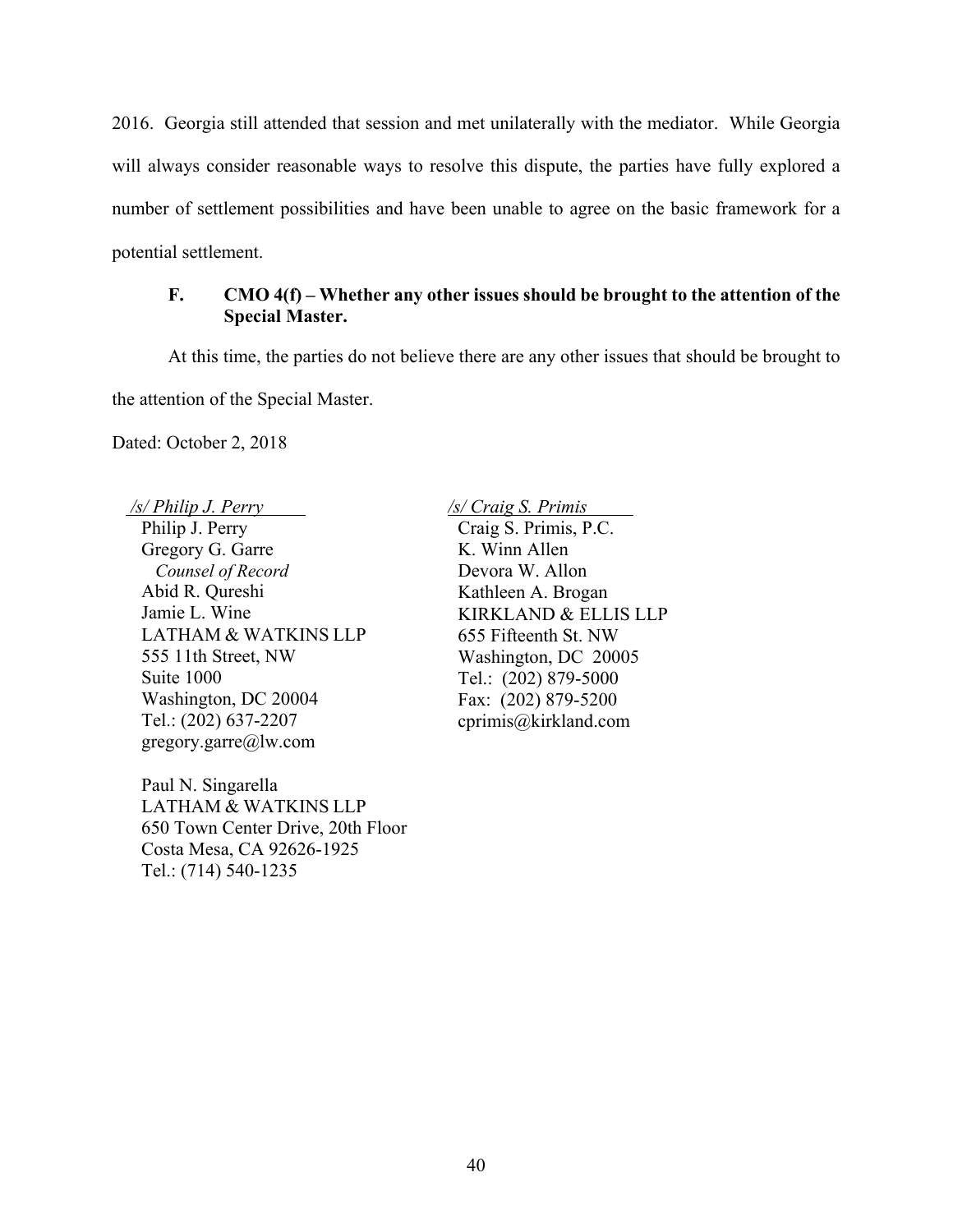**No. 142, Original** 

**In the Supreme Court of the United States** 

# STATE OF FLORIDA,

*Plaintiff,* 

v.

STATE OF GEORGIA,

*Defendant.* 

Before the Special Master

Hon. Paul J. Kelly, Jr.

## **CERTIFICATE OF SERVICE**

 This is to certify that the OCTOBER 2, 2018 JOINT MEMORANDUM BY THE STATE OF FLORIDA AND THE STATE OF GEORGIA has been served on this 2nd day of October 2018, in the manner specified below (with service by mail to be made on October 3, 2018):

| <b>For State of Florida</b>         | <b>For State of Georgia</b> |
|-------------------------------------|-----------------------------|
| By FedEx and Email:                 | By FedEx and Email          |
| Robert Angus Williams               | Craig S. Primis, P.C.       |
| General Counsel                     | Counsel of Record           |
| Florida Department of Environmental | Kirkland & Ellis LLP        |
| Protection                          | 655 15th Street, N.W.       |
| 3900 Commonwealth Blvd., MS35       | Washington, D.C. 20005      |
| Tallahassee, FL 32399-3000          | $T: (202) 879 - 5000$       |
| $T: (850)$ 245-2295                 | craig. primis@kirkland.com  |
| Robert.A.Williams@dep.state.fl.us   |                             |
|                                     |                             |
|                                     |                             |
|                                     |                             |
|                                     |                             |
|                                     |                             |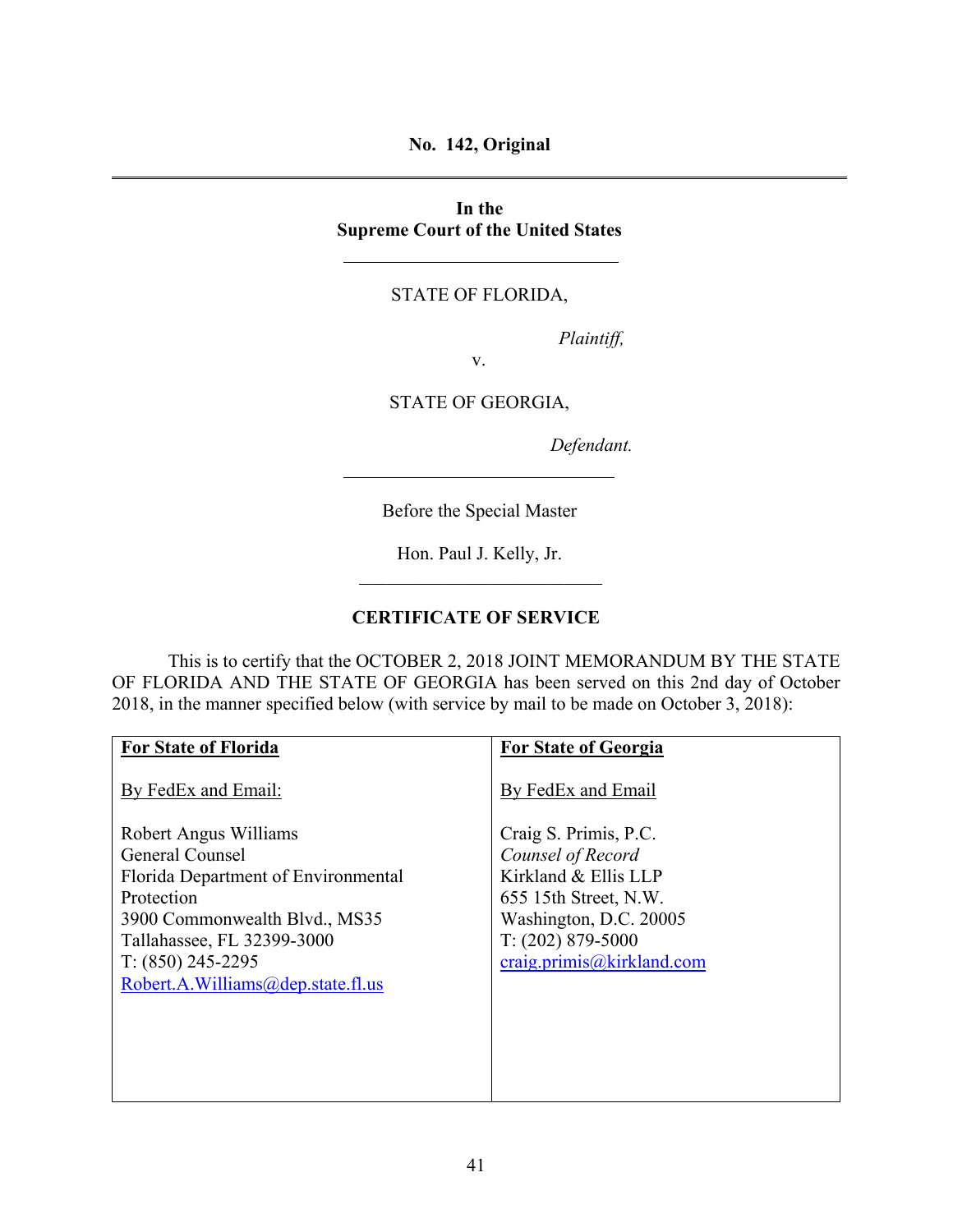| Amit Agarwal<br><b>Solicitor General</b><br>Office of Florida Attorney General<br>The Capital, PL-01<br>Tallahassee, FL 32399<br>$T: (850)$ 414-3688<br>Amit.Agarwal@myfloridalegal.com                                                                                                                                                                                                                             |                                                                                                                                                                                                                                                                                                                              |
|---------------------------------------------------------------------------------------------------------------------------------------------------------------------------------------------------------------------------------------------------------------------------------------------------------------------------------------------------------------------------------------------------------------------|------------------------------------------------------------------------------------------------------------------------------------------------------------------------------------------------------------------------------------------------------------------------------------------------------------------------------|
| By Email Only                                                                                                                                                                                                                                                                                                                                                                                                       | By Email Only                                                                                                                                                                                                                                                                                                                |
| Pamela Jo Bondi<br>Justin Wolfe<br>(Justin.G.Wolfe@dep.state.fl.us)<br>Stephanie Gray<br>(Stephanie.A.Gray@dep.state.fl.us)<br>Carson Zimmer<br>(Carson.Zimmer@dep.state.fl.us)<br><b>Edward Wenger</b><br>(Edward.Wenger@myfloridalegal.com)<br>Christopher Baum<br>(christopher.baum@myfloridalegal.com)<br>Philip J. Perry<br>Jamie L. Wine<br>Abid R. Qureshi<br>Paul N. Singarella<br>floridaacf.lwteam@lw.com | Christopher M. Carr<br>Carey Miller<br><b>Andrew Pinson</b><br>K. Winn Allen<br>Devora Allon<br>georgiawaterteam@kirkland.com                                                                                                                                                                                                |
|                                                                                                                                                                                                                                                                                                                                                                                                                     | <b>For United States of America</b>                                                                                                                                                                                                                                                                                          |
|                                                                                                                                                                                                                                                                                                                                                                                                                     | By FedEx and Email:                                                                                                                                                                                                                                                                                                          |
|                                                                                                                                                                                                                                                                                                                                                                                                                     | Noel J. Francisco<br><b>Solicitor General</b><br>Counsel of Record<br>Department of Justice<br>950 Pennsylvania Avenue, N.W.<br>Washington, DC 20530<br>$T: 202 - 514 - 2203$<br>$supremechriefs(\omega)$ usdoj.gov<br>By Email Only<br>Michael T. Gray<br>michael.gray2@usdoj.gov<br>James DuBois<br>james.dubois@usdoj.gov |